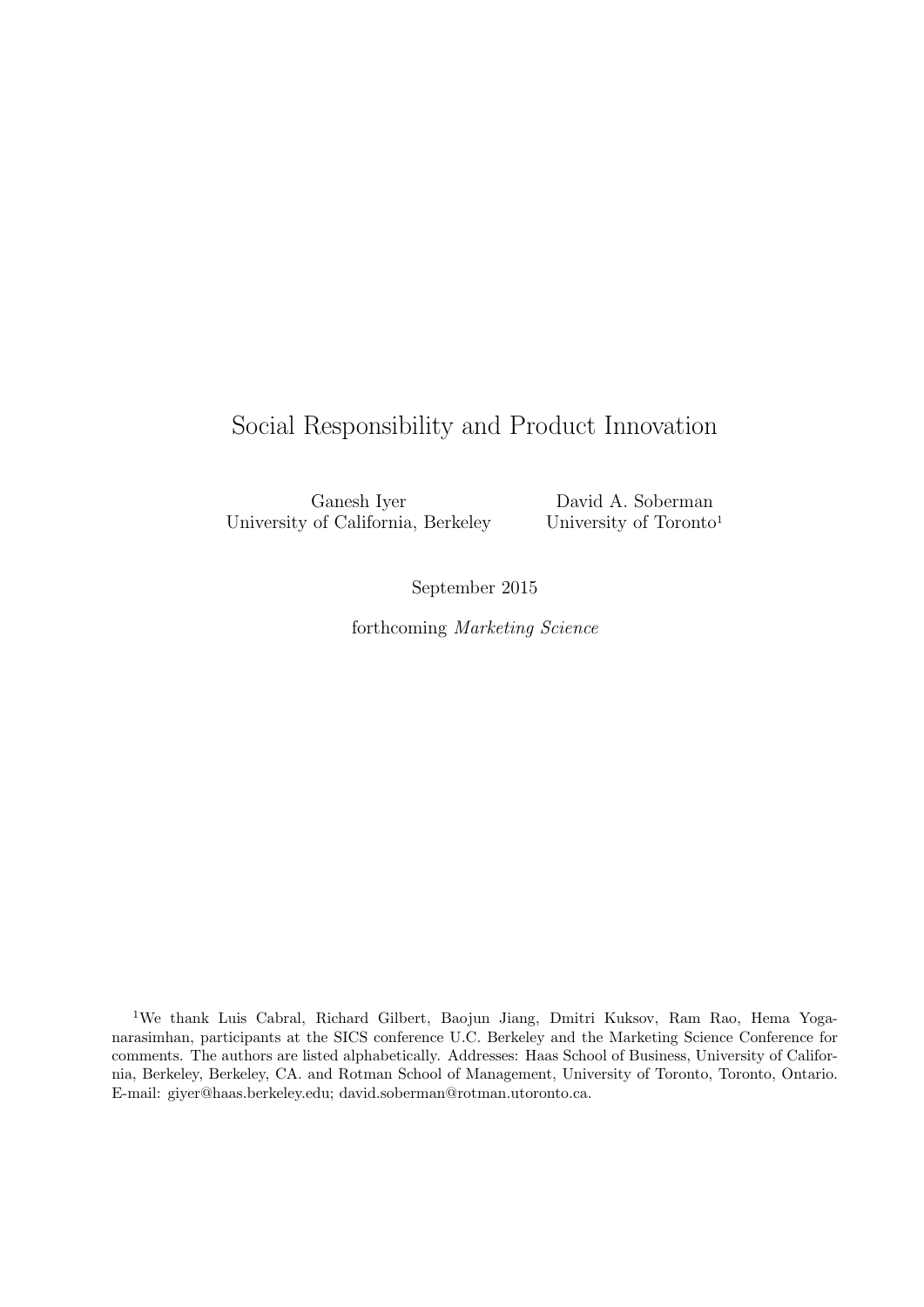# Social Responsibility and Product Innovation

#### Abstract

This paper examines the incentives of firms to invest in socially responsible product innovations. Our analysis connects the existence of socially responsible innovations to the presence of intrinsic and extrinsic social responsibility preferences. In addition to deriving economic value from the product, consumers have heterogeneous intrinsic needs to consume products that are socially responsible. They also have extrinsic social comparison preferences which are based on their meetings with others in social interactions. The frequency of these meetings are endogenous to the consumption choices of consumers. A consumer enjoys a social comparison benefit if her consumption decision is more socially responsible than the consumer that she meets in a social interaction and a social comparison cost if it is less socially responsible.

The analysis reveals a non-monotonic effect of social comparison effects on innovation incentives. When the economic value of a product is relatively small, the incentive to innovate decreases as social comparison effects increase. In contrast, when the economic value of a product is sufficiently large, increases in social comparison effects increase the incentive to innovate. Social comparison benefits and costs have different effects on competition between firms. In particular, social comparison benefits soften price competition, while social comparison costs tend to exacerbate price competition. We also identify market conditions where a monopoly invests more or less compared to a firm facing competition. .

Keywords: social responsibility, R&D strategy, innovation, sustainability, altrusim, social comparison, competitive strategy.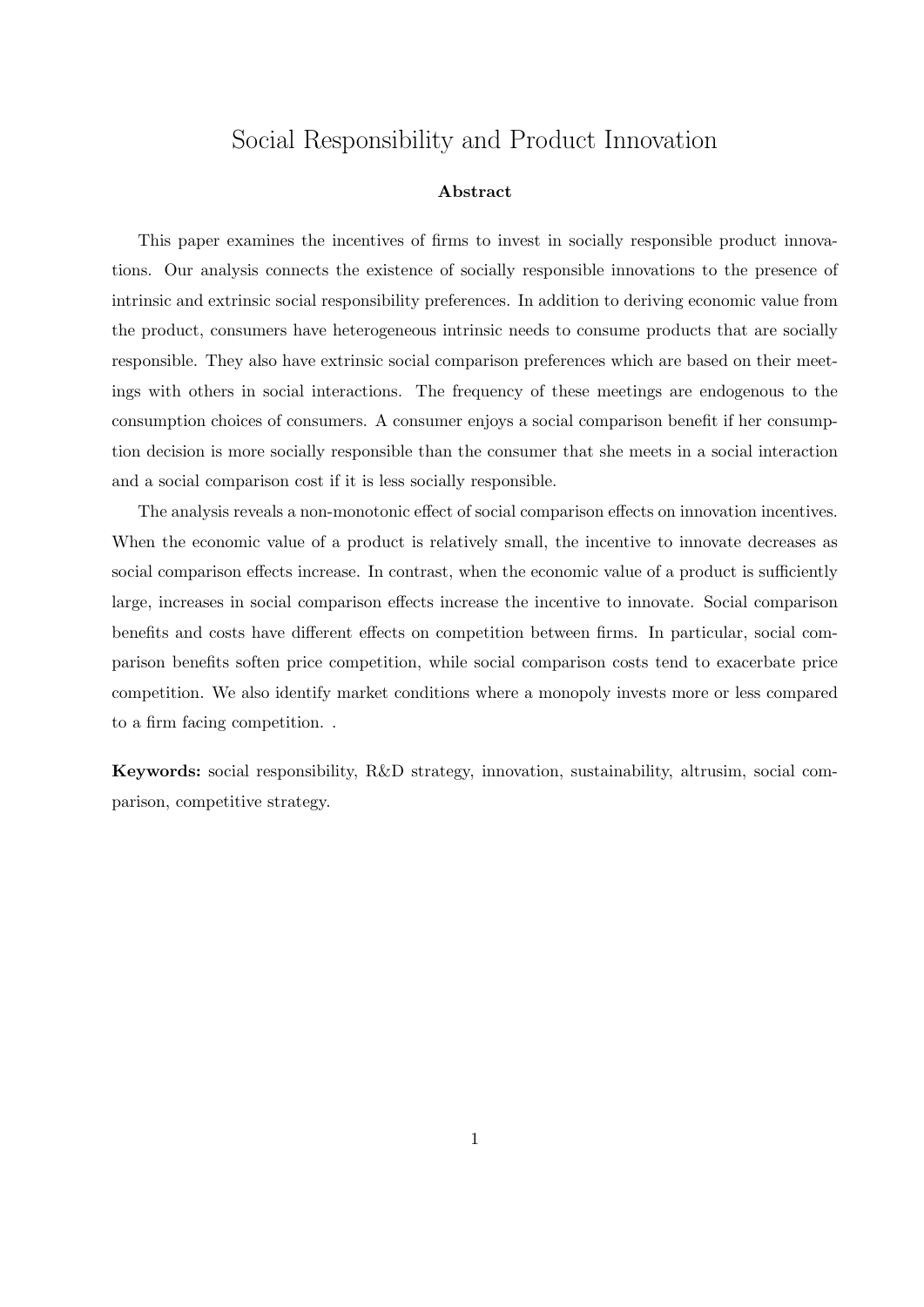## 1 Introduction

In 2009, a study of more than 6000 consumers conducted for the Grocery Manufacturer's Association (GMA) found that sustainability influences the buying decisions of more than half of consumers and  $57\%$  of those surveyed would pay more for socially responsible products.<sup>1</sup> In a May 2014 interview, the Director of Sustainability at Deloitte (and an author of the study) indicated that this percentage has increased since the study was conducted. In the past, a firm like The Body Shop was unique because its positioning was based on developing socially responsible products made from natural ingredients without animal testing. Today it is a rare to find a major consumer products firm that is not actively conducting R&D to develop socially responsible products. About 90% of Fortune 500 companies report developing socially responsible products and a number of such product innovations are reported in Luo and Du (2012). Clorox spent three years and more than \$20 million to develop its Green Works Line of non-synthetic cleaning products (Nidumolu, Prahalad and Rangaswami 2009). Another example, Levis, launched its "Water $\langle$ Less<sup>TM</sup>" jeans line in 2011. This came after three years of R&D into techniques to reduce by up to 96% the water used in the manufacturing process, while maintaining the desirable look and feel of Levis jeans. Table 1 summarizes several examples of socially responsible innovations.

Table 1

| Company/(Category)          | Launch | Description of Innovation                                                                                         |  |
|-----------------------------|--------|-------------------------------------------------------------------------------------------------------------------|--|
| Toyota/(Automobiles)        | 1997   | Prius: Hybrid Propulsion                                                                                          |  |
|                             | 2013   | Clean-tech propulsion for pleasure                                                                                |  |
| Intellijet boat engines     |        | boating. $50\%$ less fuel.                                                                                        |  |
| Clorox/(Household Products) | 2008   | Green works: Spent \$20 million to develop non-synthetic<br>cleaning products                                     |  |
|                             | 2011   | Water <less<sup>TM jeans: Over 3 years of R&amp;D to reduce the</less<sup>                                        |  |
| Levis/(Jeans)               |        | amount of water used in manufacturing.                                                                            |  |
| Puma/(Shoes)                | 2011   | Puma InCycle, Re-suede Shoes: Footwear made of 100%<br>recyclable materials tied to their "Bring me Back" program |  |
| Lush/(Cosmetics)            | 2012   | 3 years of R&D to develop a non palm oil soap base                                                                |  |

Socially Responsible Innovations

The above initiatives can be seen as R&D investments made by firms in socially responsible products.<sup>2</sup> But why would these investments matter for consumers over and above the economic

<sup>&</sup>lt;sup>1</sup>See "Finding the Green in Today's Shoppers, Sustainability Trends and New Shopper Insights," 2009, Scott Bearse et.al, GMA/Deloitte Green Shopper Study, Deloitte Consulting. http://www.greenbiz.com/research/report/2009/04/30/finding-green-todays-shoppers-sustainability-trends-andnew-shopper-insig

<sup>2</sup>References for the innovations in Table 1 include: a) Clean propulsion for pleasure boats, http://www.iijet.com/IntelliJET%20Development%20History.htm, b) Waterless jeans: Kaufman, Leslie (2011),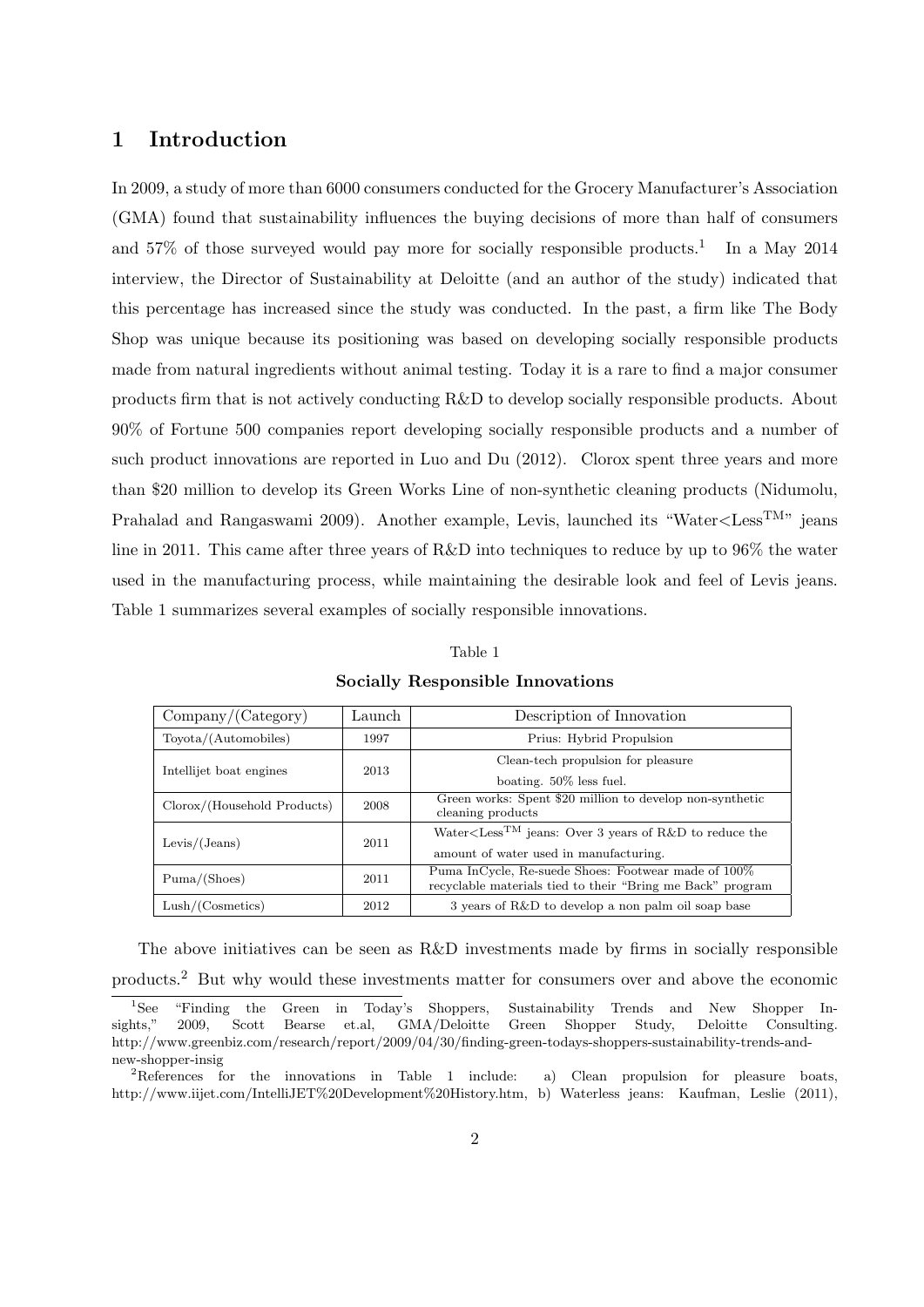consumption benefit the product provides? Products such as  $Water \leq Less^{TM}$  jeans, or a nonsynthetic dishwashing detergent, are not functionally different from their regular product counterparts. This paper identifies two aspects of consumer preferences that affect consumer decisions to buy socially responsible products. First, as suggested by the Deloitte report, a significant proportion of consumers report an intrinsic desire to reduce the negative impact of their consumption on the environment. They therefore expect socially responsible behavior from firms that would like to sell to them.

A second reason why socially responsible innovations matter for consumers is the value they provide in social interactions. This is illustrated in the following quote (see C. Sorensen, "Runaway Prius," Macleans, April 23, 2012, p.41):

"...hybrid owners are mostly interested in appearing green, and that the futuristiclooking Prius was the best car for the job. They called the effect *conspicuous conser*vation. The message for car-makers: Even when it comes to the environment, never underestimate the vanity of your customers."

This highlights an extrinsic social role played by these products. Consumers seem to obtain extrinsic social utility from driving a Prius and by comparing themselves to others who drive fuelinefficient cars. Conspicuous conservation, with the Prius being an important exemplar, is discussed in the popular Freakonomics blog.<sup>3</sup> A recent empirical study by Sexton and Sexton  $(2013)$  also shows that the market share of the Prius in green conscious regions of the U.S. is significantly higher than the market share of equivalent cars like the Honda Accord Hybrid. The study ascribes this to the Prius's unique shape and features which allow owners to visibly communicate their environmental preferences to others. The study estimates the mean willingness to pay for the green social value provided by the Prius to be in the range of \$430–\$4200 depending on the extent of green consciousness in the region. Obviously, the importance of social interactions varies as a function of the category. Referring to Table 1, social interactions are likely to have a stronger impact on categories which are consumed publicly (cars and clothing) and less impact in categories consumed

<sup>&</sup>quot;Stone-Washed Blue Jeans," New York Times, November 1, c) Resuede shoes: Jeffries, Elisabeth (2013), "Eco-Fashion hits the high street," Nature Climate Change, Vol. 3 (March) and, d) Cosmetics: K. Lunau, "Eco-Friendly Bottomlines," Macleans, May 7, 2012, p.42-47.

<sup>3</sup>See Stephen Dubner (2011), "Hey Baby, Is that a Prius you are driving?," (http://freakonomics.com/2011/07/07/hey-baby-is-that-a-prius-you-are-driving/). Other press articles also discuss how the Prius has historically provided the most visible demonstration of the owner's environmental concern of any vehicle in the U.S. (e.g., The Washington Post, August 23, 2004; TIME, October 17, 2007; The New York Times, July 4, 2007).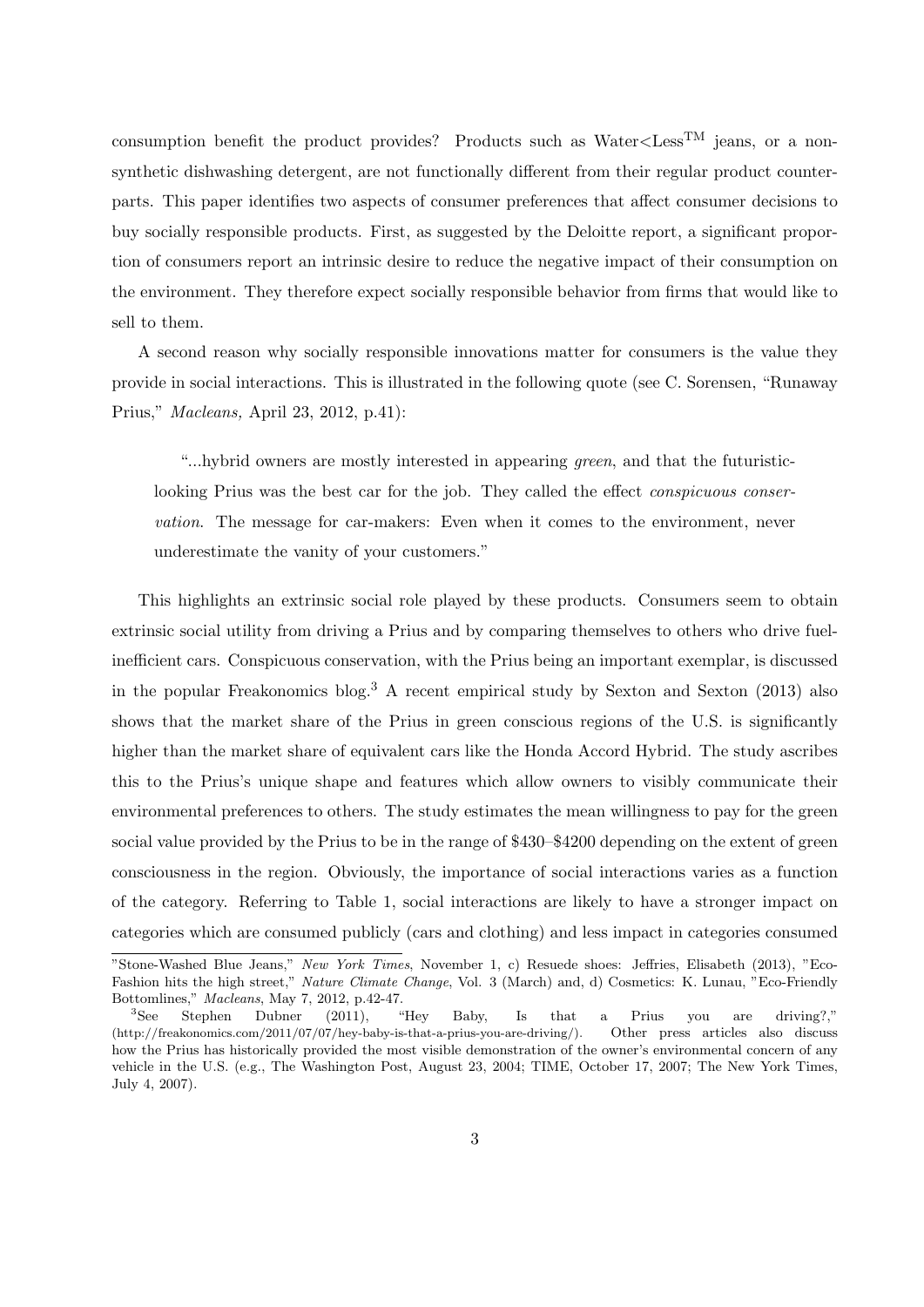in the privacy of one's home (household cleaning products).

The effects of intrinsic and extrinsic social responsibility preferences on R&D investments while largely unexplored, is related to research in economics and social psychology. In economics, starting with Becker (1974) and later Andreoni (1990), there is research which considers the role of altruistic (intrinsic) versus social (extrinsic) concerns in the context of public goods and charitable donations. Impure altruism as discussed in Andreoni (1990) is related to two factors that drive people's decisions to donate: the intrinsic motivation (a pure altruistic motive) and the extrinsic motivation (pertaining to the social implications of donating). In psychology, starting with Festinger (1954), there is a stream of research on social comparison where individuals derive value from comparing their consumption with others during social interactions. Product choices can act as a basis for social comparison when the product is visibly consumed (Bearden and Etzel 1982). This paper analyzes the interplay of intrinsic consumer concerns about socially responsibility and extrinsic social preferences in a market where firms make R&D investments.

We construct a model in which consumers have social responsibility related preferences in addition to functional or economic product utility. The social responsibility related preferences involve two dimensions. First, consumers incur intrinsic costs (due to altruistic concerns) to consume a socially less responsible product and they are heterogenous in these costs. Second, consumers have social comparison preferences which are endogenous to the nature of their (random) social interactions with others and to the R&D and pricing choices of firms. Specifically, in our model, consumers enjoy a social comparison benefit when they interact with others whose consumption involves less social responsibility. Conversely, they face a social comparison cost when they interact with others whose consumption involves greater social responsibility.

Given these preferences, we consider the incentives, first of a monopolist and then of competitive firms, to invest in developing socially responsible innovations. The firm first chooses a level of R&D investment and then makes pricing decisions. The investment level determines the probability with which the firm obtains the innovation. The innovation allows the firm to offer a product with a reduced level of the "social bad" (e.g., the extent of environmental damage). The more effective the innovation, the greater is the reduction. As a result, consumers face lower levels of intrinsic costs depending upon the effectiveness of the innovation. The social comparison effects depend on the extent to which a consumer's consumption is socially inferior (superior) in a social interaction, and upon the probability with which a consumer expects to meet others consuming a different product (or no product at all).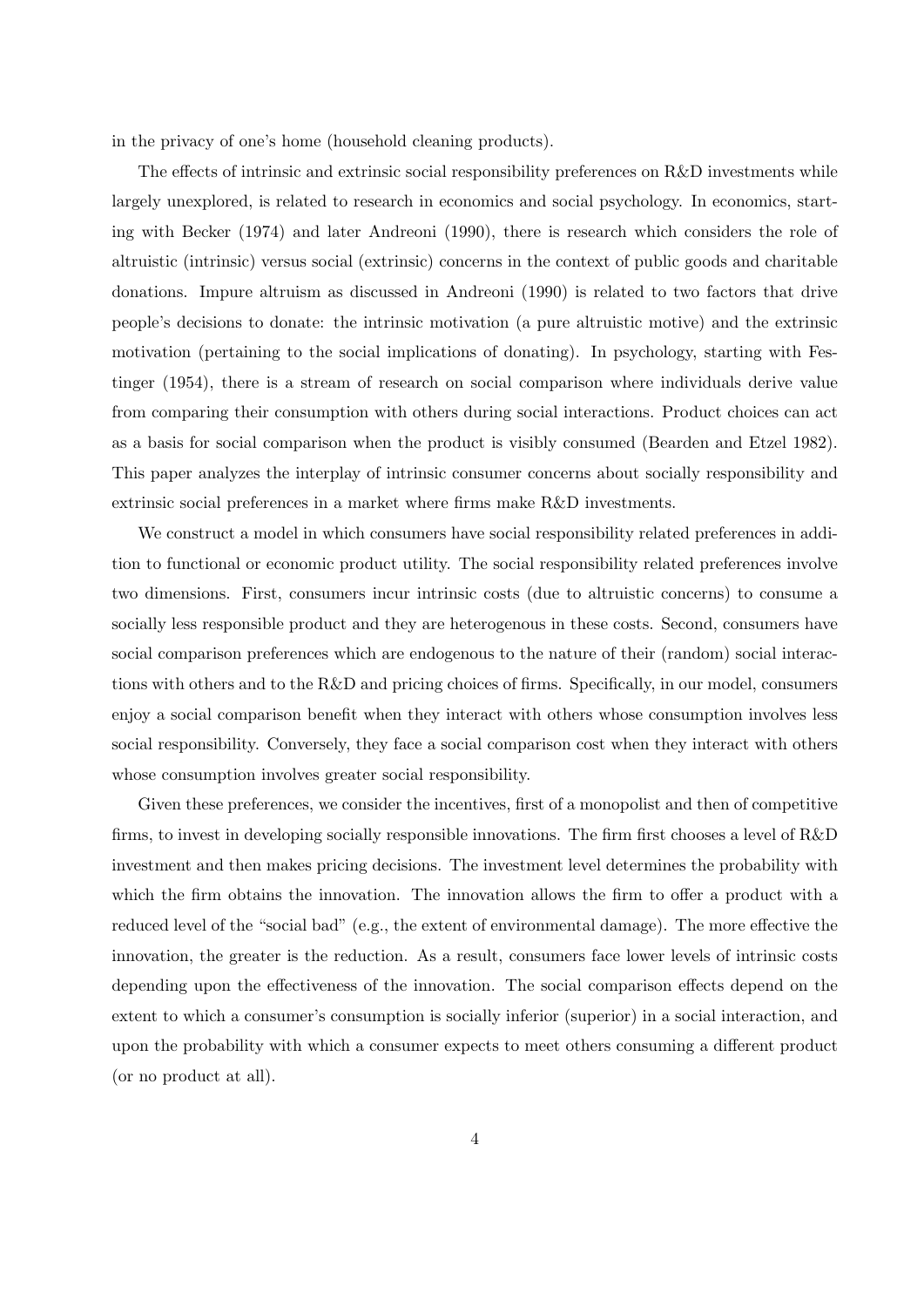We find that the presence of social comparison costs and benefits adversely affects a monopoly firm's profits whether it sells the innovation or the basic product. Social comparison costs adversely affect the willingness to pay of consumers who purchase the monopolist's product thereby constraining the price that the firm can charge. Social comparison benefits, on the other hand, adversely affect monopoly profits because they are enjoyed by consumers who refrain from buying. Given these adverse effects, how does social comparison impact the incentive of the monopolist to innovate?

We find a non-monotonic effect of increases in social comparison costs and benefits on the incentive to innovate. When the relative economic value of the product is sufficiently small, social comparison effects reduce the incentive to innovate, whereas they increase innovation incentives when the economic value of the product is sufficiently high. When the economic value is relatively small, there are a larger number of consumers who refrain from buying which implies a greater probability that a buyer of the innovation interacts with someone who has refrained from buying (which is associated with higher social responsibility). An increase in social comparison effects increases the social comparison cost of a buyer and the social comparison benefit of a non-buyer and this adversely affects prices and profits. Though these adverse effects on profits are lower for a firm with an innovation, the incremental profits are not commensurate with the cost of R&D so the incentive to innovate decreases. As the relative economic value increases, even socially concerned consumers with high intrinsic costs choose to buy so the probability that a buyer meets a non-buyer decreases. This reduces the adverse effect of an increase in social comparison costs on prices and profits, and the reduction is even higher for the innovation. The incremental profit of the innovation and the incentive to innovate now increases with social comparison costs. Similarly, the adverse effect of social comparison benefits is sufficiently lower for an innovation compared to the basic product leading to an increase in the incentive to innovate.

The effect of social comparison on the incentive to innovate identified here is based on the role of interactions between non-buyers and buyers and the idea that the most socially conscious consumers are least likely to buy. The realization that non-buyer interactions are important for understanding markets for social responsibility is acknowledged by practitioners (see Smith "To Buy or Not to Buy," Marketing News, 2013, 47(9), p. 16-17). In reality the influences of non-buyers on buyers may result from several mechanisms. First, in many markets interactions with non-buyers may affect buyers who are part of the same social community. Often the non-buying option entails the consumption of an alternative that does not create a social bad (public transit/bicycles as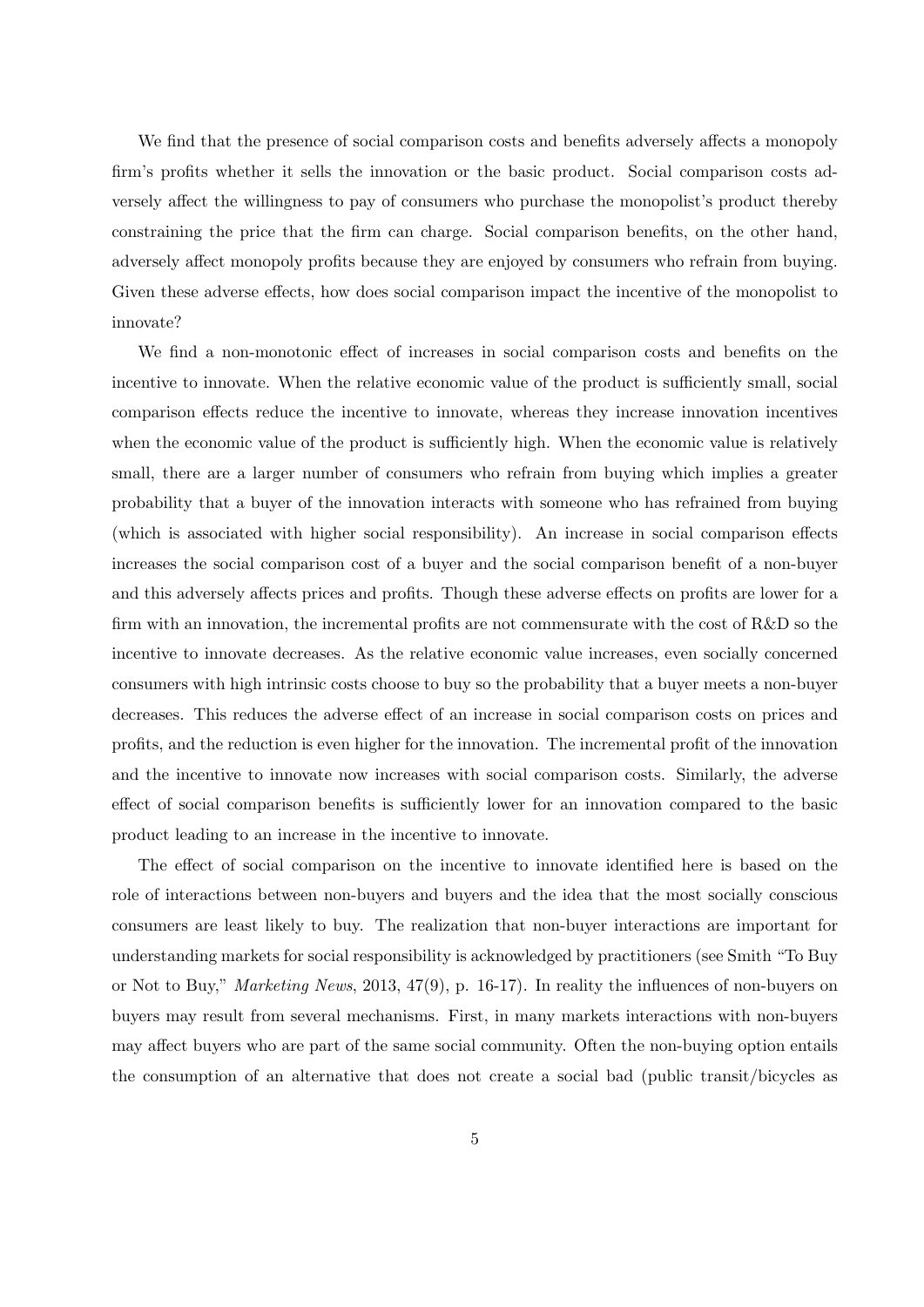an alternative to cars or sailboats as an alternative to fuel powered motor boats).<sup>4</sup> Second, the increased usage of social media can be a mechanism through which socially conscious non-buyers can exert influence on buyers of socially irresponsible products. A 2013 Cone Communications study on CSR documents that as many as 62% of the 10,000 consumers surveyed use some form of social media to engage on CSR issues and 26% are willing to communicate negative information about socially irresponsible firms.<sup>5</sup> Finally, environmentally conscious consumers may even boycott or publicly disparage the manufacturers of environmentally damaging products (an example of this is the well-known campaign waged against Nestle).<sup>6</sup> This can create social costs for those consumers who continue to consume these products publicly.

By extending the analysis to duopoly competition in R&D and then prices, we show that social comparison benefits and costs have different effects on firm competition. Increases in social comparison benefits reduce price competition while increases in social comparison costs do the opposite. In fact, higher social comparison benefits are akin to an increase in differentiation; when social benefits experienced by consumers increase, even a firm with just a basic product realizes higher profit under competition. Further, similar to the monopoly case, we find that social comparison effects mute innovation when the economic value of the product is low and stimulate innovation when the economic value of the product is high.

Comparing innovation incentives, firms under competition have a stronger incentive to innovate than a monopoly when the economic value of the product is relatively low, while the reverse is true when the economic value is relatively high. The result is due to the interplay of the replacement effect (i.e., the profit from the innovation replaces profit that could be earned with the basic product) and the competitive effect from introducing an innovation. When the economic value is relatively low, the replacement effect is significant for a monopolist whereas it is smaller under competition. Further, the degree of competition facing a firm with an innovation is lower. This leads to greater innovation incentives under competition. In contrast, when the economic value of the product is relatively large, the degree of competition facing the firm with the innovation is higher. However, here the replacement effect for a monopoly firm is weaker and the monopolist with the innovation

<sup>&</sup>lt;sup>4</sup>In the case of automobiles this would be relevant for many major cities which have strong public transportation. A large percentage of the population choose not own cars. Some examples in the U.S. are San Francisco (31%), New York (56%) and Boston (37%). These markets are also typically at the leading edge of environmental consciousness. In these cities, consumers may refrain from owning cars and social comparison between non-buyers and buyers is relevant.

 ${}^{5}$ As the EVP - Research Insights at Cone Communications mentions consumers using social media are "...poised to not only engage with companies around vital issues, but also serve as CSR megaphones, equally propagating the good and bad." http://www.conecomm.com/2013-global-csr-study-release.

<sup>6</sup>See for example http://metro.co.uk/2010/03/18/kitkats-are-killing-endangered-orangutans-176442/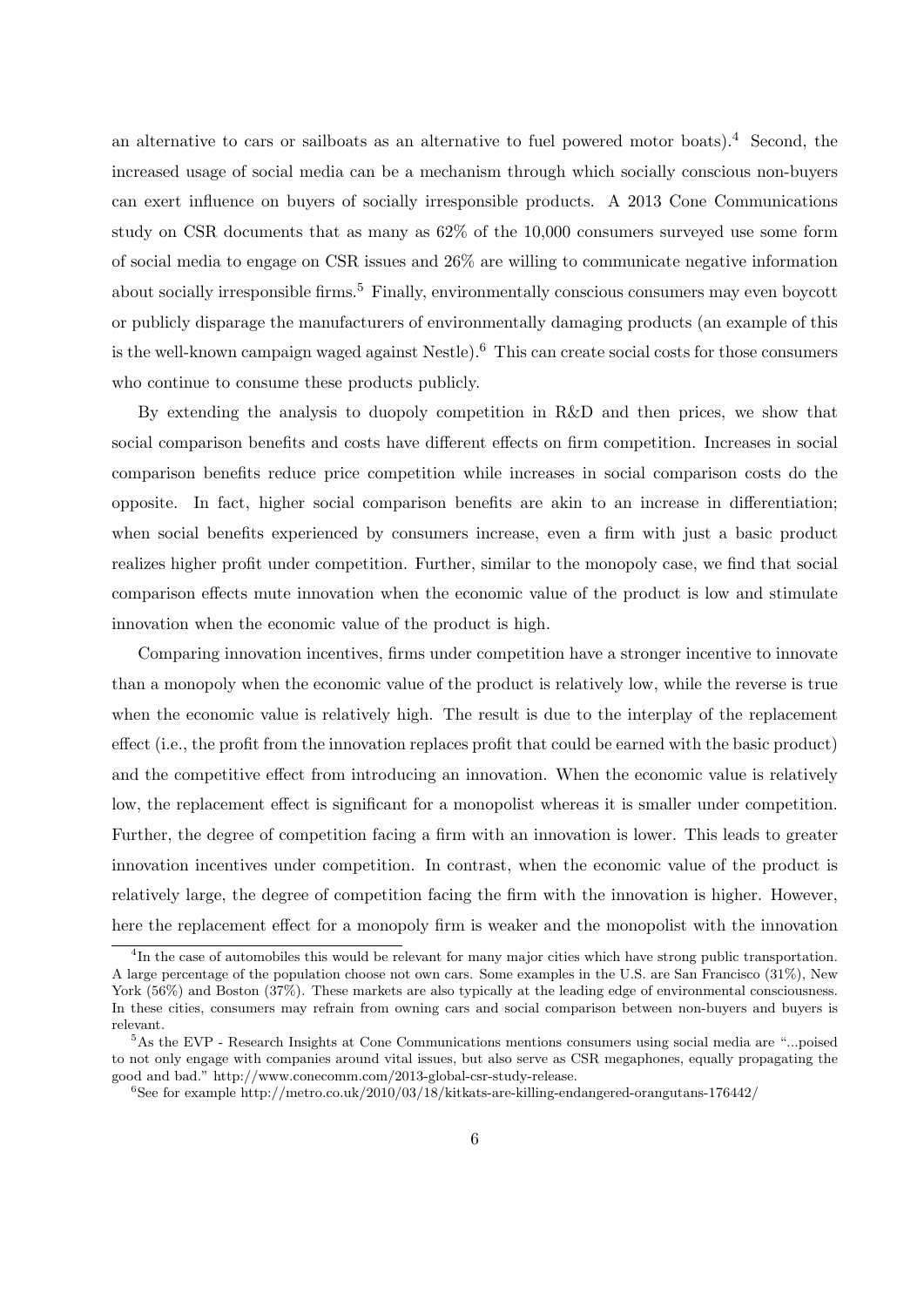is able to capture a larger amount of incremental profit.

## 1.1 Related Research

The classic article by Friedman (1970) argues that personal altruism should not play a role in the decision making of managers: the responsibility of corporations is to maximize profits and shareholder value while conforming to the rules of law. There is also a literature which argues for the role of corporate social responsibility given the evidence that companies do engage in charity or social causes (Vogel 2005). A frequent rationale provided is that consumers prefer brands associated with social causes.<sup>7</sup> Consistent with this, there is empirical literature which finds a positive demand effect for socially responsible brands (e.g., Sen and Bhattacharya 2001) and suggests that altruistic preferences on the part of consumers (rather than managers) motivates responsible behavior on the part of firms. Our paper models how the intrinsic/altruistic concerns of consumers and social comparison preferences (arising out of interactions between consumers) affect R&D decisions.

Among existing research on corporate social responsibility initiatives (CSR), a paper by Baron (2001) examines CSR by firms in response to a threat by an activist or to consumer activism (consumers boycott goods which are perceived as socially irresponsible). Consumer activism or boycotts in our framework can be seen as a mechanism through which non-buyers influence buyers about products that they perceive as socially irresponsible. Some papers propose strategic rationales for CSR: Banerjee and Wathieu (2013) analyze the role of CSR in a context where advertising can signal product quality. Branco and Villas-Boas (2012) consider competition between firms when they are required to follow rules determined by law or by social practice and argue that greater competition may lead firms to invest less in following rules. In this paper, we examine the incentives for socially responsible innovation where the drivers of consumer preference are consumers' intrinsic desire to reduce a social bad and consumers' extrinsic need to publicly consume socially responsible products.

There are conceptual differences between the role of social interactions in the fashion goods literature and our analysis of socially responsible innovations. In Pesendorfer (1995), the idea is that if the consumption of a fashionable item is removed from its specific social context, then changes in fashion do not entail an improvement in product quality. In other words, the value of fashion does not pertain to increases in functional product quality, whereas the value of social

<sup>7</sup>Some papers (e.g., Krishna and Rajan 2009, Arora and Henderson 2007) analyze the incentives of firms to contribute to a cause because it is assumed that consumers are willing to pay more for a product which is associated with the cause.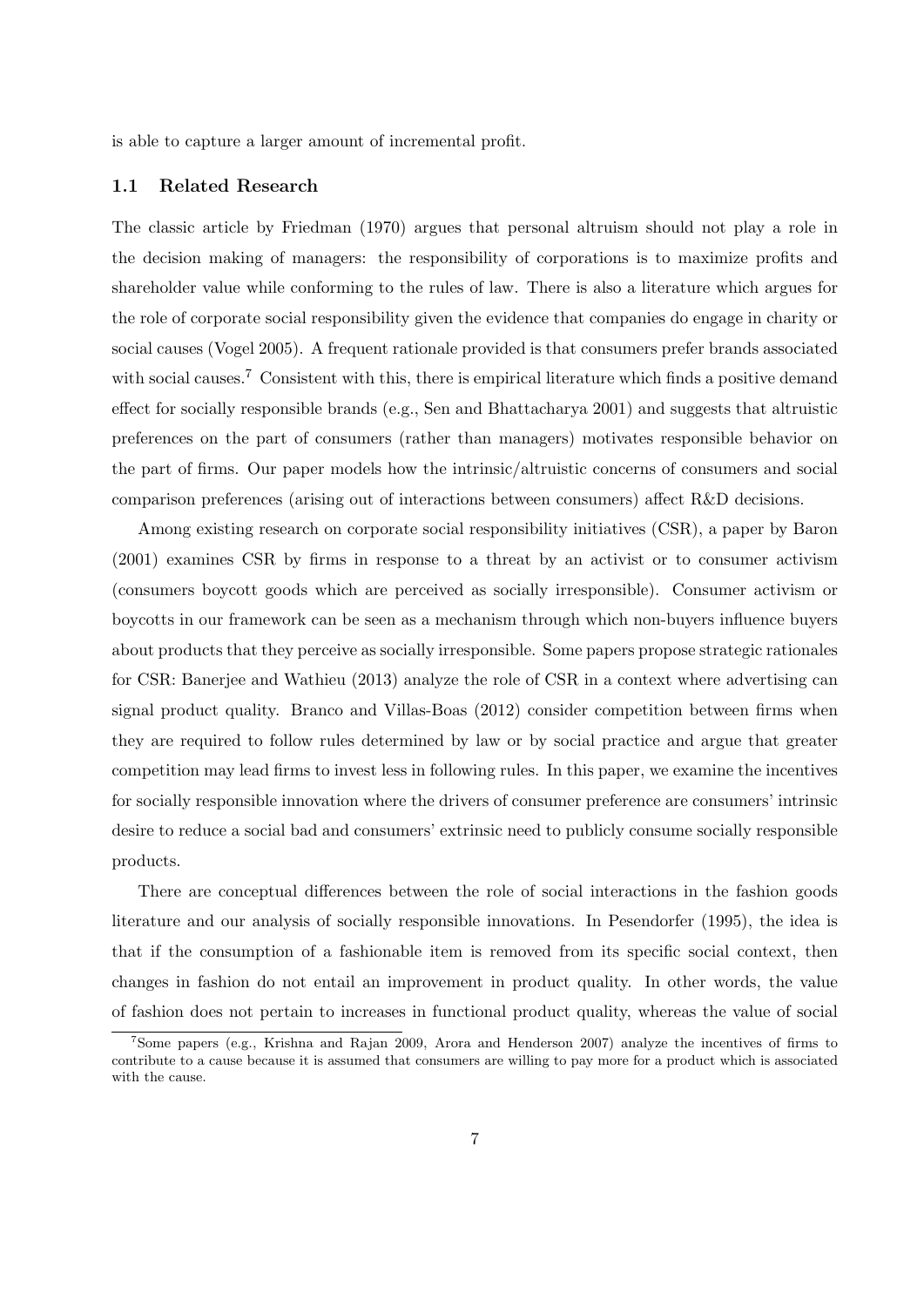responsibility is based on a product attribute that has functional value (i.e., reducing the damage to the environment). In our model, it is along this dimension that consumers are heterogeneous. In fashion goods models, consumers buy fashion either to signal their (high) type (Pesendorfer 1995), or to communicate their fit with consumers of the same type in a matching game (Kuksov  $2007$ ).<sup>8</sup> The basis of our model is different than the signalling rationale of the fashion goods literature: social comparison means that consumers obtain benefits or costs due to interaction with others who have a different product. Finally, in our model because consumers incur intrinsic costs to consume an environmentally inferior product, refraining from buying is the most desirable behavior in terms of social responsibility. In fact, the most socially conscious non-buyers incur no social comparison cost and enjoy social comparison benefits. An implication of the potential value of not buying is that markets for socially responsible products are similar to markets for positional goods (Frank 1985). Consumers enjoy a social comparison benefit if they interact someone who consumes a product that is inferior on the social responsibility dimension, while they incur a social comparison cost if they interact with someone who consumes a superior product on the social responsibility dimension.

There is also research that considers the role of exclusivity and conformity through social interactions in fashion markets. Amaldoss and Jain (2005) model a firm's pricing decisions in markets with social interactions when some consumers have social value for exclusivity (their product utility decreases with the number of others who buy it) while others follow the bandwagon and have higher utility for a product when many people buy it. Another paper by Balachander and Stock (2009) models the preference for exclusivity and looks at the incentive of firms to limit quantity and offer limited edition products. In our paper, the social interaction component of consumer preferences for social responsibility does not relate to the taste for exclusivity, but rather to the costs and benefits of social comparisons based on the products purchased.

Finally, our paper is related to the literature on investment by firms in R&D which has its origins in Arrow (1962). Subsequently, the literature has distinguished between the incentive to innovate for a monopolist versus that for competitive firms (see Dasgupta and Stiglitz 1982 and Gilbert and Newbury 1982). The focus of this paper is product innovations which reduce a social bad that concerns consumers and the incentives of firms to supply these innovations. In addition, we analyze how the magnitude of the social comparison costs and benefits and the economic value of the product affect innovation incentives.

<sup>8</sup>Similarly, in Yoganarasimhan (2012), the fashion good helps an individual in a matching game to fit in, or to differentiate by signalling his/her taste to others.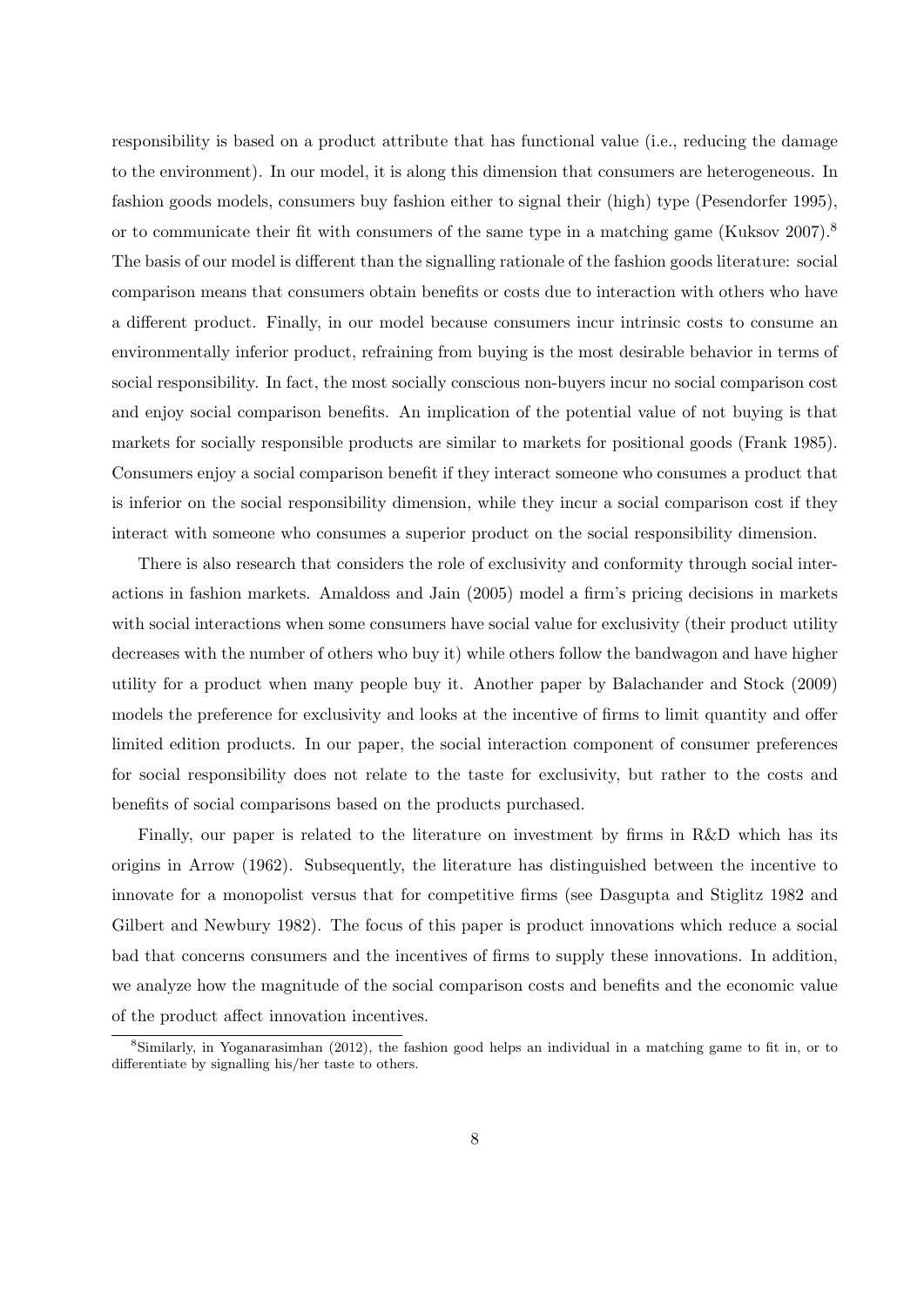The rest of the paper proceeds as follows: the next section describes the model and in Section 3, we analyze the monopoly incentives to supply social innovation. Section 4 examines how social responsibility preferences affect the incentives of two competing firms to innovate. In Section 4.2, we analyze a competive fringe extension to understand how the incentives to innovate are altered when a firm faces a perfectly competitive market for the basic product. We conclude in Section 5.

## 2 The Main Model

We begin by describing a market without the innovation. The firm has a basic product whose economic value to consumers is  $v$ . The economic value is the consumer's value for the functional and quality related aspects of the product. The marginal cost of production is constant and set to zero. The consumption of each unit of the basic product is assumed to cause one unit of social bad which can include the environmental costs of producing the product or any cost created by the consumer's product usage and consumption. Consider a firm that has an innovation which reduces the extent of the social bad/environmental damage that consumption of the product entails. The degree to which the innovation is an improvement over the basic product is represented by  $\delta \in (0,1)$ which is the fraction of environmental damage created by the new product. Thus an innovation with  $\delta = 0$ , completely eliminates the social bad/environmental damage associated with the basic product.

## 2.1 Consumer Preferences

The market consists of a unit mass of consumers who choose whether or not to purchase one unit of product given the price(s) they observe. Every product (socially responsible or not) delivers an economic consumption value  $v$  to the consumer, if purchased. In addition, consumers have social preferences along two dimensions: first, they have intrinsic or altruistic preferences represented by a cost t for the social/environmental bad created by their consumption. Consumers are heterogeneous in these costs which are uniformly distributed in the interval  $(0, 1)$ . Note that the intrinsic cost felt by a consumer depends upon whether she is consuming the basic product or the innovation: for the basic product the cost is t and for the innovation it is  $\delta t$ . Second, consumers have social comparison preferences which can imply benefits and/or costs. The benefits and costs are endogenous to the product that is consumed and the nature of their social interactions with other consumers. Social comparison preferences are positional in nature so a consumer only incurs benefits or costs if she meets a person whose consumption is superior or inferior along the social responsibility dimension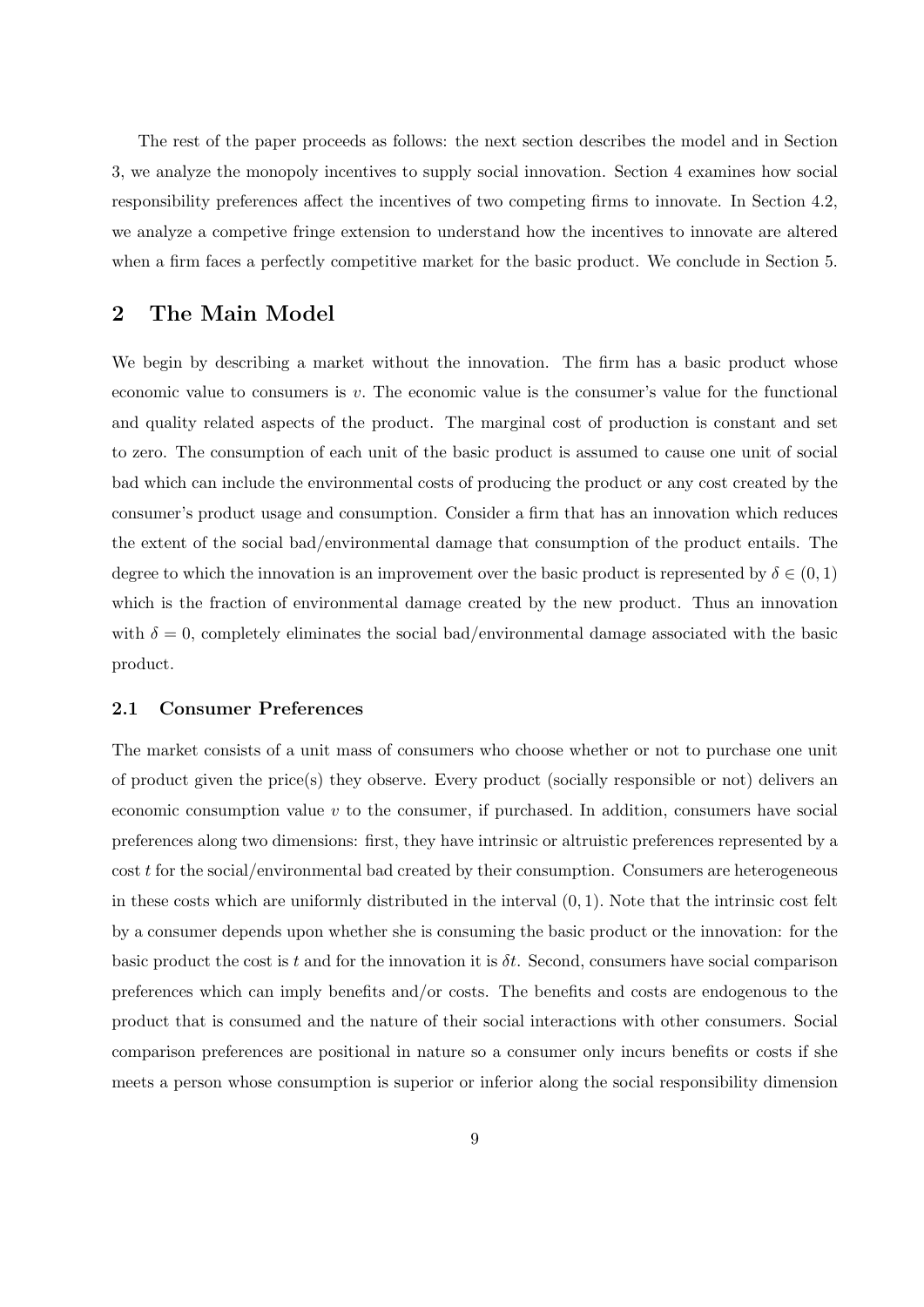compared to her own. Further, the costs and benefits are proportional to the extent by which a consumer's consumption is superior or inferior to that of the other. Each consumer is assumed to randomly interact with others in the market.<sup>9</sup> This assumption represents large atomistic markets where the probability of meeting another randomly drawn individual in the population is equal and consumers do not fully control their social encounters.

We first analyze a main model with symmetric social comparison effects. Let  $k$  denote the intensity of the social comparison effect. If a consumer buys the basic product (which creates one unit of social bad) and randomly encounters a consumer who has refrained from buying (and so creates no social bad), she incurs a social comparison cost of  $k$ , whereas upon meeting a consumer with the innovation, she incurs a social comparison cost of  $k(1 - \delta)$ . If the consumer were to buy the innovation she would incur a (lower) cost of  $\delta k$  when she meets a consumer who refrains from buying. In other words, the social comparison costs incurred by a consumer depend upon k and the difference in social bad created by her consumption and the other consumer in the interaction.

Consider next social comparison benefits. If a consumer buys the innovation (which creates  $\delta$ units of environmental damage) and meets a consumer who buys the basic product she experiences a social comparison benefit of  $k(1 - \delta)$ . Similarly, if a consumer who chooses not to buy encounters another who buys the basic product, she obtains a social comparison benefit of  $k$ , whereas if she meets a consumer who buys the innovation she obtains a benefit of  $k\delta$ . In aggregate, the social comparison effects felt by an individual are proportional to the interaction probabilities of meeting people whose consumption choices are different. These probabilities are endogenous to market demand and therefore endogenous to the R&D and pricing actions of the firms.

Note that the analysis has a role for non-buyer interactions. Consumers who refrain from buying are by definition those who have high intrinsic costs and therefore the ones who are the most socially conscious. Therefore, buyers of products feel social comparison costs in encounters with nonbuyers, whereas non-buyers enjoy social comparison benefits. As discussed in the introduction, the interactions between non-buyers and buyers arise from the use of a visible alternative (for example, public transit in the case of automobiles), the frequent use of social media to communicate about socially irresponsible behavior by firms, or boycotts and consumer activism against products that

<sup>&</sup>lt;sup>9</sup>In some markets, consumers may be more likely to interact with others who have similar preferences. We have considered a model with non-random social interactions where consumers encounter others of the same type with probability  $\alpha$ , and with probability  $1 - \alpha$  encounter someone randomly in the interval  $(0, 1)$ . In this setup, the social comparison effects are progressively weakened as  $\alpha$  increases and the interactions become local. When  $\alpha = 1$ , the decisions of consumers are driven entirely by intrinsic preferences. Details of this analysis are available from the authors.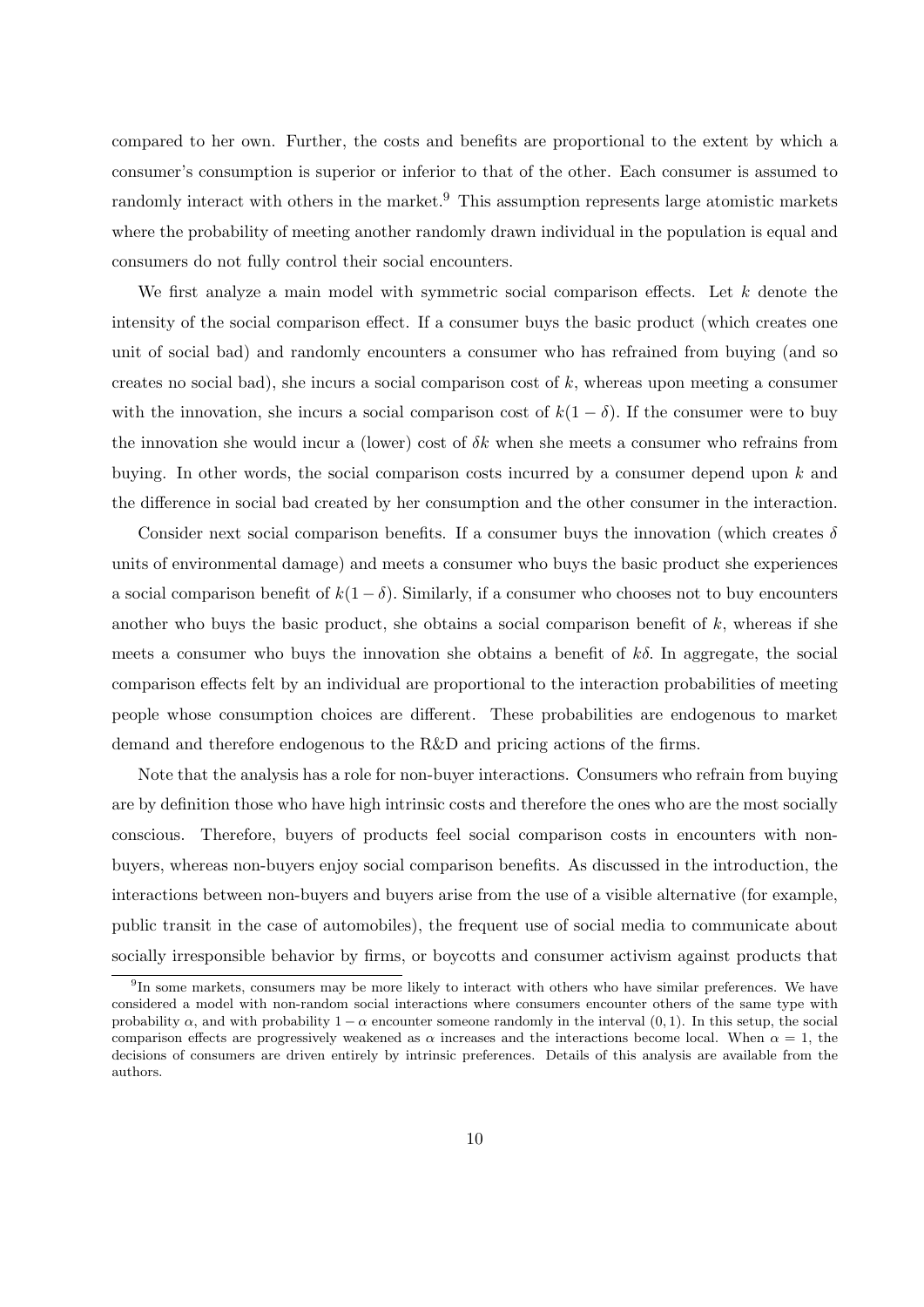are seen as socially damaging.

We allow consumers to be heterogenous in their intrinsic costs, but not along the social comparison dimension. This reflects the idea that social comparison effects tend to be specific to product categories. For example, Della Vigna et al. (2012) show that consumer decisions are affected by external needs when the category is highly visible to other consumers. As noted earlier, social comparison effects should be stronger in categories like clothing and cars versus household cleaning products and packaged foods. Accordingly, k is representative of the degree to which the product category is visible and consumed publicly.

## 2.2 Firm(s) Decisions and Timing

In the first stage of the game, the firm makes an R&D decision w and  $w \in (0,1)$ . This represents the success probability by which the firm realizes the innovation. A firm with the innovation can sell a product which reduces the environmental damage by a fraction  $\delta \in (0,1)$ . The cost of R&D is increasing and convex:  $c(w) = \beta w^2$ <sup>10</sup> In the case of duopoly competition, the firms  $j = 1, 2$ simultaneously choose  $w_j$  in the first stage. Then in the second stage after observing the R&D outcomes, the firm(s) make pricing decisions (in the case of competitive firms the prices  $p_j$  are chosen simultaneously). In stage 3, upon observing the available products and prices, consumers form expectations about demand and the probabilities of the relevant social interactions and make their buying decisions. We solve for the sub-game perfect equilibrium of this game such that consumer expectations of demand are rational and consistent with the equilibrium.

## 3 Innovation Under Monopoly

After the R&D decision, the firm is either successful  $(s)$  or unsuccessful  $(u)$  and it chooses contingent prices  $p_s$  or  $p_u$  in the second stage accordingly. Consider the case of a firm with the innovation charging a price  $p_s$ . A consumer of type (intrinsic cost) t who considers purchasing the innovation expects a surplus of:

$$
CS_{sb} = v - \delta t - \delta k \left(1 - \tilde{t}\right) - p_s \tag{1}
$$

The second term  $-\delta t$  represents the intrinsic cost faced by a type t consumer when consuming the innovation: the innovation reduces the environmental damage by  $\delta$  compared to the basic product. The third term represents the social comparison costs expected by the consumer. The consumer's

<sup>&</sup>lt;sup>10</sup>We assume that the cost of R&D  $\beta$  is sufficiently high such that even under monopoly  $w^* < 1$ , i.e., there is uncertainty about whether or not the firm obtains the innovation.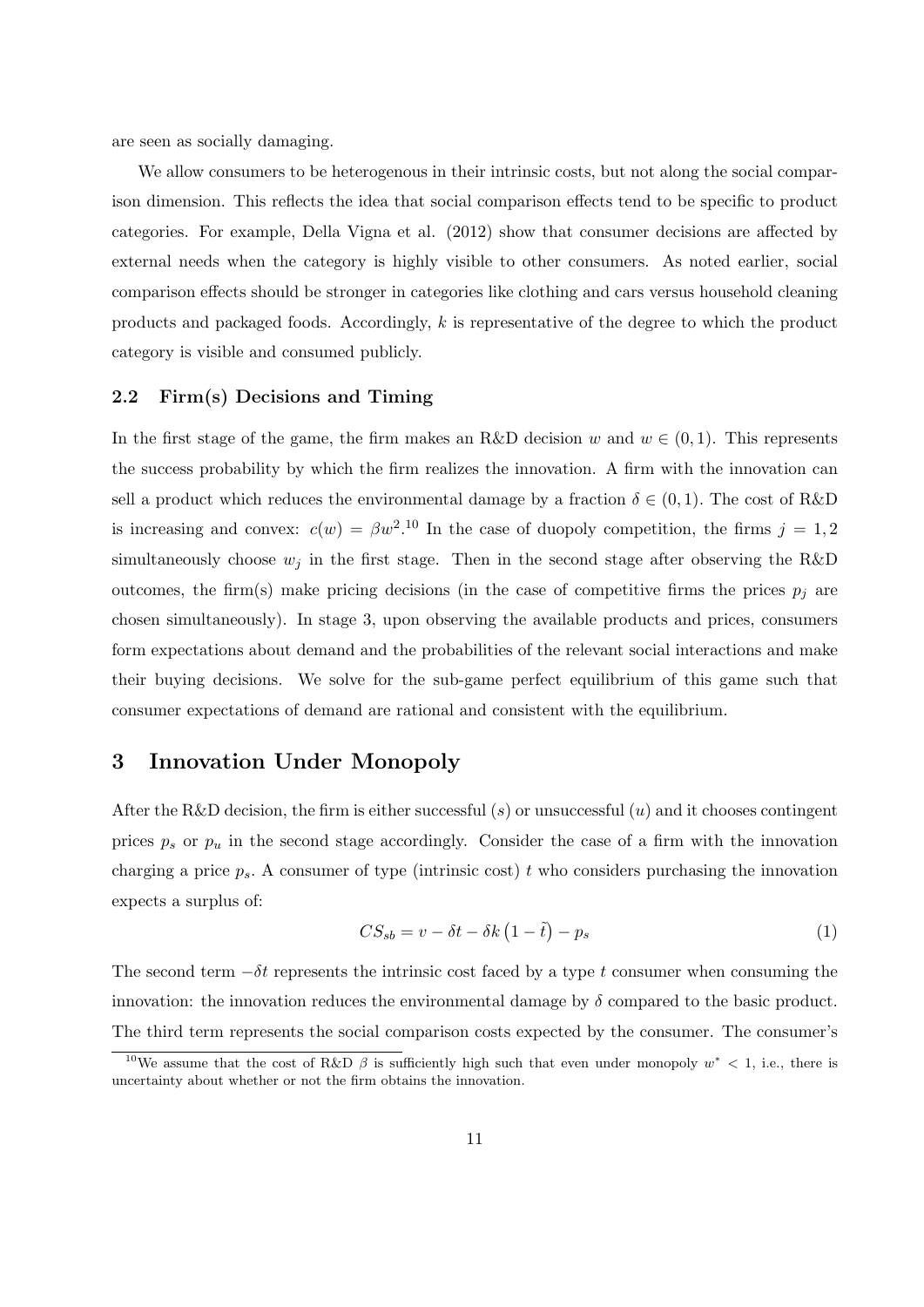expectation of the marginal consumer type who is indifferent between buying and not buying is denoted by  $\tilde{t}$ . Therefore,  $(1-\tilde{t})$  is the consumer's assessed probability of a random social interaction with a non-buyer.

Next, consider the surplus of a consumer that refrains from buying, but who expects to encounter buyers,

$$
CS_{s(nb)} = \delta k \tilde{t} \tag{2}
$$

Notice that the non-buyer will meet a buyer with probability  $\tilde{t}$  and enjoy a social comparison benefit. Because the innovation reduces the environmental damage by  $\delta$ , the expected social benefit is equal to  $\delta k\tilde{t}$ . Consumer expectations in the third stage upon observing the firm's price  $p_s$  (and the product's  $\delta$ ) must be rational. Therefore, we calculate the optimal demand as a function of the firm's decisions by equating (1) and (2), and then setting  $t = \tilde{t} = \hat{t}_s$ , to obtain  $\hat{t}_s = \frac{v - p_s - \delta k}{\delta}$  $\frac{\delta s - \delta k}{\delta}$  . Next, consider the case of a firm without the innovation which sells the basic product and charges a price  $p_u$ . We derive the relevant consumer surplus functions for the basic product by using  $CS_{ub} = CS_{sb}(\delta = 1)$  and  $CS_{u(nb)} = CS_{s(nb)}(\delta = 1)$ . From this, the optimal demand for the basic product (as a function of the firm's pricing decision) is  $\hat{t}_u = v - p_u - k$ .

Given consumer decisions and the derived demand, we now examine firm actions and the equilibrium of the game. After the firm has chosen its investment  $w$  in the first stage, there are two possible outcomes. When the R&D is successful, the innovation is available and it reduces the environmental damage by  $\delta$  or, when the R&D is unsuccessful, the firm only has the basic product. When the firm only has the basic product, we assume that it does not sell to all consumers. In other words, with the basic product some socially conscious consumers (with high enough  $t$ ) choose not to buy. This assumption creates a rationale for the firm to innovate: so that more socially conscious consumers can be served. Partial coverage of the market without the innovation implies that  $k < v < 2 + k$  (the lower bound is necessary for positive prices). The firm's profit when R&D fails is  $\pi_u = p_u \hat{t}_u$ . We calculate the second stage equilibrium profits of the monopolist without the innovation to be  $\pi_u = \frac{(v-k)^2}{4}$  $\frac{-\kappa)^{-}}{4}.$ 

Next, if the R&D is successful, the firm has the option to sell a product line with the basic product and the innovation. However, when the marginal cost of the basic product and innovation are the same, it is optimal for the firm to sell only the innovation.<sup>11</sup> The firm's profit when R&D is successful is given by  $\pi_s = p_s \hat{t}_s$ . The following lemma summarizes the outcomes for the firm in

 $11$ In Section 3.2, we identify conditions where a monopoly will market a product line. This obtains when the marginal cost of producing the innovation is significantly higher than that of the basic product.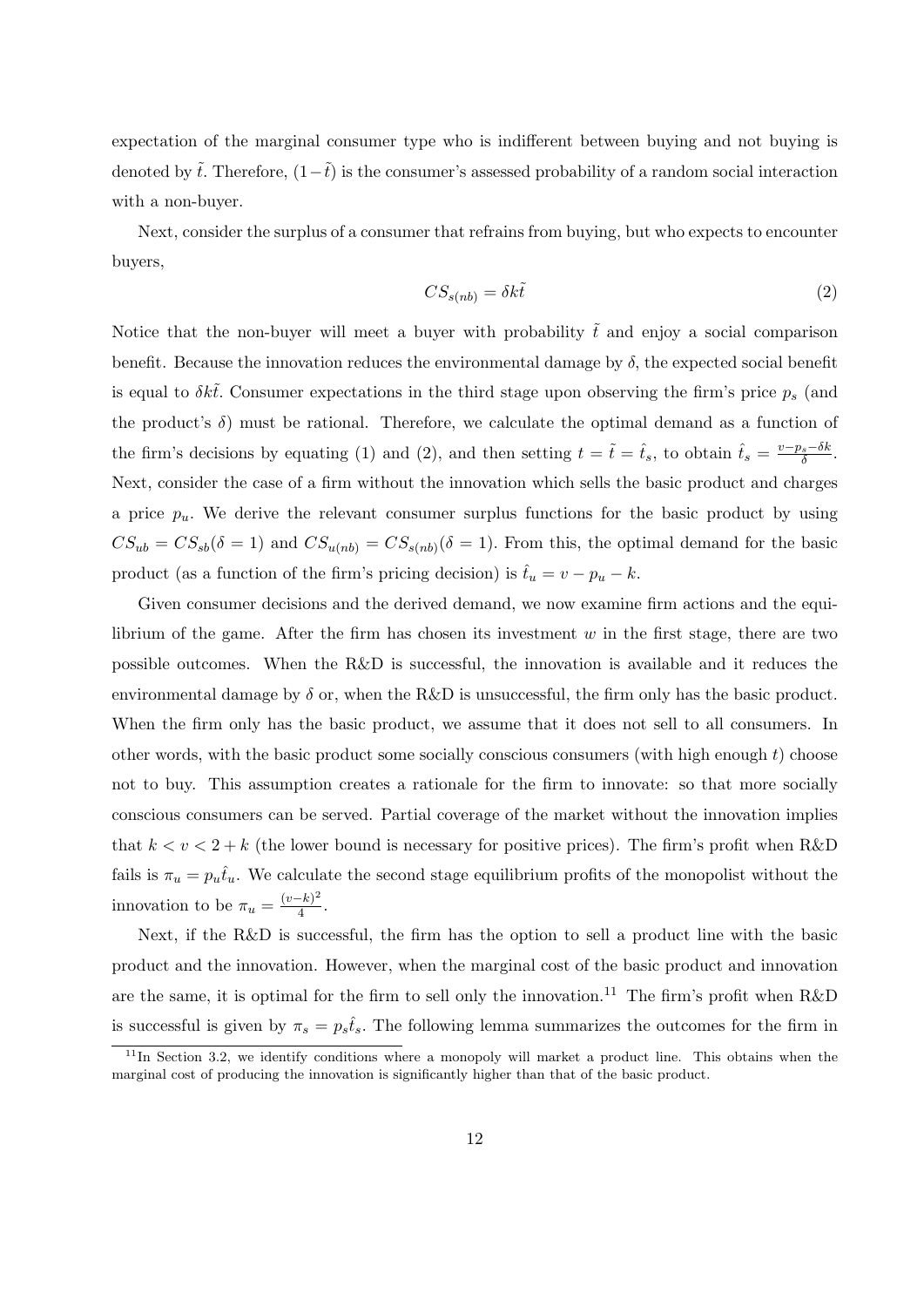the sub-game where it has the innovation (the appendix shows the derivations).

**Lemma 1** For a monopolist with an innovation of effectiveness  $\delta$ , in equilibrium:

\n- 1. If 
$$
k < v < \delta(2 + k)
$$
, then  $t_s^* = \frac{v - \delta k}{2\delta}$ ,  $p_s^* = \frac{v - \delta k}{2}$  and  $\pi_s^* = \frac{(v - \delta k)^2}{4\delta}$ .
\n- 2. If  $v > \delta(2 + k)$ , then  $t_s^* = 1$ ,  $p_s^* = v - \delta(1 + k)$  and  $\pi_s^* = v - \delta(1 + k)$ .
\n

Firm profits are adversely affected by the strength of social comparison effects. Even with the innovation, a monopolist would rather operate in a market where consumers did not experience social comparison. Greater social comparison costs reduce the willingness to pay of consumers who buy the product and greater social comparison benefits increase the attractiveness of not buying.

The first stage of the game is the monopolist's R&D decision. The first stage expected profit function of the monopolist is:

$$
\Pi_i = w\pi_s^* + (1 - w)\pi_u^* - \beta w_i^2 \tag{3}
$$

From this, the optimal incentive to innovate is  $w^* = \frac{\pi_s^* - \pi_u^*}{2\beta}$ . The monopoly firm's incentive to innovate is governed by the incremental profit of successful R&D over and above the profits earned with the basic product. This underscores the replacement effect faced by a monopolist; the monopolist loses the profit earned with the basic product when the innovation is introduced. Thus, the magnitude of profits earned with only the basic product affects the firm's incentive to innovate. In the following proposition, we specify how the strength of social comparison affects innovation incentives:

**Proposition 1** The equilibrium level of innovation  $w^*$  is impacted by social comparison effects as follows:

- 1. If  $k < v < k + 2\delta$ , then  $\frac{\partial w^*}{\partial k} < 0$ .
- 2. If  $k + 2\delta < v < 2 + k$ , then  $\frac{\partial w^*}{\partial k} > 0$ .<sup>12</sup>

Proposition 1 shows the non-monotonic impact of social comparison effects on innovation incentives. When the economic value of the product is relatively low  $(k < v < 2+k)$ , increases in k reduce innovation incentives, whereas when the economic value is high, increases in  $k$  increase innovation incentives. The intuition is as follows: the incentive to innovate is determined by the incremental

<sup>&</sup>lt;sup>12</sup>The right limit of the interval ensures that in the event the R&D is unsuccessful, the basic product cannot fully cover the market.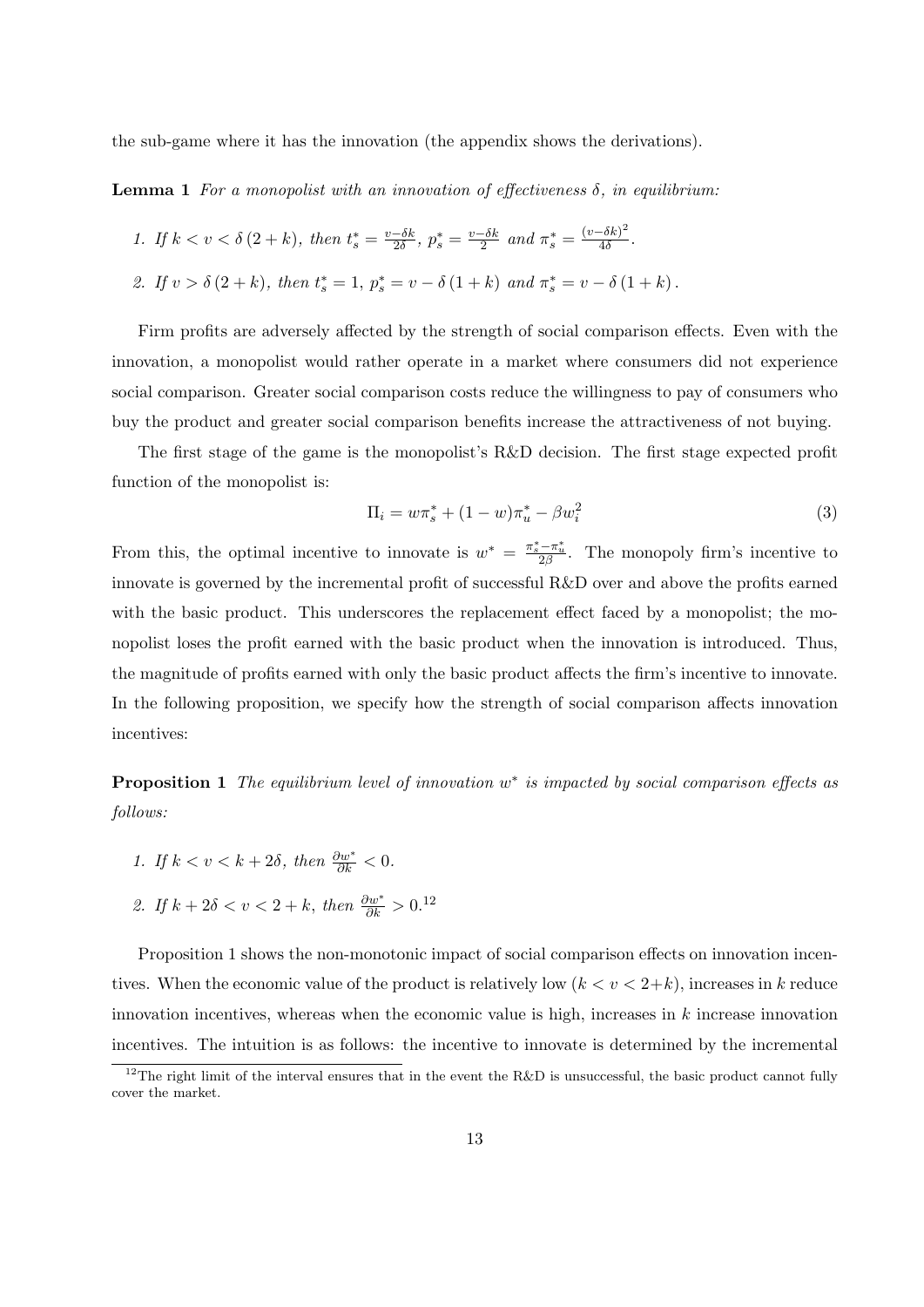profit generated by the innovation. When the economic value of the product is relatively low, there are a large number of consumers who refrain from buying. Therefore, the interaction probability of a buyer meeting a non-buyer is high. An increase in  $k$  increases the social comparison cost of a buyer and the social comparison benefit of a non-buyer. This lowers the price and profits of the firm. While the adverse effects on profits are lower for a firm with an innovation, the incremental profits are not commensurate with the cost of R&D. Thus, when the economic value of the product is relatively small, increases in social comparison effects reduce the incentive to innovate.

As the economic value of the product increases, even socially concerned consumers with high intrinsic costs choose to buy. This reduces the interaction probability that a buyer meets a nonbuyer. Thus, the adverse effect of increases in the social comparison cost on price is lower; at the extreme, this adverse effect vanishes when all consumers are served. The positive impact of this probability effect on firm profits is higher with the innovation than without and this increases the incentive to innovate. Similarly, when economic value of the product is sufficiently high, the adverse effect of social comparison benefits is reduced compared to the basic product. As a result, the overall effect of higher social comparison effects here, is to increase the incentive to innovate.

## 3.1 Asymmetric Social Comparison Effects

In this section, we separate the effects of the social comparison costs and benefits. This allows us to untangle the effects of social comparison costs and benefits on the incentive to innovate. It also allows us to examine conditions where the costs and benefits are asymmetric. There are categories where social comparison costs may be relatively more important than social comparison benefits and vice versa. To be specific, in some markets the negative effects (and the associated social comparison cost) are more salient. Such would be the case for large motor vehicles in an extremely green conscious community. Other categories may be more characterized by positive effects and the associated social comparison benefits. Such might be the case in the jeans market: someone wearing the Water $\leq$ Less<sup>TM</sup> or the Waste $\leq$ Less<sup>TM</sup> labels would enjoy social comparison benefits, but someone wearing regular Levis jeans would not likely suffer from social comparison costs of equivalent intensity. Accordingly, we consider a model where the intensity of social comparison benefits and costs are denoted by  $k_b$  and  $k_c$  respectively (in general  $k_b \neq k_c$ ). Table 2 summarizes the social comparison costs and benefits for different consumers: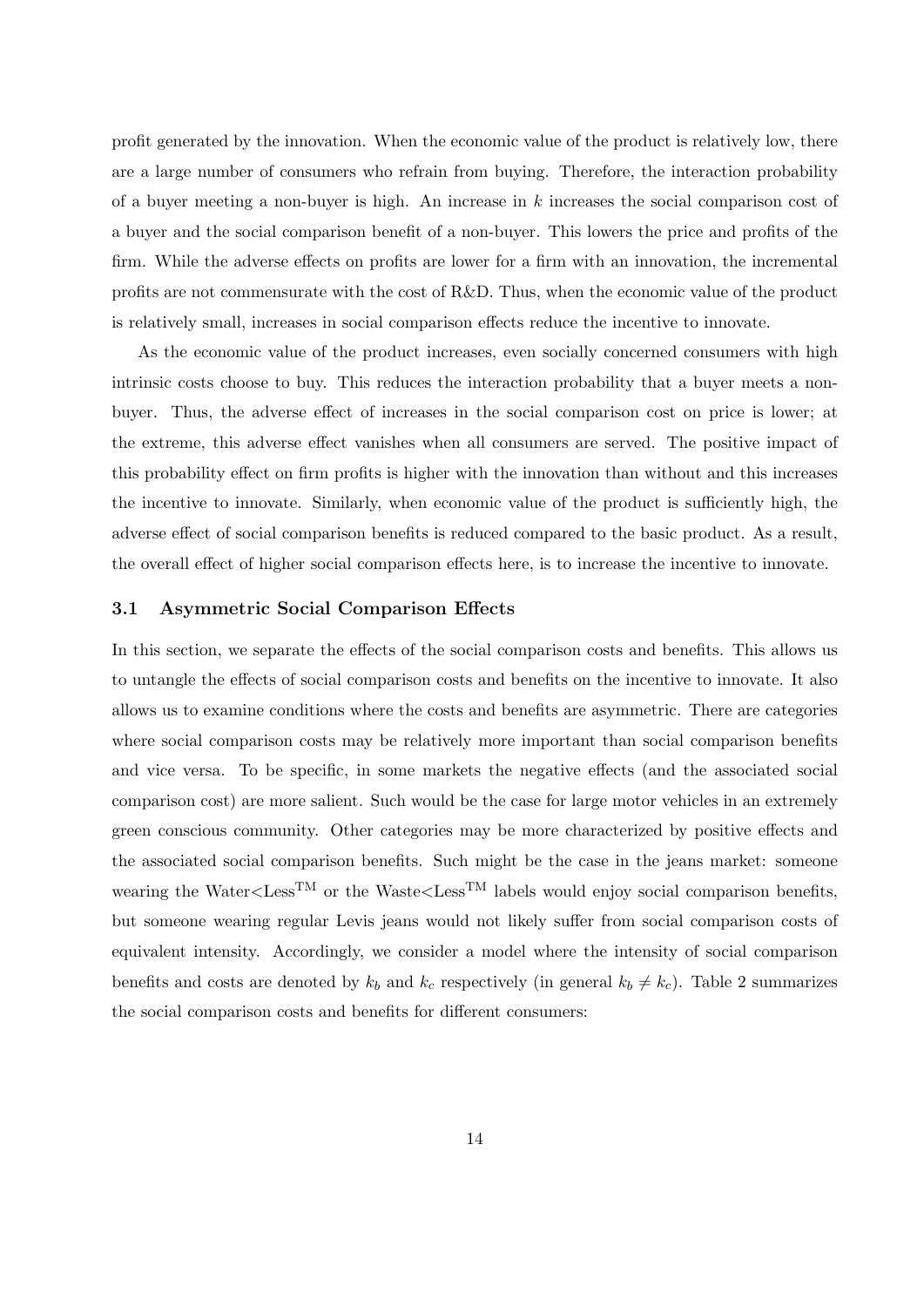#### Table 2

Social Comparison Costs and Benefits when  $k_b \neq k_c$ 

| Buyer Type                    | <b>Basic Product Buyers</b>                                                               | Buyers of Innovation   Non-Buyers |                                                  |
|-------------------------------|-------------------------------------------------------------------------------------------|-----------------------------------|--------------------------------------------------|
| Social Comparison Cost        | $k_c(1-\delta)(\tilde{t}_2-\tilde{t}_1)+k_c(1-\tilde{t}_2) \mid k_c\delta(1-\tilde{t}_2)$ |                                   |                                                  |
| Social Comparison Benefit   0 |                                                                                           | $k_b(1-\delta)\tilde{t}_1$        | $k_b\ddot{t}_1+k_b\delta(\ddot{t}_2-\ddot{t}_1)$ |

The equilibrium for a firm with the innovation is given in Lemma 2:

**Lemma 2** For monopoly with an innovation of effectiveness  $\delta$ , we have in equilibrium that:

1. If 
$$
k_c < v < \delta
$$
 (2(1 +  $k_b$ ) -  $k_c$ ), then  $t_s^* = \frac{v - \delta k_c}{2\delta(1 + k_b - k_c)}$ ,  $p_s^* = \frac{v - \delta k_c}{2}$  and  $\pi_s^* = \frac{(v - \delta k_c)^2}{4\delta(1 + k_b - k_c)}$ .  
\n2. If  $v > \delta$  (2(1 +  $k_b$ ) -  $k_c$ ), then  $t_s^* = 1$ ,  $p_s^* = v - \delta(1 + k_b)$  and  $\pi_s^* = v - \delta(1 + k_b)$ .

When the economic value of the product is low, the equilibrium price charged decreases with  $k_c$  and is independent of  $k_b$ . When some socially conscious consumers do not buy, an increase in  $k_c$  induces the firm to reduce price so as to retain demand. Conversely, firms do not reduce price in response to an increase in  $k_b$ . Were a firm to reduce price in response to an increase in  $k_b$ , there are two effects. First, demand for the firm's product would increase. Second, the interaction probability for a potential non-buyer with a buyer increases; this raises the non-buyer's social comparison benefit (and has a negative effect on demand). These two effects cancel each other so the firm's marginal revenue and price are independent of  $k<sub>b</sub>$ . Intuitively, not responding with a price cut when faced with an increase in  $k_b$  is a way for the firm to not increase the social comparison benefit of non-buyers.

In contrast, when the economic value of the product is relatively high and even the most socially conscious consumers buy the innovation, the equilibrium prices and profits are independent of  $k_c$ but decrease in  $k_b$ . Increases in  $k_c$  do not affect prices because the probability that a buyer meets a non-buyer diminishes and goes to zero in the extreme. However, the marginal non-buyer now interacts with a buyer with probability close to or at one and so increases in  $k_b$  reduce the optimal price for the firm.

We now move to the first stage of the game and firm's R&D decision. The optimal incentive to innovate when  $k_c < v < \delta (2(1 + k_b) - k_c)$ , is  $w^* = \frac{(1 - \delta)(v^2 - \delta k_c^2)}{8\delta \beta (1 + k_b - k_c)}$  $\frac{(1-\theta)(v-\theta\kappa_c)}{8\delta\beta(1+k_b-k_c)}$ . Under full coverage of the market when  $v > \delta(2(1+k_b)-k_c)$ , the optimal level of innovation is  $w^* = \frac{(v+k_c)^2+4(1+k_b)(v+\delta(1+k_b-k_c))}{8\beta(1+k_b-k_c)}$  $\frac{\frac{k(1+k_b)(v+o(1+k_b-k_c))}{8\beta(1+k_b-k_c)}}{8\beta(1+k_b-k_c)}.$ Proposition 2 summarizes the effect of social comparison costs on the innovation incentives: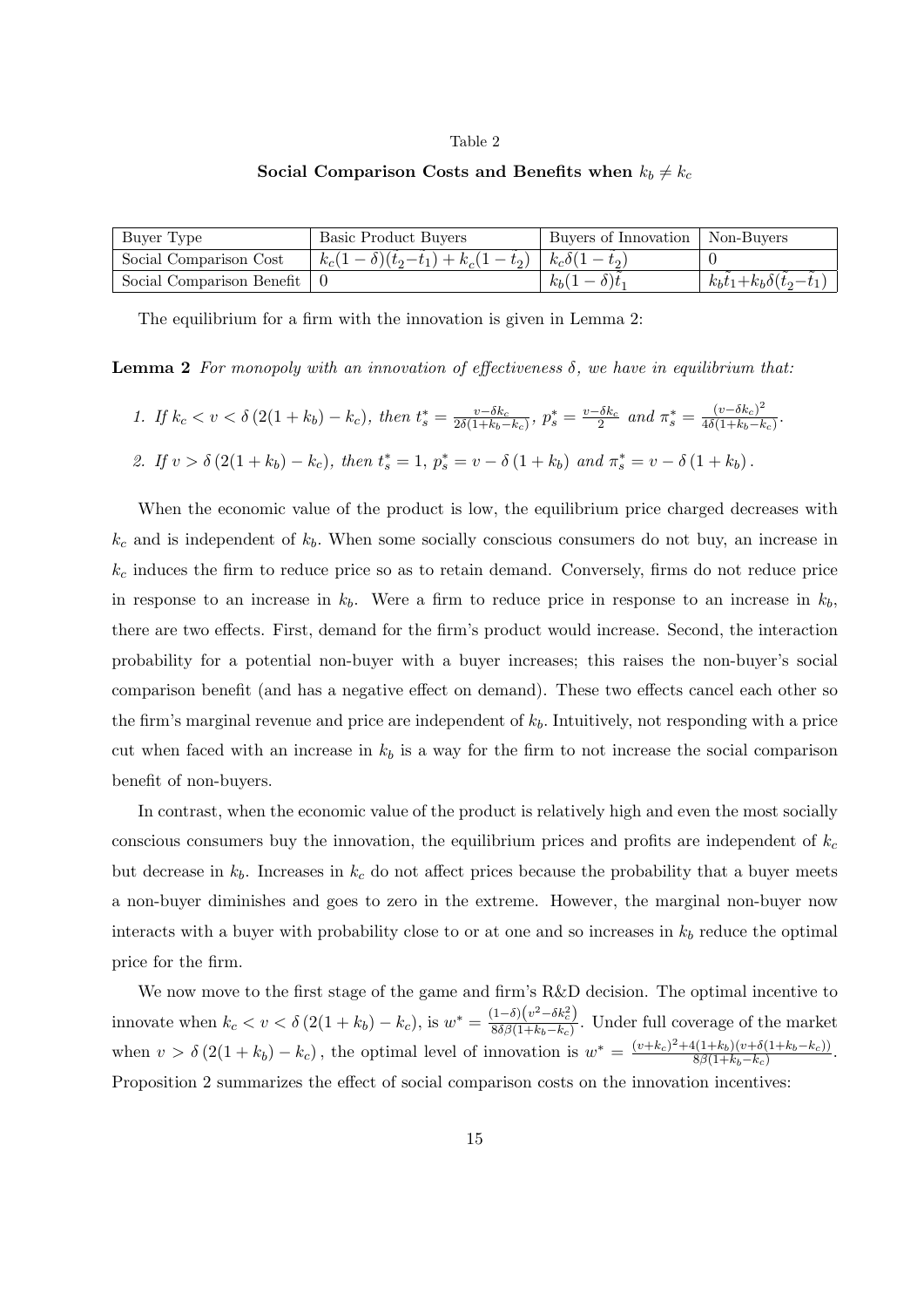**Proposition 2** The equilibrium level of innovation  $w^*$  is impacted by social comparison costs and benefits as follows:

\n- 1. When 
$$
k_c < v < \sqrt{\delta k_c(2 + 2k_b - k_c)}
$$
, then  $\frac{\partial w^*}{\partial k_b} < 0$  and  $\frac{\partial w^*}{\partial k_c} < 0$ .
\n- 2. When  $\sqrt{\delta k_c(2 + 2k_b - k_c)} < v < k_c + 2\sqrt{\delta}(1 + k_b - k_c)$ , then  $\frac{\partial w^*}{\partial k_b} < 0$  and  $\frac{\partial w^*}{\partial k_c} > 0$ .
\n- 3. When  $k_c + 2\sqrt{\delta}(1 + k_b - k_c) < v < 2(1 + k_b) - k_c$ , then  $\frac{\partial w^*}{\partial k_b} > 0$  and  $\frac{\partial w^*}{\partial k_c} > 0$ .
\n

This proposition untangles the effects of social comparison costs and benefits and provides intuition for an important finding of the paper: the manner by which the relative economic value of the product and social comparison preferences affect the incentive to innovate. When the relative economic value is low, increases in both  $k_c$  and  $k_b$  lead to higher incremental profits with the innovation relative to the cost of innovating and so the firm decreases  $w^*$ . The converse is true when the relative economic value is sufficiently high.

Suppose that the relative economic value is sufficiently high such that most consumers in the market buy the innovation. The firm with the innovation suffers a negligible reduction in its equilibrium price and profits when  $k_c$  increases. At the extreme, when all consumers buy, the profits of the innovator become insensitive to increases in  $k_c$ . In contrast, if the R&D is unsuccessful, the profit of the basic product is more sensitive to increases in  $k_c$ . Therefore, the incremental profits of the innovation over the basic product increase with  $k_c$  compared to the cost of innovating which increases the incentive to innovate. When the relative economic value is low, a significant fraction of the market does not buy even when the innovation is available. This makes the price and profits of the innovation more sensitive to increases in social comparison costs: an increase in social comparison costs causes a greater drop in profits. As a result, the incremental profit with the innovation over the basic product is smaller compared to the cost of innovating. And the incentive to innovate decreases with increases in  $k_c$ .

Turning to the effect of social comparison benefits, recall from Lemma 2 that the price that the firm charges is unaffected by an increase in  $k_b$  when the economic value of the product is relatively low. But the incremental demand for the innovation over the basic product decreases as  $k_b$  goes up. As a result, the incremental profit of the innovation over the basic product and the firm's incentive to innovate decrease with social comparison benefits. When the economic value is high such that all consumers in the market buy the innovation, the demand for the innovation is invariant to increases in  $k_b$ , while that of the basic product decreases leading to greater incremental demand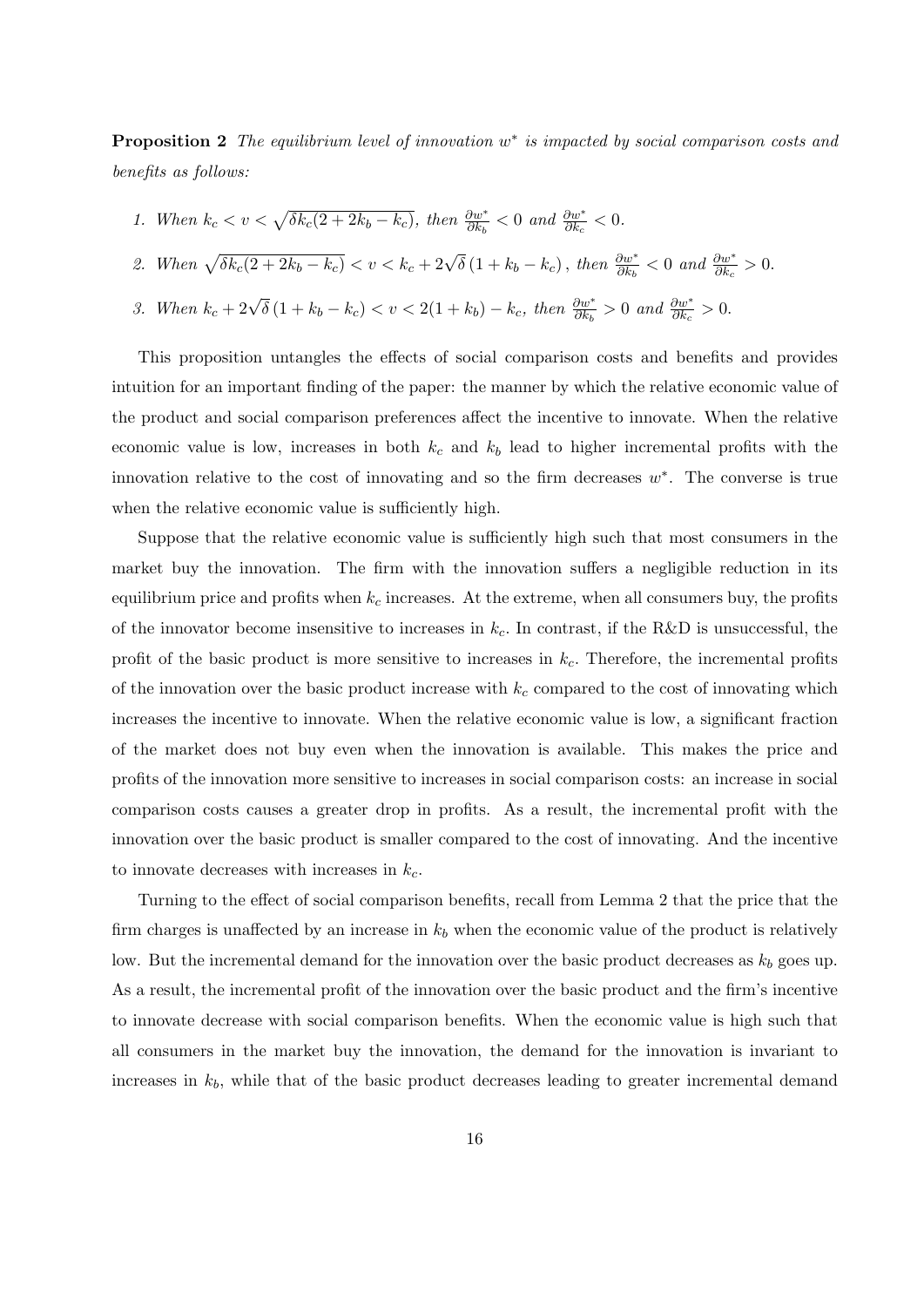for the innovation. For large enough  $v$ , this greater incremental demand implies more incremental profit from the innovation and a higher incentive to innovate.

Proposition 2 provides another result about the relative effects of social comparison costs and benefits. Notice from parts 2 and 3 of Proposition that  $\frac{\partial w^*}{\partial k_c}$  becomes positive earlier in the range than  $\frac{\partial w^*}{\partial k_b}$ . In other words, there is a greater range of markets where increases in social comparison costs motivate firms to innovate compared to increases in social comparison benefits. As market coverage increases, the negative effect of  $k_c$  is muted more quickly due to a lower interaction probability between a buyer and non-buyers. In contrast, as the economic value of the product increases, the interaction probability between a non-buyer and buyers is higher; this explains a continuing negative effect of  $k_b$  on profits. It is only when v is sufficiently high such that coverage is full and demand is inelastic that increases in  $k_b$  also have a positive effect on the incentive to innovate (the reduction in the innovator's profits for an increase in  $k_b$  is less than the reduction for the basic product). This implies that exogenous shocks/events which highlight the social comparison costs of a product to the public may have a greater impact in motivating firms to invest in social innovation than events which highlight the social comparison benefits.

## 3.2 Marginal Costs for the Innovation

In the main model, we analyze a situation where the marginal cost for the innovation and the basic product are identical. This reflects the idea that the main costs of creating and selling socially responsible innovations are up front R&D investment costs, rather than marginal cost differences. That being said, our review of socially responsible innovations identifies some examples where the innovation may be either less or more expensive to produce. Examples of innovations where the marginal cost was similar (or even reduced) include jeans produced with less water (Water $\lt$ Less<sup>TM</sup> jeans), and footwear made with recyled material (Puma InCycle shoes). Conversely, in some categories producing the innovation implies additional marginal production costs. For example, socially responsible automobiles (based on hybrid engine technology or electric battery technology) are more expensive to manufacture than the standard internal combustion engine (at least early in the lifecyle of the new technology).

To assess the impact of marginal costs, we consider an extension in which the marginal cost of production is higher for the innovation than for the basic product, i.e., the marginal cost of the innovation is  $c > 0$  and the marginal cost of the basic product is zero.

**Proposition 3** If the R&D is successful and the firm has the innovation, then in equilibrium: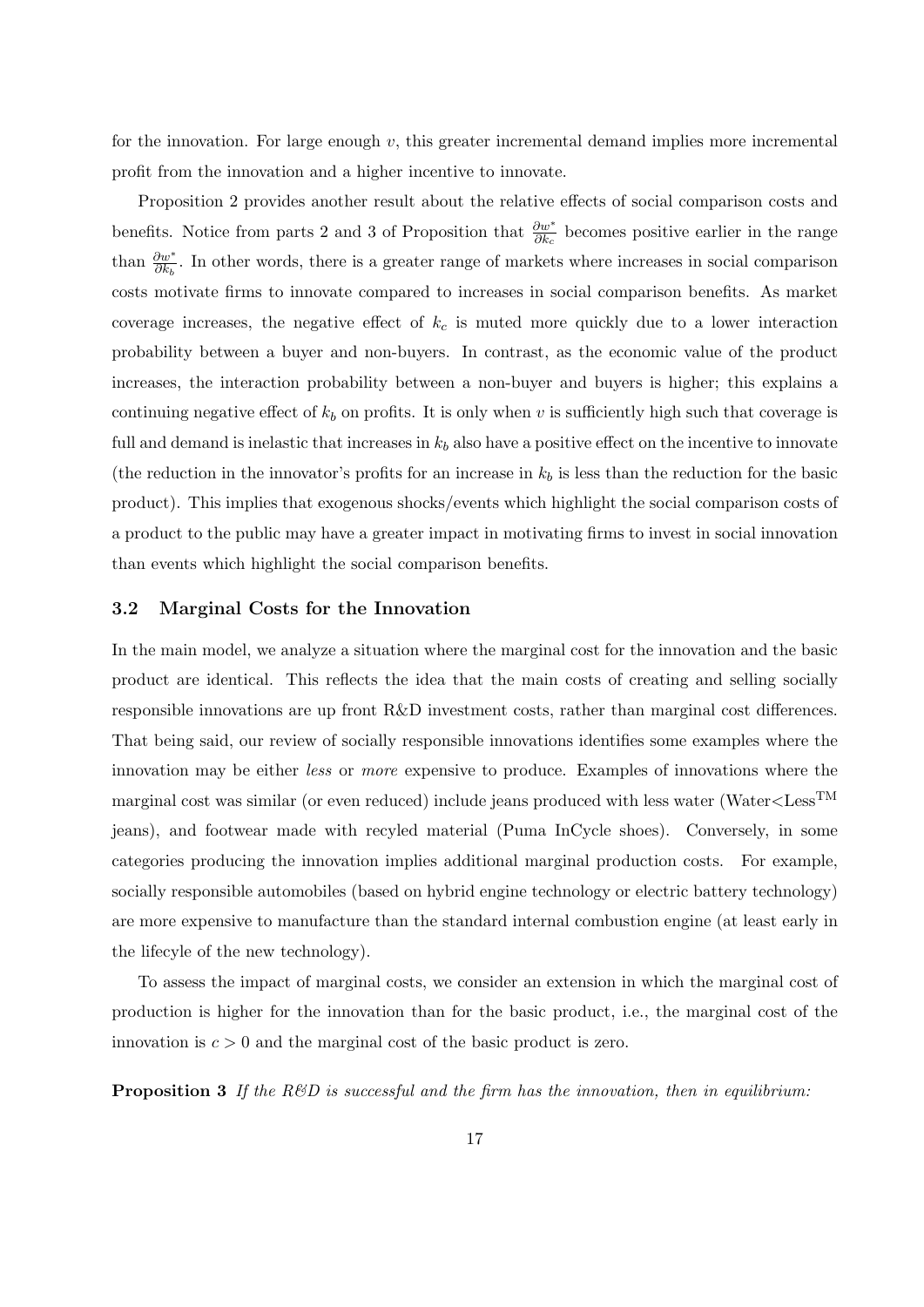- 1. when  $0 \leq c < k(1-\delta)$ , the firm only sells the innovation and discontinues the basic product.
- 2. when  $k(1 \delta) < c < (v +$ √  $(\delta k)(1 -$ √  $\delta$ ), the firm sells a product line consisting of both the innovation and the basic product.

As long as the marginal cost difference between the innovation and the basic product is sufficiently small, the result of the main model holds; the firm launches the innovation to replace the basic product. It is when the cost difference is sufficiently high,  $c > k(1 - \delta)$ , that it is optimal to launch a product line. A product line strategy is more likely when  $k$  is relatively low: i.e., when the intrinsic preferences are high compared to the extrinsic social comparison effects. Here, the product line has value in terms of allowing the firm to screen consumers who are heterogeneous in their intrinsic cost for social responsibility. However, even with the possibility of a product line, the main results pertaining to the effects of social comparison preferences on innovation incentives are preserved.<sup>13</sup>

An example which relates to these findings is Clorox's initiative mentioned in Table 1 of the introduction. Clorox developed its Green Works<sup> $\mathcal{B}$ </sup> line after market research revealed that household cleaning products are considered the second most important environmental concern of consumers in the grocery category. While Clorox spent \$20 million on R&D to develop the line, Green Works products require raw materials that are more expensive. Clorox continues to market both its traditional cleaning products and the Green Works<sup> $\circledR$ </sup> line. The Green Works<sup> $\circledR$ </sup> products sell at a premium of approximately 15% to 25% reflecting higher production costs. This is consistent with our analysis: cleaning products used within the home may been seen as a product category for which the intrinsic costs are relatively more important than social comparison concerns. This coupled with higher production costs provides the incentive to sell a product line.

Furthermore, with many sustainability initiatives, the stated objective of the management is to work towards reducing the production costs over time, eventually to levels below the cost of current products. This idea of viewing sustainability as an opportunity to reduce production costs over time is articulated in numerous industry examples (Nidumolu, Prahalad and Rangaswami 2009). A testable implication from our analysis, is that early in the lifecycle of socially responsible

 $13$ It may also be noted that if there exists horizontal differentiation in the model (in addition to the heterogeneity in intrinsic costs), then competing firms might offer the product line in equilibrium. Incorporating horizontal differentiation would not qualitatively affect the results pertaining to the innovation incentives and the role of social comparison preferences. At one extreme, if horizontal differentiation is high and firms have local market power, we obtain a case similar to the monopoly analysis of this paper. Conversely, if horizontal differentiation is small, we obtain a case similar to the duopoly analysis of Section 4.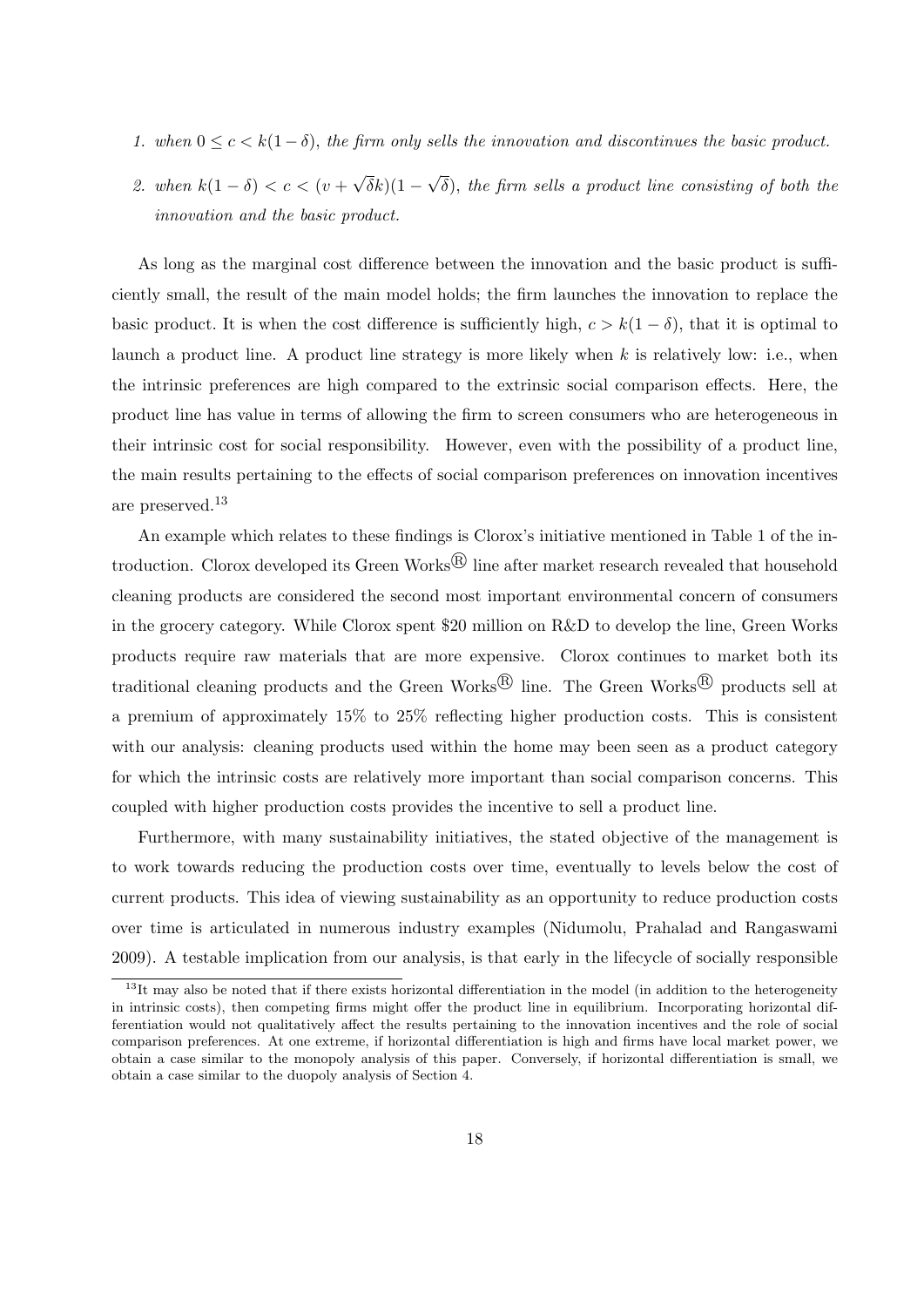innovations, firms are more likely to sell a product line, whereas over time, as costs go down, firms may decide to sell only the innovation.

## 4 Innovation Under Imperfect Competition

We now extend the analysis to duopoly competition between firms in both R&D and prices. Because untangling the effects of social comparison costs and benefits is important, we use the general model with asymmetric costs and benefits. In the first stage, firms simultaneously choose their R&D investments  $w_i$  ( $i = 1, 2$ ). Given the simultaneity of the investment choices, there are three possible outcomes in the pricing sub-game. If both firms have unsuccessful  $R&D$ , then they both compete with the basic product, and if both firms have successful R&D they both have the innovation in Stage 2. In both of these cases, firms compete in Bertrand fashion in the sub-game.<sup>14</sup> Finally, when only one firm's R&D is successful, the firms compete with differentiated products. When there is competition between one firm with the innovation and the other with the basic product, the surplus functions for a consumer of type  $t$  are as follows (as before the subscripts  $s$  and  $u$  denote the innovation and the basic product respectively):

$$
CS_s = v - \delta t - p_s + k_b(1 - \delta)\tilde{t}_1 - k_c\delta\left(1 - \tilde{t}_2\right)
$$
\n<sup>(4)</sup>

$$
CS_u = v - t - p_u - k_c (1 - \tilde{t}_2) - k_c (1 - \delta) (\tilde{t}_2 - \tilde{t}_1)
$$
\n(5)

$$
CS_{nb} = k_b \delta(\tilde{t}_2 - \tilde{t}_1) + k_b \tilde{t}_1
$$
\n<sup>(6)</sup>

Here,  $(4)$  is the surplus of the type t consumer who buys the innovation,  $(5)$  is the surplus of the consumer who buys the basic product and (6) is the surplus of the consumer who chooses not to buy. The indifference condition for the marginal consumer between buying the innovation and not buying is obtained by equating (4) and (6). Given rational consumer expectations,  $t = \tilde{t}_2 = \tilde{t}_2$ in equilibrium so  $\hat{t}_2 = \frac{v - p_s - \delta k_c}{\delta (1 + k_b - k_c)}$  $\frac{v-p_s-\delta k_c}{\delta(1+k_b-k_c)}$ . Similarly by equating (4) and (5), we obtain  $t = \tilde{t}_1 = \hat{t}_1$  in equilibrium and from this we derive  $\hat{t}_1 = \frac{(p_s - p_u) - (1 - \delta)k_c}{(1 - \delta)(1 + k_b - k_c)}$  $\frac{p_s - p_u - (1 - \delta)\kappa_c}{(1 - \delta)(1 + k_b - k_c)}$ . The profit functions for the firms when  $t<sub>2</sub> < 1$  are  $\pi_s = (\hat{t}_{2} - \hat{t}_{1})p_s$  and  $\pi_u = \hat{t}_{1}p_u$ . The condition for  $\hat{t}_{1} > 0$  is  $v > 2k_c$ . The equilibrium is summarized in Proposition 4.

Proposition 4 When the one firm has the innovation and the other firm the basic product, the second stage equilibrium implies the following:

 $14$ When both firms have the innovation, it might be asked, can one firm voluntarily ex-post withdraw the innovation that it has already launched and instead sell the basic product? At the end of this section, we discuss the implication of allowing a firm to ex-post withdraw its innovation.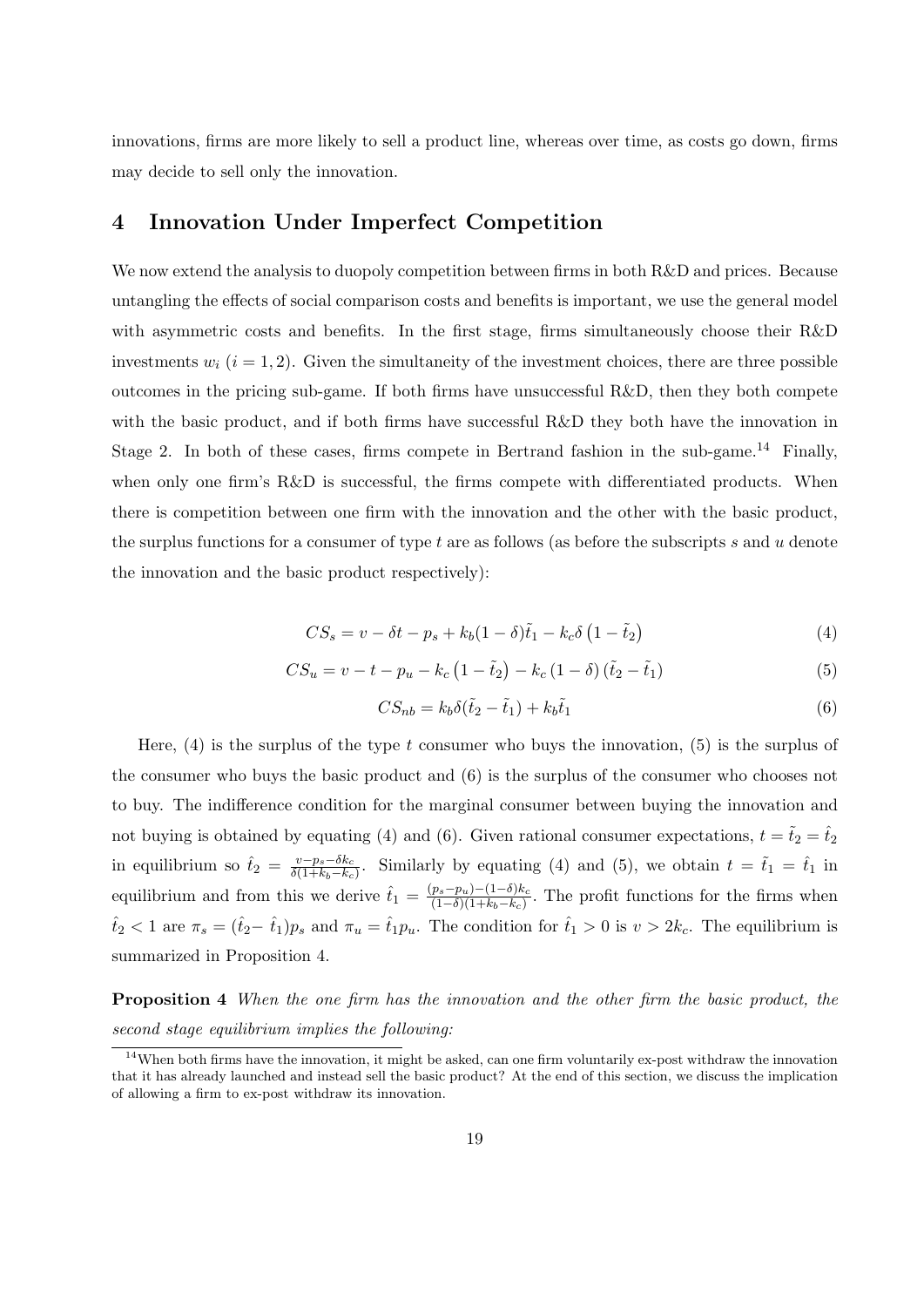- 1. When  $2k_c < v < \frac{\delta((4-\delta)(1+k_b)-(1-\delta)k_c)}{2+\delta}$ , the profits of the firm with the innovation and the firm with the basic product both decrease with increases in  $k_b$  and  $k_c$ .
- 2. When  $\frac{\delta((4-\delta)(1+k_b)-(1-\delta)k_c)}{2+\delta} < v < (1+k_b)$ , the profits of the firm with the innovation increases with increases in both  $k_c$  and  $k_b$ . In contrast, the profits of the firm with the basic product decreases with  $k_c$  but increases with  $k_b$ .

When the economic value of the product is sufficiently low and there are significant number of non-buyers, increases in social comparison costs intensify price competition resulting in lower profits for both firms. The equilibrium prices are  $p_s^* = \frac{(1-\delta)(2v-\delta k_c)}{4-\delta}$  $\frac{p_1(2v-δk_c)}{4-δ}$  and  $p_u^* = \frac{(1-δ)(v-2k_c)}{4-δ}$  $\frac{f(v-2k_c)}{4-\delta}$ . As  $k_c$ increases, there is an unambiguous incentive for the firm with the basic product to reduce price not only because it stems the loss of demand, but also because it reduces the probability that a consumer with the basic product interacts those who either purchased the innovation or with non-buyers. Consequently, increases in  $k_c$  reduce  $p_u$ , and because prices are strategic complements, the firm with the innovation responds by reducing its price as well. An increase in  $k_b$  also reduces the equilibrium profits of both firms, albeit through a different mechanism. While the equilibrium prices are unaffected by  $k_b$ , when v is not too high, increases in social comparison benefits make the option of not buying more attractive and this reduces the demand of both firms.

Part 2 of the proposition shows that the nature of the equilibrium is qualitatively different when the economic value of the product is high. Higher social comparison costs now confer a competitive advantage to the firm with the innovation whose profits increase with  $k_c$ , while the profits of the basic product are adversely affected. In contrast, increases in social comparison benefits reduce competition and increase the profits of both firms. To understand why, consider the behavior of the equilibrium prices:  $p_s^* = \frac{(1-\delta)(2+2k_b-k_c)}{3}$  $\frac{+2k_b-k_c}{3}$  and  $p_u^* = \frac{(1-\delta)(1+k_b-2k_c)}{3}$  $\frac{+ \kappa_b - 2\kappa_c}{3}$ . An increase in  $k_c$  has a negative effect on the basic product's valuation and this leads to a reduction in  $p_u^*$ . The strategic complementarity of prices induces the firm with the innovation to reduce its price (but to a lesser extent). Similar to part 1 of the proposition, increases in  $k_c$  intensify price competition. But in addition, the equilibrium demand of the firm with the innovation increases with  $k_c$  (because it gains on the margin from the firm with the basic product without losing demand at the no purchase margin) while that of the firm with the basic product decreases. Thus, increases in  $k_c$  create a competitive advantage for the firm with the innovation despite intensified price competition.

Turning to the effect of  $k_b$ , when the economic value is high, and most (or all) consumers buy in equilibrium, the firm with the innovation faces only a positive effect of  $k_b$  when its buyers interact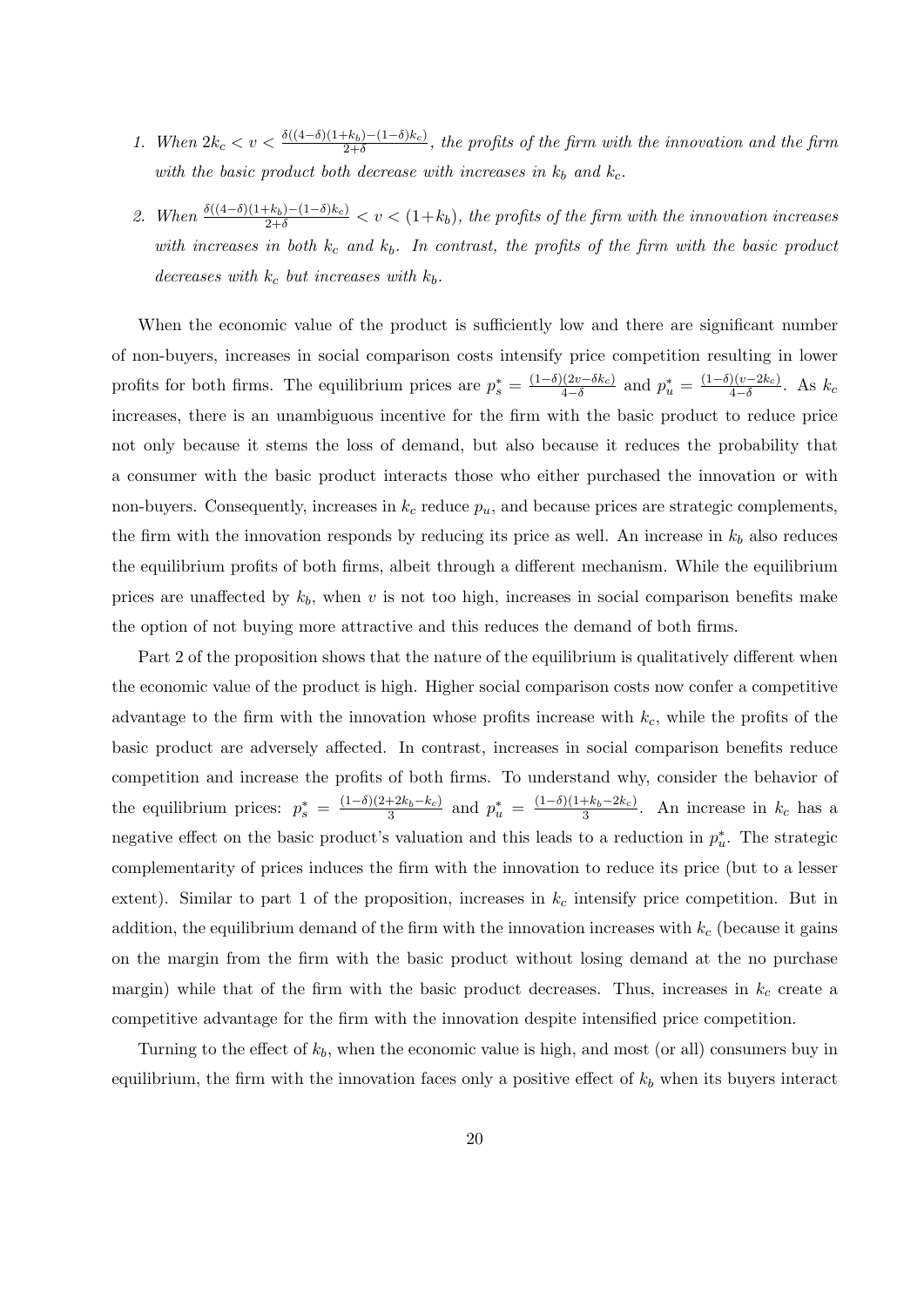with the buyers of the basic product. Thus, the price of the innovation increases with  $k_b$ . Through the strategic complementarity of prices, this induces the firm with the basic product to also increase its price. As a result, an increase in social comparison benefits softens the intensity of price competition and increases the profits of both firms. Non-buyers do place a negative externality on firms by forcing the firm with the innovation to reduce price. But when  $v$  is high, the negative externality placed by non-buyers on the firms is muted. This coupled with the fact that increases in  $k_b$  soften price competition leads to increases in the equilibrium profits of both firms. To summarize, social comparison benefits can be a "good" for both firms under differentiated competition because they mitigate price competition. Further, though social comparison costs exacerbate price competition, they can also be source of competitive advantage for a firm with the innovation.

We now move to the first stage of the game where both firms make R&D decisions  $w_i$  ( $i = 1, 2$ ). Firm i's first stage expected profit function is:

$$
\Pi_i = w_i (1 - w_{-i}) \pi_s + (1 - w_i) w_{-i} \pi_u - \beta w_i^2 \tag{7}
$$

The symmetric Nash equilibrium of the first stage game in R&D investments is  $w^* = \frac{\pi_s}{\pi_s + \pi_w}$  $\frac{\pi_s}{\pi_s + \pi_u + 2\beta}$ .<sup>15</sup> The incentive to innovate under competition is a function of how large the innovation profits are compared to the total profits earned by both firms. Proposition 5 starts by examining the effect of social comparison costs,  $k_c$ .

## **Proposition 5** The comparative statics for  $w^*$  with respect to  $k_c$  are as follows:

- 1. When  $2k_c < v < \frac{\delta(2+2k_b-k_c)}{2}$ , then w<sup>\*</sup> is decreasing in  $k_c$  if the cost of innovation  $\beta$  is sufficiently large, and is otherwise increasing.
- 2. When  $\frac{\delta(2+2k_b-k_c)}{2} < v < (1+k_b)$ , then w<sup>\*</sup> is increasing in  $k_c$ .

Social comparison costs have a negative effect on the incentive to innovate under competition when the economic value of the product is not too high and when the cost of innovating is sufficiently high. Here, a firm contemplating the choice of R&D effort, contends with the fact that non-buyers place a negative externality on the buyers of the innovation. This negative externality increases with  $k_c$  and decreases the incremental profit from the innovation and so the incentive to innovate

<sup>&</sup>lt;sup>15</sup>For completeness, note that if  $\beta$  is sufficiently small, there exist asymmetric equilibria in which one firm invests to obtain the innovation with certainty, while the other chooses not to invest at all. However, the threshold of  $\beta$ below which the asymmetric equilibria occur is less than the minimum threshold of  $\beta$  required in the monopoly case to avoid the degenerate case that the monopoly innovator invests to obtain the innovation with certainty.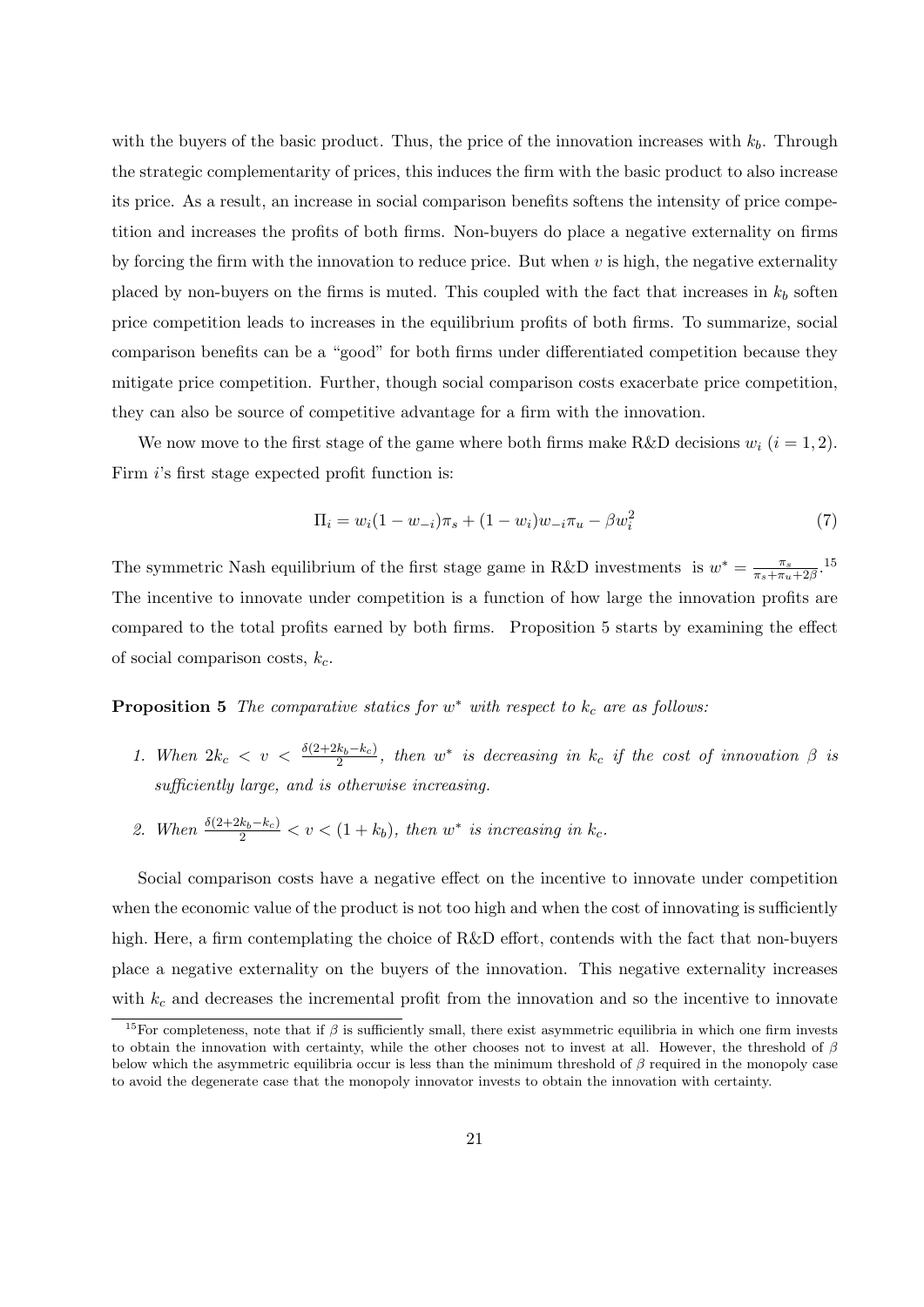decreases. In contrast, when the economic value of the product increases and more consumers buy, the negative externality placed by potential non-buyers on the buyers of the innovation is smaller. As shown in part 2 of Proposition 4, increases in  $k_c$  confer a competitive advantage for the firm if it has the innovation. Thus the equilibrium innovation level increases with  $k_c$ . Proposition 6 below presents the effect of  $k_b$  on the innovation incentives under competition.

**Proposition 6** The comparative statics for  $w^*$  with respect to  $k_b$  are as follows:

- 1. When  $2k_c < v < \frac{\delta((4-\delta)(1+k_b)-(1-\delta)k_c)}{2+\delta}$ , then w<sup>\*</sup> is decreasing in  $k_b$ .
- 2. When  $\frac{\delta((4-\delta)(1+k_b)-(1-\delta)k_c)}{2+\delta} < v < (1+k_b)$ , then w<sup>\*</sup> is increasing in  $k_b$  as long as the costs of innovation  $(\beta)$  are large enough.

As the economic value of the product increases, the impact of  $k_b$  moves from having a negative effect on the incentive to innovate to having a positive effect. The proposition also identifies some additional effects. When v is sufficiently high, the incentive to innovate  $w^*$  increases with  $k_b$ , but only if the costs of innovation are not too small. When  $\beta$  is sufficiently high, firms compete less on R&D and the investment levels would already be at at lower levels. But we also know that increases in  $k_b$  soften price competition, which implies that firms will increase their innovation levels.

Propositions 5 and 6 establish a qualitatively consistent pattern of results across monopoly and competitive conditions. In general increases in  $k_c$  and  $k_b$  decrease the incentive to innovate when the economic value of the product is small and increase it otherwise. Underlying this robustness is a parallel between endogenous social comparison and positional rank ordered consumption (Frank 1985). In other words, social comparison related interactions endogenously create the positional consumption of different consumers. When the economic value of the product is relatively small, non-buyers have the highest positional consumption on the social responsibility dimension because they create the least environmental damage. It is then that increases in social comparison effects reduce the incentive to innovate. But when the economic value is relatively high, then buyers of the innovation are likely to have the highest positional consumption. Here, increases in social costs and benefits increase the incentive to innovate. Interestingly, several examples of socially responsible innovations discussed in the introduction come from mature product categories such as jeans or shoes where the potential for market expansion is low. The analysis predicts that as the social comparison preferences of consumers in these markets become more important, the incidence of socially responsible innovations should increase.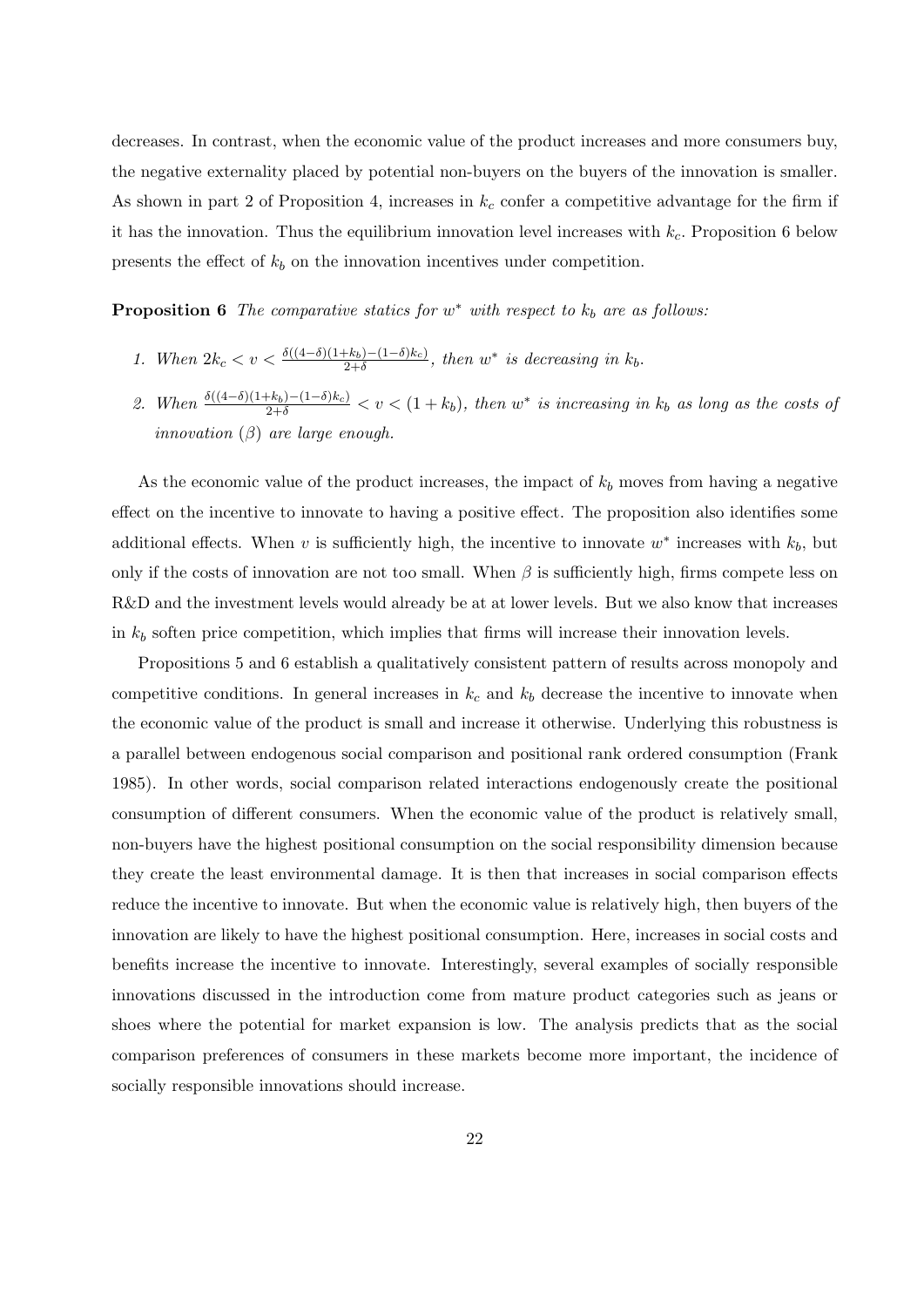In the R&D game analyzed above, both firms launch the innovation when the R&D effort is successful. Because this leads to Bertrand competition, one can ask what happens if one of the firms could ex-post withdraw the innovation that it launched and sell the basic product in order to be differentiated. Because the R&D game is simultaneous, each firm cannot observe if the rival also has the innovation when deciding whether to launch. Therefore, suppose that the firms have simultaneously launched the innovation. The question then is, does one of the firms have an expost incentive to voluntarily withdraw its innovation? The practical reality is that such an action would almost surely involve product withdrawal costs. These costs could be both reputational and organizational. Our analysis can be seen as the case where these costs are significant. When the withdrawal costs are small, one of the firms might unilaterally withdraw its innovation. This eventuality is beset with an obvious coordination problems regarding which firm will withdraw.<sup>16</sup> Even if we ignore the coordination problems involved in such a product withdrawal game, the possibility of product withdrawal simply increases the expected payoffs to R&D investments for the firms compared to the analysis in section 4. Consequently, the results pertaining to the effects of social comparison on innovation incentives are unaffected even if firms can ex-post withdraw products.

## 4.1 Comparison of Innovation Incentives

We can compare the innovation investments under competition and monopoly for the basic case of symmetric social comparison effects. When the economic value of the product is low, competitive firms choose higher levels of innovation than a monopolist if the cost of innovation is sufficiently high. In these conditions, the absolute likelihood of innovation under competition is also higher as the probability of at least one firm having a successful R&D outcome under competition is  $w^*(2-w^*)$  compared to  $w^*$  under monopoly. This comes from the replacement effect which stifles the monopolist's incentive to innovate. When the economic value of the product is low, the replacement effect for the monopolist is strong so investing is less attractive. Competitive firms do not encounter a replacement effect so their incentive to innovate is higher.

When the economic value of the product is high, the monopolist's replacement effect is weakened. The monopolist captures more value from innovation because buyers of the innovation do not face social comparison costs (there are few or no non-buyers). In these conditions, the competitive effect is stronger than the replacement effect so the equilibrium level of innovation for a monopolist is

<sup>&</sup>lt;sup>16</sup>The coordination problem arises because while both firms benefit if one of them unilaterally withdraws, the profits of the withdrawing firm are lower.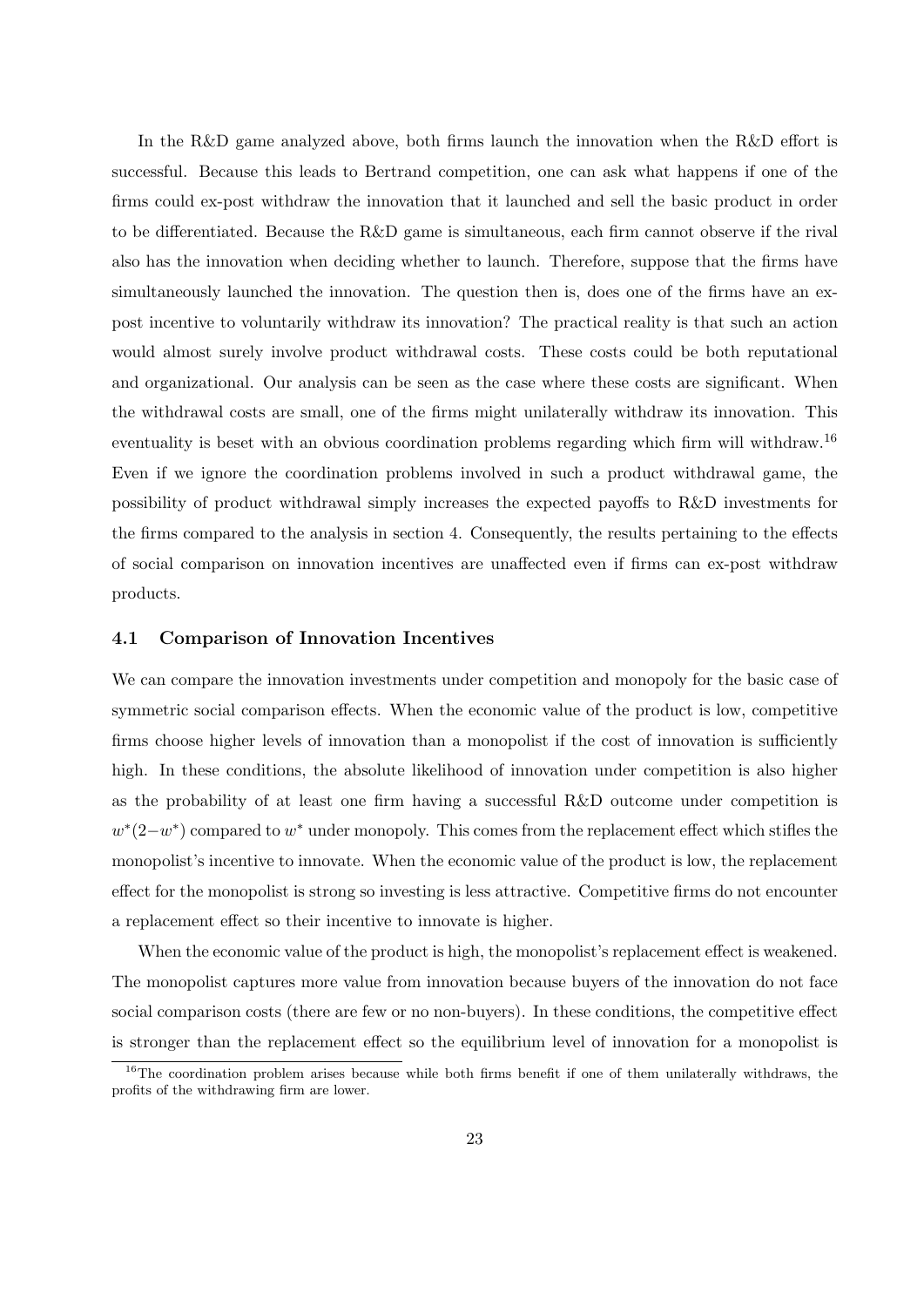higher than that chosen by a competitive firm.

In the next section, we investigate the generality of the findings of this section by extending the analysis to a market where a potential innovator faces a perfectly competitive fringe that supplies the basic product.

## 4.2 Innovation When Facing a Perfectly Competitive Fringe

We examine how the existence of perfect competition in the product market affects the incentive of a firm to innovate. The innovating firm faces a perfectly competitive fringe which sells the basic product. Thus, if the firm's R&D efforts are successful, it competes with the fringe which offers the basic product at marginal cost. The consumer surplus functions will be as in  $(4)$ ,  $(5)$ and (6) but with the basic product price set at the competitive level  $p_u = 0$ . The following proposition compares the innovation investments levels with that of monopoly. To do that we define  $L = 2(1 + k_b) - k_c - \sqrt{(1 - \delta)(1 + k_b)(3(1 + k_b) - 4k_c)}$ .

**Proposition 7** The equilibrium innovation level  $w^*$  chosen by an innovator facing a competitive fringe is higher than that chosen by a pure monopolist when  $2k_c < v < L$ . But when  $L < v < (1+k_b)$ , the innovator facing a competitive fringe chooses  $w^*$  that is lower than that chosen by the pure monopolist.

The innovator facing a competitive fringe can have higher incentives to innovate than a pure monopolist that faces no product market competition. If the R&D of an innovator facing a fringe is unsuccessful then it competes with the fringe and its sub-game profits are zero. In contrast, if the R&D is successful, then the innovator competes with basic products sold at marginal cost. This means that the firm's profit with the innovation is smaller than that of the pure monopolist. This highlights two opposing factors that affect the innovation incentives of a firm facing a fringe versus a pure monopoly firm. When a firm faces a competitive fringe, there is zero replacement effect as no profits are earned when the firm's R&D is unsuccessful. In contrast, the pure monopolist faces a positive replacement effect which affects the incremental profits of the innovation. Of course, when the innovator faces a competitive fringe, profits are reduced due to competition unlike for the monopolist.

When  $v$  is small, the negative competitive effect of the fringe is not very strong. At the same time, the replacement effect for a monopolist is substantial which reduces the incentive to innovate. Thus, the pure monopolist has lower incentive to innovate. Moving to a situation where the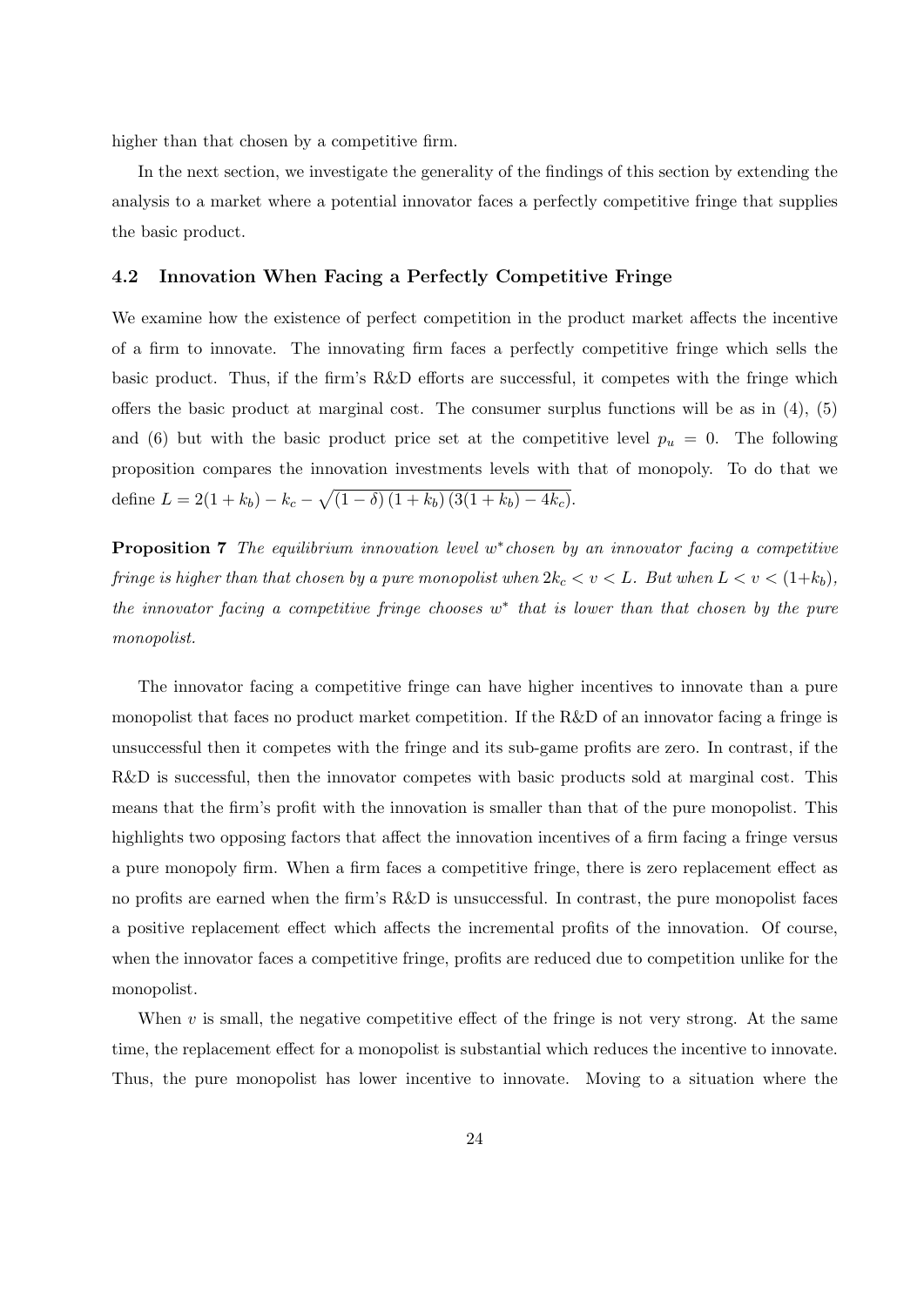economic value of the product is high, the situation is reversed. The adverse competition effect for a firm facing a competitive fringe is higher. Both the basic product and the innovation deliver the benefit v and this is competed away by the fringe. In contrast, the benefit of a large v is fully captured by a pure monopolist so her incentive to innovate is higher.

Note also that  $\frac{\partial L}{\partial \delta} > 0$ . More effective innovations reduce the feasible parameter region where the innovator facing a competitive fringe makes higher investments. This follows from the previous discussion about the countervailing replacement and competitive effects on innovation incentives. As  $\delta$  drops, the relative importance of the replacement effect for the pure monopolist goes down and the incentive to invest increases. This implies that we are more likely to observe higher investments by a pure monopoly innovator when the effectiveness of an innovation is high.<sup>17</sup>

## 5 Discussion and Conclusion

Across a wide variety of markets firms are investing in to develop socially responsible products. This paper studies this incentive by linking the R&D decisions of firms to the interplay of the economic and social preferences of consumers. Consumers have social responsibility related preferences in addition to economic product utility from consumption. Preferences related to social responsibility have two distinct dimensions. They incur intrinsic costs to consume an environmentally inferior product and they also have endogenous social comparison preferences that come from their interactions with other consumers.

Social comparison effects have a non-monotonic effect on the incentive to innovate and the pattern of these effects are consistent across monopoly and duopoly markets. When the economic value of the product is relatively low, increases in social comparison effects lead to lower levels of innovative activity. In contrast, when the economic value of the product is relatively high, increases in the social comparison effects lead to higher levels of innovative activity. The reversal in relationship is driven by how social comparison affects a firm's ability to capture the incremental value created by its innovation. The analysis also indicates that increases in social comparison costs are likely to induce firms to increase investments in socially responsible innovations in a wider range of markets than increases in social comparison benefits.

Social comparison benefits soften price competition while social comparison costs intensify price

<sup>&</sup>lt;sup>17</sup>We also analyze a case of duopoly competition where the innovator faces competition from one firm that sells the basic product (as opposed to a competitive fringe). This reduces the intensity of competition yet the results are qualitatively consistent with those obtained for the competitive fringe. Because the intensity of price competition is lower here, the limit L where the innovator (facing one competitor) invests more than the monopoly is higher.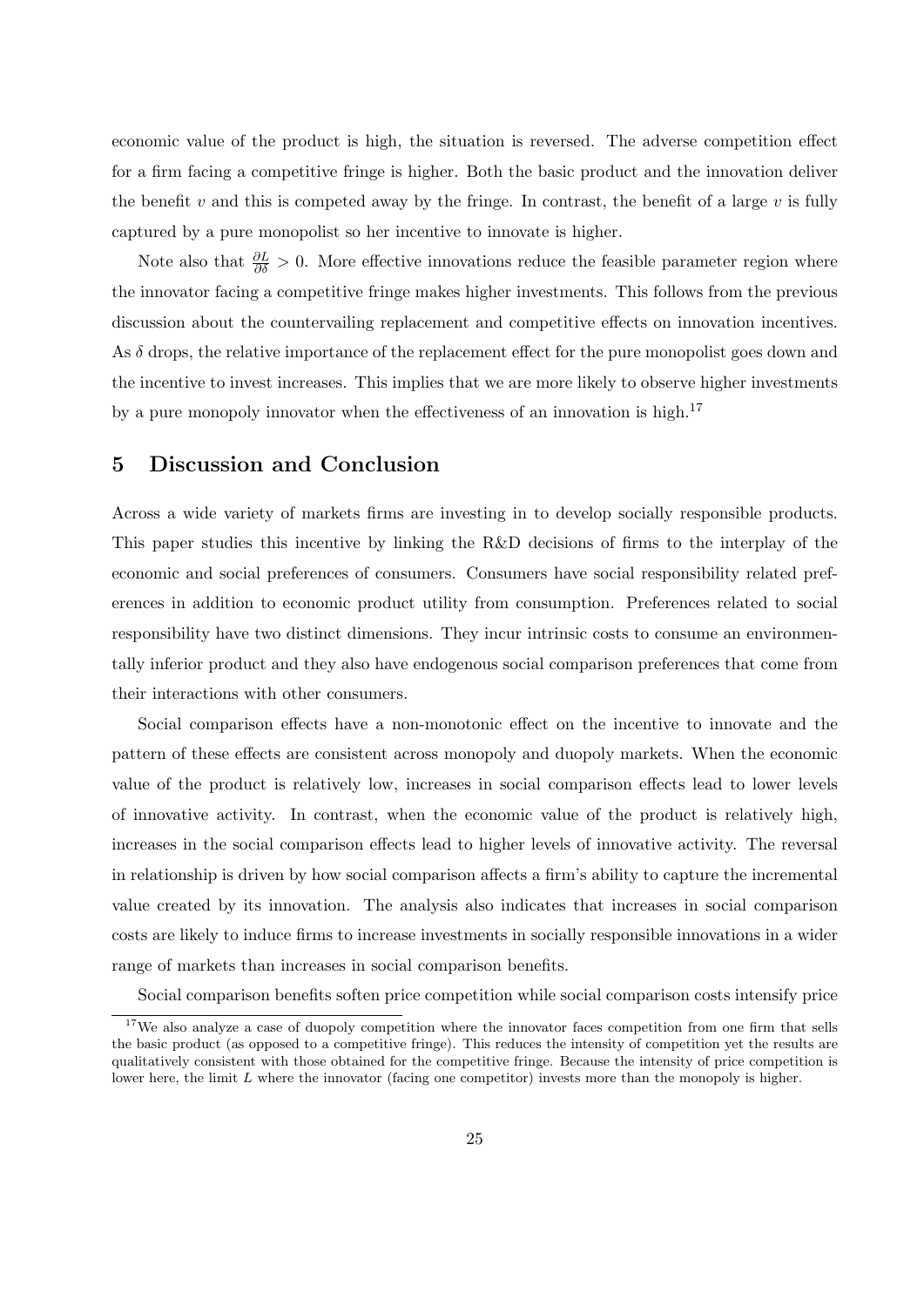competition. The model also provides insight about how a firm's incentive to innovate is affected as markets become more competitive. We find that when the economic value of a product is relatively low, competitive firms are likely to invest more in R&D than does a monopoly. Here, the monopolist's incentive to invest is reduced by the replacement effect, but competitive firms need the innovation to potentially create differentiation. In contrast, when the economic value of the product is high, the incentive to innovate is higher for the monopolist than for competitive firms. Now the replacement effect is small compared to the value created by the innovation, but greater innovation investments potentially create more competition.

In contrast to social comparison preferences, people sometimes derive in-group value from belonging to a category with others who are similar and consistent with their social identity (see Tajfel and Turner 1986 and Hogg 2006 for reviews). We consider an extension where each consumer enjoys an in-group benefit when she encounters another who has made an identical consumption decision. As before, the social comparison effects emanate from interactions between consumers who have made different consumption decisions. Using the main model of Section 3, we assume that a consumer who purchases the innovation enjoys an expected in-group valuation of  $g\tilde{t}$ , whereas the consumer who refrains from buying has an expected in-group valuation of  $g(1 - \tilde{t})$  (g is the strength of the in-group effect). The in-group valuations for the basic product can be represented analogously. The main results regarding the effect of the social comparison parameter  $(k)$  and the magnitude of the innovation  $(\delta)$  on the incentive to innovate are robust. Additionally, we find that the in-group effect can affect the incentive to innovate. When the impact of the innovation  $(\delta)$  is sufficiently high, increases in the in-group valuation  $q$  raise the incentive to innovate. Conversely, when the impact of the innovation is not high, it is possible for the incentive to innovate to decrease with  $q$ .

This paper highlights the role of the interactions between non-buyers and buyers in markets for socially responsible products. In a model where social comparison does not occur during nonbuyer/buyer interactions, we can show that the effect of social comparison is similar to that in the paper as long as the economic value of the product is sufficiently high.<sup>18</sup> However, increases in the strength of social comparison effects may increase innovation incentives even when when economic value is small if the adverse effect of non-buyer/buyer social comparisons is absent.

The broad message of our paper is that firms need to evaluate several factors when they engage in R&D to develop socially responsible products. Firms need to assess how salient social respon-

<sup>18</sup>Details of this analysis are available from the authors.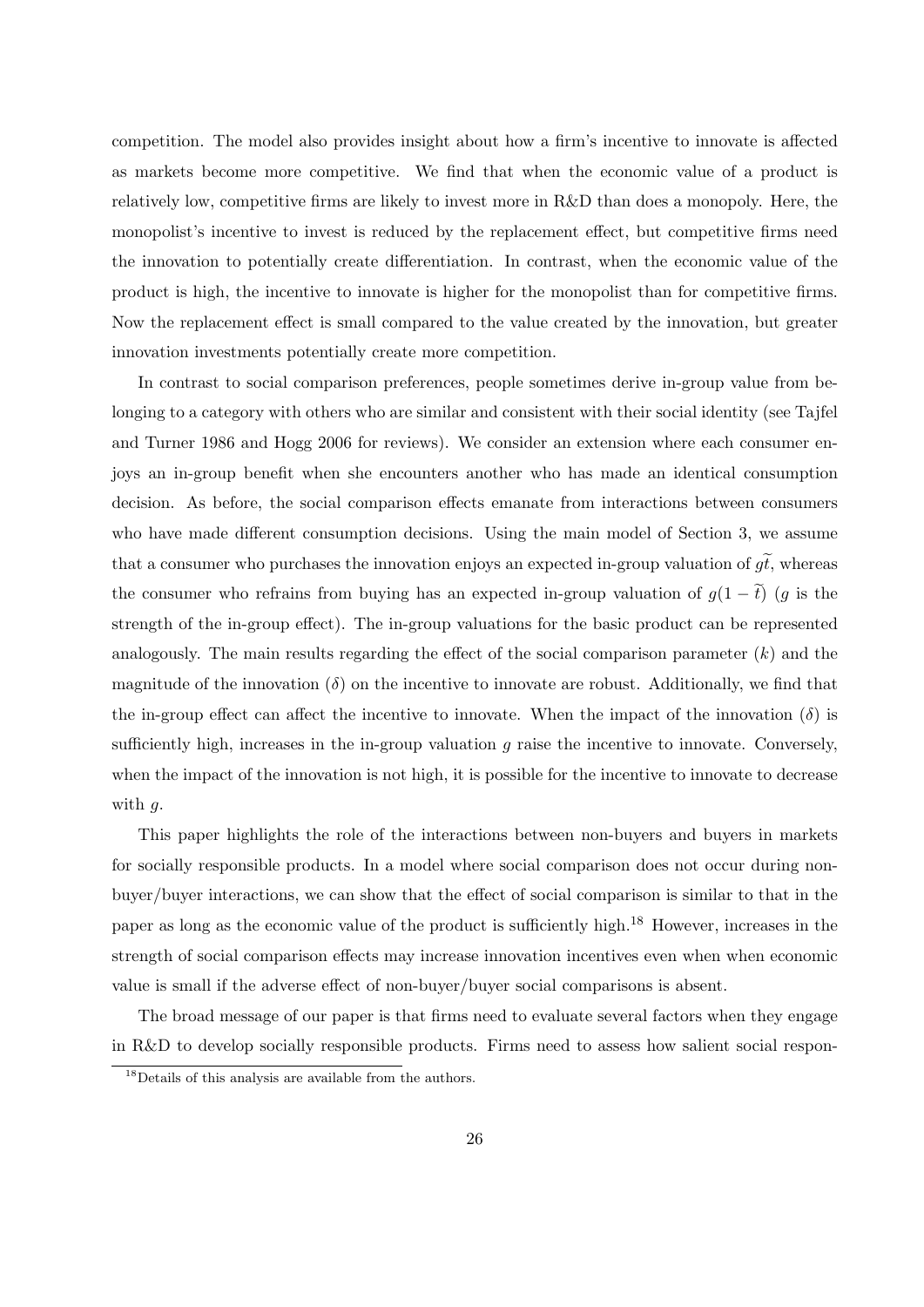sibility is for consumers in the category. They must also consider how public the consumption of the category is because it can affect the magnitude of the social comparison costs and benefits. Our analysis shows that socially responsible innovations are distinct from standard product innovations because non-buyers influence the firm's ability to extract the surplus created by an innovation. Thus, we highlight the nuances of innovation and marketing strategy when improvements to products have social/environmental effects. These improvements are different than simple vertical improvements. Making a product better on the social/environment dimension is not the same as simply improving its quality. As the popularity of green marketing spreads to new categories, these differences need to be accounted for in the marketing strategies of firms.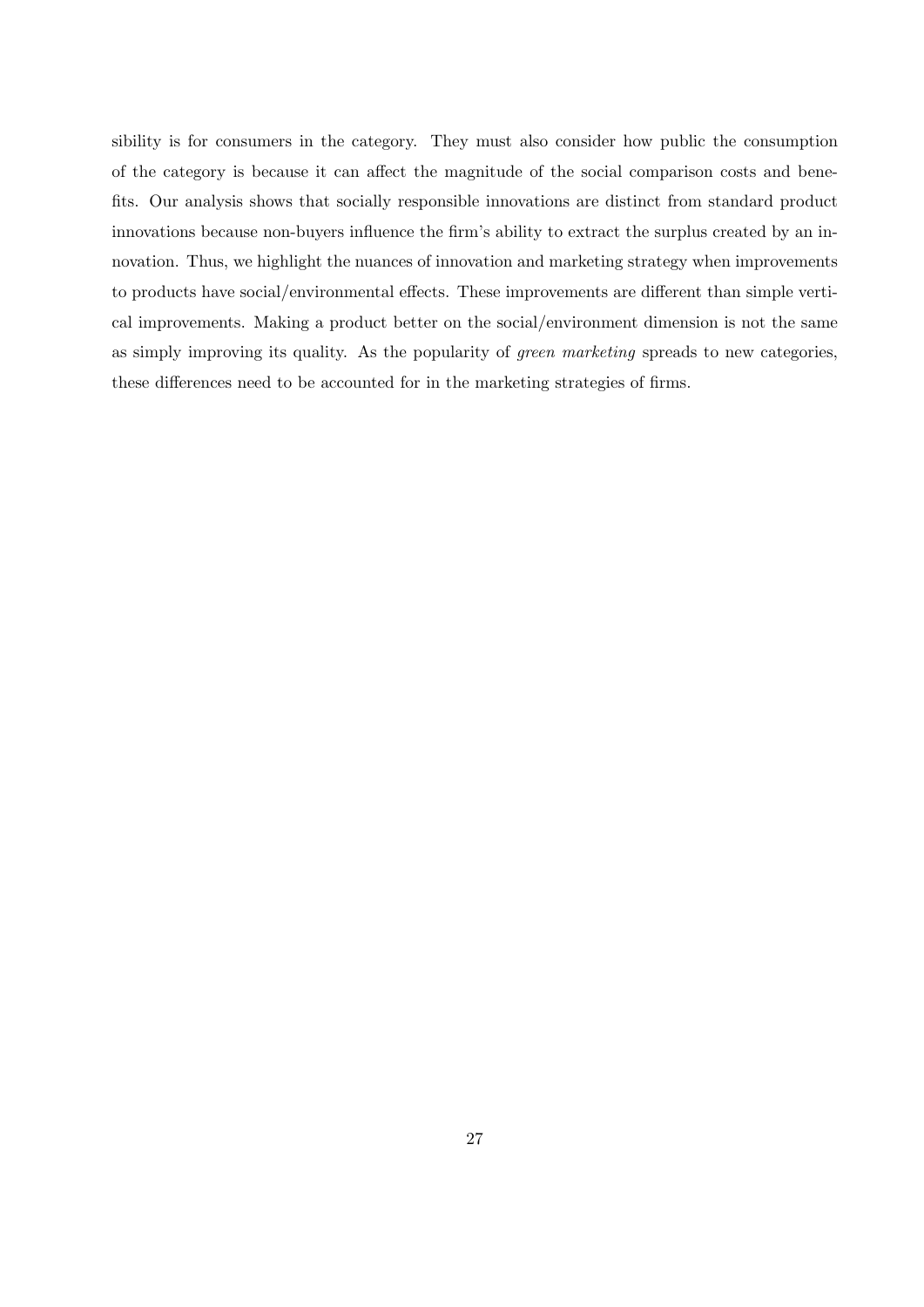## References

- [1] Amaldoss, W. and S. Jain (2005), "Conspicuous Consumption and Sophisticated Thinking," Management Science , 51(10), 1449-1466.
- [2] Andreoni, J. (1990), "Impure Altruism and Donations to Public Goods; A Theory of Warm-Glow Giving," Economic Journal, 100(6), 464-477.
- [3] Andreoni, J. (1995), "Warm-Glow Versus Cold-Prickle: The Effects of Positive and Negative Framing on Cooperation in Experiments," Quarterly Journal of Economics, 110(1), 1-21.
- [4] Arora, N. and T. Henderson (2007) "Embedded Premium Promotion: Why it Works and How to Make it More Effective," Marketing Science, 26(4), 514-531.
- [5] Arrow, K.J. (1962), "Economic Welfare and the Allocation of Resources for Invention" in The Rate and Direction of Inventive Activity (edited by R. Nelson), Princeton University Press, Princeton, N.J., 609-626.
- [6] Balachander, S. and A. Stock (2009). "Limited Edition Products: When and When Not to Offer Them?" Marketing Science, Vol. 28, No. 2, 336-355.
- [7] Banerjee, S. and L. Wathieu (2013), "Marketing Social Responsibility," Working Paper, ESMT, Berlin, Germany.
- [8] Baron, D. P. (2001), "Private Politics, Corporate Social Responsibility, and Integrated Strategy," Journal of Economics & Management Strategy, 10(1), 7-45.
- [9] Bearden, W.O. & Etzel, M.J. (1982), "Reference Group Influence on Product and Brand Purchase Decisions," Journal of Consumer Research, 9, 183-194.
- [10] Becker, G. S., (1974), "A Theory of Social Interaction," Journal of Political Economy, 82, 1063-1093.
- [11] Branco, F. and J. M. Villas-Boas (2012), "Competitive Vices," working paper, University of California at Berkeley, CA.
- [12] Della Vigna, S., J. A. List and U. Malmendier (2012), "Testing for Altruism and Social Pressure in Charitable Giving," The Quarterly Journal of Economics, 127(1), 1-56.
- [13] Festinger, L. (1954), "A Theory of Social Comparison Processes," Human Relations, 7(2), 117-140.
- [14] Friedman, M. (1970), "The Social Responsibility of Business I is to Increase Profits, New York Times Magazine, Sept. 13, 32-33.
- [15] Frank, R.H. (1985), "The Demand for Unobservable and Other Non Positional Goods," American Economic Review, 75(1), 101-116.
- [16] Gilbert R. and D. Newbury (1982), "Preemptive Patenting and the Persistence of Monopoly," American Economic Review, 72(6), 514-526.
- [17] Hogg, M. A. (2006), "Social identity theory," In P. J. Burke (Ed.), Contemporary Social Psychological Theories (pp. 111–136). Palo Alto, CA: Stanford University Press.
- [18] Krishna, A. and U. Rajan (2009), "Spillover Effects of Cause-Related Products in a Product Portfolio", Management Science, 55(9), 1469-1485.
- [19] Kuksov, D. (2007), "Brand Value in Social Interaction," Management Science, 53(10), 1634-1644.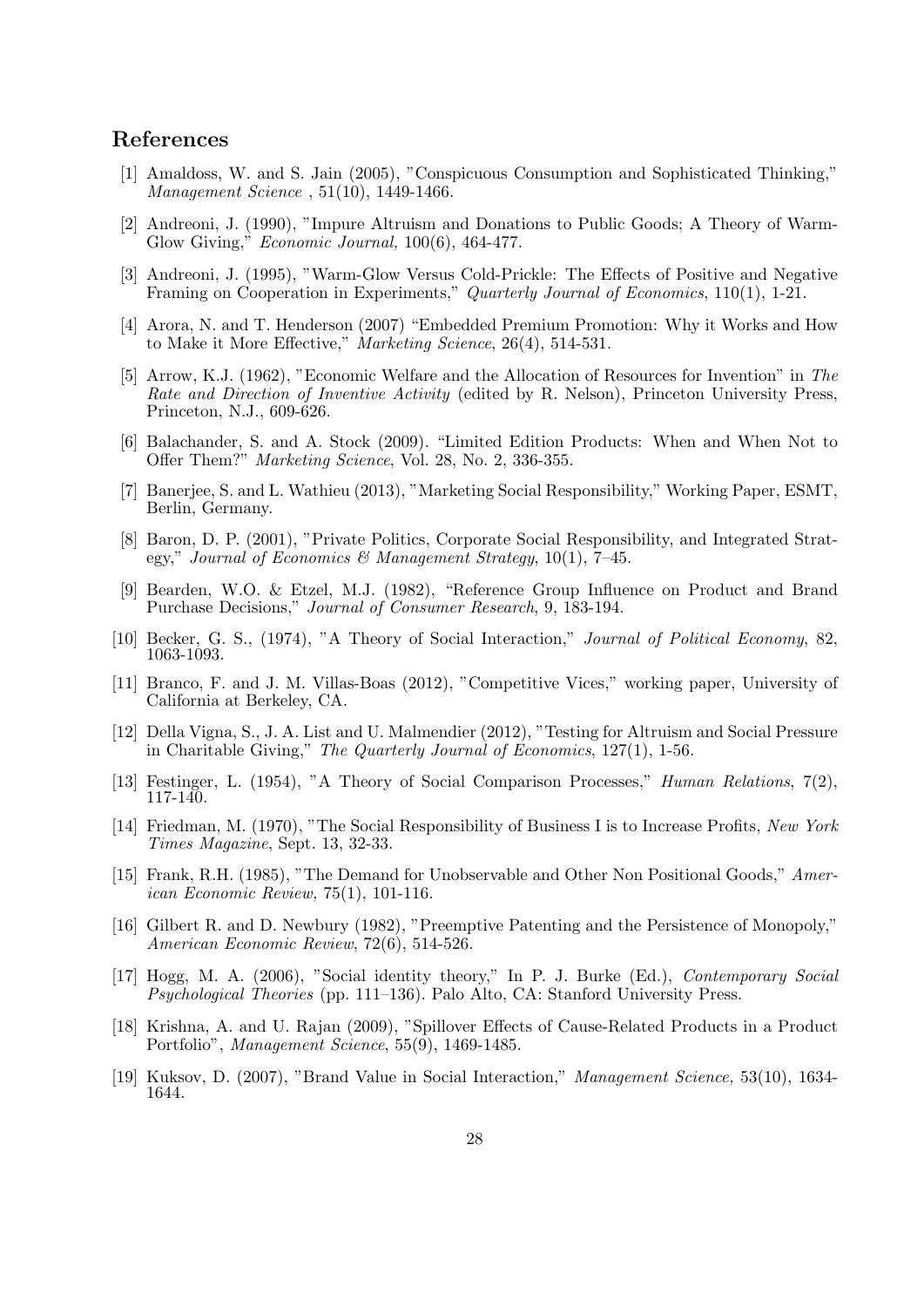- [20] Luo, X. and S. Du (2012), "Good Companies Launch More New Products," Harvard Business Review, 90(4), 28.
- [21] Nidumolu, Ram, C.K. Prahalad and M.R. Rangaswami (2009), "Why Sustainability Is Now the Key Driver of Innovation," Harvard Business Review, Vol. 87, No. 9, 56-64.
- [22] Sen, S. and C.B. Bhattacharya (2001), "Does Doing Good Always Lead to Doing Better? Consumer Reactions to Corporate Social Responsibility," Journal of Marketing Research, 38(2), 225-243.
- [23] Sexton, Steven E. and Alison L. Sexton (2014), "Conspicuous conservation: The Prius halo and willingness to pay for environmental bona fides," Journal of Environmental Economics and Management, Vol. 67, No. 3, 303–317.
- [24] Tajfel, H. and J.C. Turner (1986), "The social identity theory of intergroup behaviour," In S. Worchel & W. G. Austin (Eds.), *Psychology of Intergroup Relations* (pp. 7–24). Chicago, IL: Nelson-Hall.
- [25] Vogel, D., (2005), The Market for Virtue: The Potential Limits of Corporate Social Responsibility, The Brookings Institute.
- [26] Yoganarasimhan, H., (2012), "Cloak or Flaunt: The Fashion Dilemma," Marketing Science, 31(1), 74-95.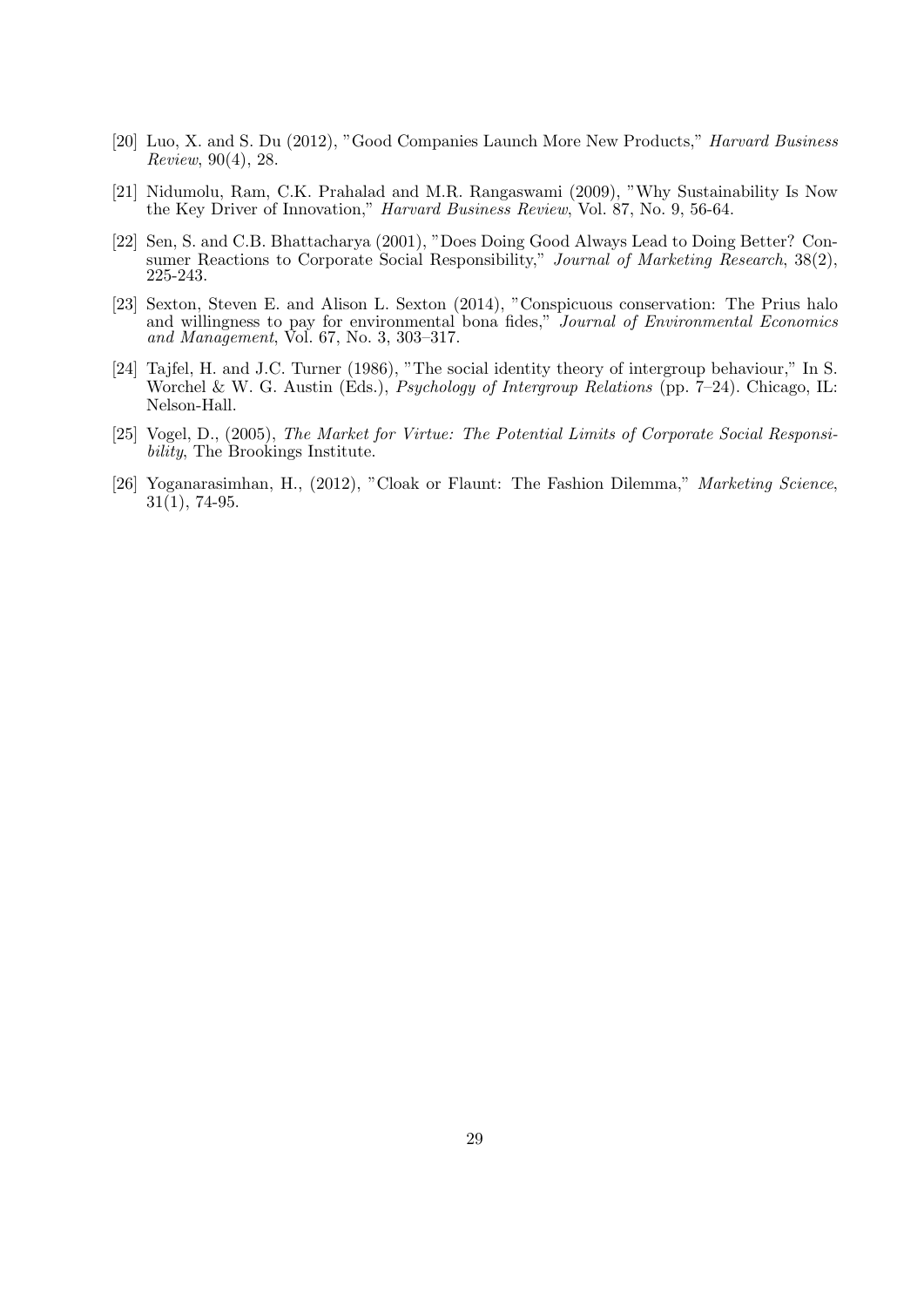## Appendix

## Proof of Lemma 1

The profit function of the monopoly with the innovation is  $\pi_i = p_s \hat{t}_s$  where  $\hat{t}_s = \frac{v - p_s - \delta k}{\delta}$  $\frac{\delta s - \delta k}{\delta}$  for partial coverage. The first order conditions imply  $p_s = \frac{v - \delta k}{2}$  $\frac{-\delta k}{2}$  and the equilibrium profits  $\pi_i = \frac{(v - \delta k)^2}{4\delta}$  $\frac{-\sigma\kappa_{j}}{4\delta}$ . Notice that if  $v < \delta k$  the innovation cannot be sold at a positive price (but we assume that  $v > k$ so that sales occur even for the basic product). The second order condition is  $\frac{\partial^2 \pi_i}{\partial p_s^2} = -\frac{2}{\delta} < 0$ . Substituting the price into  $\hat{t}_s$  we obtain  $t^* = \frac{v - \delta k}{2\delta}$  $\frac{-\delta k}{2\delta}$ . For  $t^* < 1$  we have  $v < \delta(2 + k)$ . For full coverage, the monopoly innovator sets price such that the consumer at  $t = 1$  gets the surplus from the outside option of not buying. This implies that  $p_s = v - \delta(1 + k)$  and so  $\pi_i = v - \delta(1 + k)$ .  $\Box$ 

## Proof of Proposition 1

When  $k < v < \delta(2 + k)$ , the first stage expected profit function is:  $\Pi_i = w \left( \frac{(v - \delta k)^2}{4\delta} \right)$  $\left(\frac{-(b-k)^2}{4\delta}\right) + (1-w)\left(\frac{(v-k)^2}{4}\right)$  $\frac{-(k)^2}{4}$  ) –  $\beta w^2$ . From this the equilibrium  $w^* = \frac{(1-\delta)(v^2-\delta k^2)}{8\delta\beta}$ . When  $\delta(2+k) < v < 2+k$  the objective function for the innovator is:  $\Pi_i = w (v - \delta (1 + k)) + (1 - w) \left( \frac{(v - k)^2}{4} \right)$  $\left(\frac{-k}{4}\right)^2 - \beta w^2$  which leads to the equilibrium innovation investment  $w^* = \frac{(v+k)^2 + 4(1+k)(v+\delta)}{8\beta}$  $\frac{B(1+\kappa)(v+o)}{8\beta}$ . From the above equilibrium outcomes the comparative statics in parts 1 and 2 of the Proposition follow.  $\Box$ 

## Proof of Lemma 2

The objective function of the pure monopoly with the innovation is  $\pi_i = p_s \hat{t}_s$  where  $\hat{t}_s = \frac{v - p_s - \delta k_c}{\delta (1 + k - k_c)}$  $\delta(1+k_b-k_c)$ under conditions of partial coverage. The first order conditions imply  $p_s = \frac{v - \delta k_c}{2}$  and the equilibrium profits  $\pi_i = \frac{(v - \delta k_c)^2}{4\delta(1 + k_b - k_b)}$  $\frac{(v - \delta \kappa_c)}{4\delta(1 + k_b - k_c)}$ . As before, we assume that the basic product can be sold  $(v > k_c)$ . The second order condition is  $\frac{\partial^2 \pi_i}{\partial p_s^2} = -\frac{2}{\delta(1+k_b-k_c)} < 0$  which implies that  $1+k_b-k_c > 0$ . Substituting the price into  $\hat{t}_s$  we obtain  $t^* = \frac{v - \delta k_c}{2\delta(1 + k_b - \epsilon)}$  $\frac{v - \delta k_c}{2\delta(1 + k_b - k_c)}$ . For partial coverage we require  $t^* < 1$  which implies  $v < \delta (2 + 2k_b - k_c)$ . For full coverage, the monopoly innovator sets price such that the consumer at  $t = 1$  gets the surplus resulting from not buying. This implies that  $p_s = v - \delta(1 + k_b)$  and so  $\pi_i = v - \delta (1 + k_b)$ .

#### Proof of Proposition 2

When  $k_c < v < \delta (2 + 2k_b - k_c)$ , the objective function for the innovator is  $\Pi_i = w \left( \frac{(v - \delta k_c)^2}{4 \delta (1 + k_b - k_c)} \right)$  $\overline{4\delta(1+k_b-k_c)}$  $+$  $(1-w)\left(\frac{(v-k_c)^2}{4(1+k_c-k)}\right)$  $4(1+k_b-k_c)$  $-\beta w^2$ . From this the equilibrium  $w^* = \frac{(1-\delta)(v^2-\delta k_c^2)}{8\delta\beta(1+k_c-k_c)}$  $\frac{(1-\sigma)(\nu-\sigma_{k_c})}{8\delta\beta(1+k_b-k_c)}$ . When  $\delta(2+2k_b-k_c)$  $v < 2(1+k_b)-k_c$  the objective function for the innovator is:  $\Pi_i = w(v - \delta(1+k_b)) + (1-w)\left(\frac{(v-k_c)^2}{4(1+k_c-k_b)^2}\right)$  $\overline{4(1+k_b-k_c)}$  $)$  –  $\beta w^2$  which leads to  $w^* = \frac{(v+k_c)^2 + 4(1+k_b)(v+\delta(1+k_b-k_c))}{8\beta(1+k_b-k_b)}$  $\frac{8\beta(1+k_b-k_c)}{8\beta(1+k_b-k_c)}$ .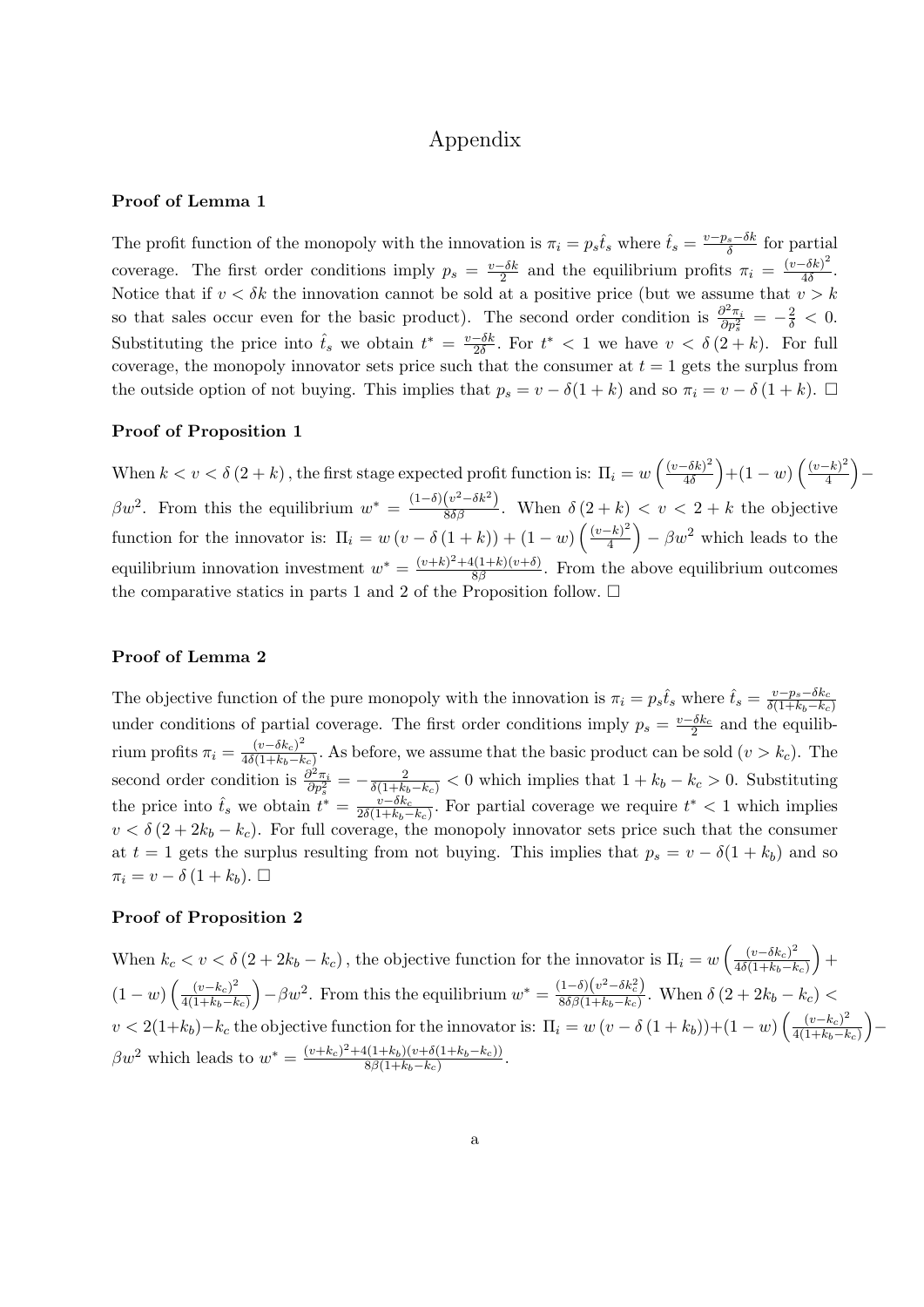When  $k_c < v < \delta (2 + 2k_b - k_c), \frac{\partial w^*}{\partial k_b} = \left(-\frac{1}{8\beta\delta(1+k_a)}\right)$  $\frac{1}{8\beta\delta(1+k_b-k_c)^2}\right)(v^2-\delta k_c^2)(1-\delta) < 0.$  Also  $\frac{\partial w^*}{\partial k_c} =$  $-\frac{(v^2-2\delta k_b k_c-2\delta k_c+\delta k_c^2)(\delta-1)}{8(1+k_c-k_c)^2 \delta s}$  $\frac{k_b k_c - 20k_c + 0k_c}{8(1 + k_b - k_c)^2 \beta \delta}$  which is negative when  $v < \sqrt{\delta k_c (2 + 2k_b - k_c)}$  and positive otherwise. Further,  $\sqrt{\delta k_c(2 + 2k_b - k_c)} < \delta (2 + 2k_b - k_c)$  which establishes part 1 of the Proposition. When  $\delta (2 + 2k_b - k_c) < v < 2(1 + k_b) - k_c, \frac{\partial w^*}{\partial k_c}$  $\frac{\partial w^*}{\partial k_c} = \frac{(v-2k_b+k_c-2)(v-k_c)}{8(1+k_b-k_c)^2\beta}$  $\frac{2k_b+k_c-2)(v-k_c)}{8(1+k_b-k_c)^2\beta} > 0$  always. Further,  $\frac{\partial w^*}{\partial k_b} =$  $\frac{8\delta k_c-2vk_c-8\delta k_b-4\delta+8\delta k_bk_c+v^2+k_c^2-4\delta k_b^2-4\delta k_c^2}{8(1+k_b-k_c)^2\beta}$ . The numerator is negative when  $v < k_c+2\sqrt{\delta}(1+k_b-k_c)$ and positive otherwise. These inequalities establish the comparative statics of parts 2 and 3.  $\Box$ 

## Proof of Proposition 3

Consider the main model with symmetric social comparison costs and benefits  $k$ . Let the marginal cost of the innovation be  $c > 0$  and that of the basic product be zero as before. Suppose the firm with a successful R&D chooses to sell the product line consisting of both the innovation (I) and the basic product (B) and chooses prices  $p_I$  and  $p_B$  respectively. Consider that there are non-buyers in equilibrium and partial coverage of the market. Using analysis similar to that in section 4, given the prices, we can derive the rational consumer expectations of the marginal type between not buying and buying the innovation to be  $\hat{t}_2 = \frac{v - p_I - \delta k}{\delta}$  and  $\hat{t}_1 = \frac{(p_I - p_B) - (1 - \delta)k}{(1 - \delta)}$  $(1-\delta)$ . The product line profit function of the firm will then be  $\pi_{PL} = (p_I - c)(\hat{t}_2 - \hat{t}_1) + p_B \hat{t}_1$ . From this the equilibrium prices can be calculated to be  $p_I^* = \frac{1}{2}$  $\frac{1}{2}(v+c-\delta k)$ , and  $p_B^* = \frac{1}{2}$  $\frac{1}{2}(v-k)$  and consequently  $t_2^* = \frac{v-c-\delta k}{2\delta}$  $rac{c-\delta k}{2\delta}$  and  $t_1^* = \frac{c-k(1-\delta)}{2(1-\delta)}$  $\frac{-k(1-\delta)}{2(1-\delta)}$ . Note that  $t_1^* > 0 \Longrightarrow c > k(1-\delta)$ ,  $t_2^* < 1 \Longrightarrow v < c + 2\delta(1+k) - \delta k$ , and  $t_2^* > t_1^* \implies c < v(1 - \delta)$ . We can also solve for the equilibrium under full coverage with the product line in which case  $t_2^* \to 1$ , and the profit function being  $\pi_{PL} = (p_I - c)(1 - \hat{t}_1) + p_B \hat{t}_1$ . The equilibrium prices can be derived to be  $p_I^* = v - \delta(1 + k)$ , and  $p_B^* = p_I^* - \frac{1}{2}$  $\frac{1}{2}(c + k(1 - \delta))$  and this equilibrium can be shown to exist when  $k(1 - \delta) < c < (1 + k)(1 - \delta)$  and  $v > c + \delta(2 + k)$  (or else the market will not be fully covered).

Next, suppose that only the innovation is sold by the firm in which case  $\pi_I = (p_I - c)\hat{t}$  and  $\hat{t} = \frac{v - \delta k - p_I}{\delta}$ . The equilibrium price is  $p_I^* = \frac{1}{2}$  $\frac{1}{2}(v + c - \delta k)$  and for partial coverage the condition is  $v < c + \delta(2 + k)$ , which is the same as the one in the case of the product line. When  $v >$  $c + 2\delta(1 + k) - \delta k$ , then there will be full coverage of the market when selling only the innovation and the equilibrium price  $p_I = v - \delta(1 + k)$ . Note that the case where the firm only sold the basic product has already been analyzed previously. By comparing the single product profits we can show that the firm whose R&D is successful will always want to use the innovation  $(\pi_I^* > \pi_B^*)$  if  $c < (v + \sqrt{\delta k})(1 - \sqrt{\delta}).$ 

Comparing the equilibrium profits for the product line over the various ranges and the profits for the case of the innovation, we can derive the conditions in the proposition for the existence of the product line equilibrium.  $\square$ 

## Proof of Proposition 4

The profit functions of the firm with the innovation and the basic product under partial coverage are  $\pi_s = p_s(\hat{t}_2 - \hat{t}_1), \pi_u = p_u \hat{t}_1$ , where  $\hat{t}_1 = \frac{(p_s - p_u) - (1 - \delta)k_c}{(1 - \delta)(1 + k_s - k_c)}$  $\frac{(p_s-p_u)-(1-\delta)k_c}{(1-\delta)(1+k_b-k_c)}$  and  $\hat{t}_2 = \frac{v-p_s-\delta k_c}{\delta(1+k_b-k_c)}$  $\frac{v-p_s-\delta\kappa_c}{\delta(1+k_b-k_c)}$ . Substituting and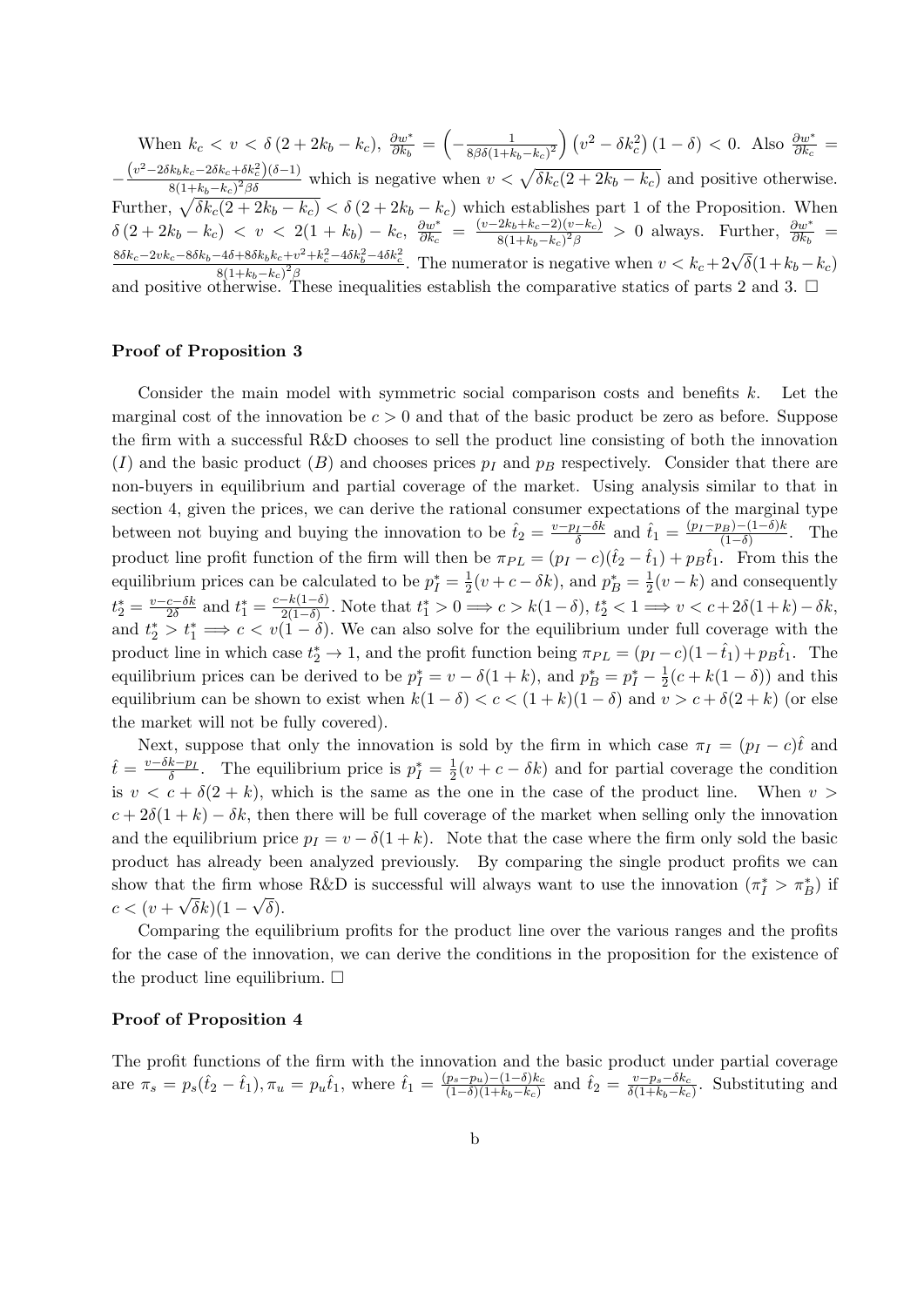taking the first order conditions with respect to price and solving them simultaneously, we obtain  $p_s^* = \frac{(2v - \delta k_c)(1 - \delta)}{4 - \delta}$  $\frac{\delta k_c(1-\delta)}{4-\delta}$  and  $p_u^* = \frac{(v-2k_c)(1-\delta)}{4-\delta}$  $\frac{\kappa_{c}(1-\delta)}{4-\delta}$ . The marginal consumers between the basic product and the innovation and non-buyers respectively are then  $t_1^* = \frac{v-2k_c}{(4-\delta)(1+k_c)}$  $\frac{v-2k_c}{(4-\delta)(1+k_b-k_c)}$  and  $t_2^* = \frac{(2+\delta)v-3\delta k_c}{\delta(4-\delta)(1+k_b-k_c)}$  $\frac{(2+0)v-3\delta k_c}{\delta(4-\delta)(1+k_b-k_c)}$ From  $t_1^*$  when  $v < 2k_c$ , there will be no demand for the basic product. Note that partial coverage implies  $t_2^* < 1$  or  $v < \frac{\delta((4-\delta)(1+k_b)-(1-\delta)k_c)}{2+\delta}$ . Accordingly, when  $2k_c < v < \frac{\delta((4-\delta)(1+k_b)-(1-\delta)k_c)}{2+\delta}$ , the profits for the firm with the innovation and basic product respectively are  $\pi_s^* = \frac{(1-\delta)(2v-\delta k_c)^2}{\delta(1+k_c-k_c)(4-\delta)^2}$  $\delta(1+k_b-k_c)(4-\delta)^2$ and  $\pi_u^* = \frac{(1-\delta)(v-2k_c)^2}{(1+k_c-k_c)(4-\delta)^2}$  $\frac{(1-\delta)(v-2\kappa_c)}{(1+k_b-k_c)(4-\delta)^2}$  and the comparative statics reported in part 1 of the Proposition follow. When  $\frac{\delta((4-\delta)(1+k_b)-(1-\delta)k_c)}{2+\delta} < v < (1+k_b)$ , the objective functions of the firm with the innovation and the basic product will be  $\pi_s = p_s(1 - \hat{t}_1)$  and  $\pi_u = p_u \hat{t}_1$ .<sup>1</sup> The equilibrium prices are  $p_s^* = \frac{(1-\delta)(2+2k_b-k_c)}{3}$  $\frac{+2k_b-k_c}{3}$  and  $p_u^* = \frac{(1-\delta)(1+k_b-2k_c)}{3}$  $\frac{1+k_b-2k_c}{3}$ . The profits can be derived to be  $\pi_s^* = \frac{(1-\delta)(2+2k_b-k_c)^2}{9(1+k_b-k_c)}$  $9(1+k_b-k_c)$ and  $\pi_u^* = \frac{(1-\delta)(1+k_b-2k_c)^2}{9(1+k_b-k_c)}$  $\frac{\delta(1+k_b-2k_c)^2}{9(1+k_b-k_c)}$ . The comparative statics reported in part 2 of the Proposition follow.  $\Box$ 

## Innovation Under Competition

The objective function for the firms  $i = 1, 2$  is  $\Pi_i = w_i (1 - w_j) \pi_s^* + w_j (1 - w_i) \pi_u^* - \beta w_i^2$ . Taking the first order conditions with respect to the R&D decisions and simultaneously solving we obtain the symmetric equilibrium  $w^* = w_1^* = w_2^* = \frac{\pi_s^*}{\pi_s^* + \pi_u^* + 2\beta}$ . The  $w^*$  obtains by substituting the relevant equilibrium profits from Proposition 4.

## Proof of Proposition 5

- 1. When  $2k_c < v < \frac{\delta((4-\delta)(1+k_b)-(1-\delta)k_c)}{2+\delta}$ , we can calculate  $\frac{\partial w^*}{\partial k_c}$  and show that its sign is determined by the sign of the expression  $v(1 - \delta)(v - 2k_c) + \beta(4 - \delta)(2v - 2\delta - 2\delta k_b + \delta k_c)$ . When  $v > \frac{\delta(2+2k_b-k_c)}{2}$ , then  $\frac{\partial w^*}{\partial k_c} > 0$  because both terms are positive. When  $v < \frac{\delta(2+2k_b-k_c)}{2}$ <br>then  $\frac{\partial w^*}{\partial k_c} < 0$  if  $\beta > \frac{v(1-\delta)(v-2k_c)}{(4-\delta)(\delta(2+2k_b-k_c)-2v)}$ . This proves part 1 of the proposition.
- 2. When  $\frac{\delta((4-\delta)(1+k_b)-(1-\delta)k_c)}{2+\delta} < v < 1+k_b$ , ∂w<sup>∗</sup>  $\frac{\partial w^*}{\partial k_c} = \frac{6(2+2k_b-k_c)(1-\delta)(2k_b-\delta-2k_c+3\beta k_c-2\delta k_b+2\delta k_c-2k_bk_c+k_b^2-\delta k_b^2+1)}{(18\beta-5\delta+10k_b-8k_b+18\beta k_b-18\beta k_c-10\delta k_b+8\delta k_c-8k_bk_c+8\delta k_bk_c+k_b^2+5\delta k^2-5\delta k^2-5\delta k^2-5\delta k^2-5\delta k^2-5\delta k^2-5\delta k^2-5\delta k^2-5\delta k^2-5\delta k^2-5\delta k^2-5\$  $\frac{(18\beta-5\delta+10k_b-8k_c+18\beta k_b-18\beta k_c-10\delta k_b+8\delta k_c-8k_bk_c+8\delta k_bk_c+5k_b^2+5k_c^2-5\delta k_b^2-5\delta k_c^2+5)^2}{(18\beta-5\delta+10k_b-8k_c+18\beta k_b-18\beta k_c-10\delta k_b+8\delta k_c-8k_bk_c+8\delta k_bk_c+5k_b^2+5k_c^2-5\delta k_b^2-5\delta k_c^2+5)^2}$ . The sign of  $\frac{\partial w^*}{\partial k_c}$  is determined by  $X_1 = 2k_b - \delta - k_c + 9\beta k_c - 2\delta k_b + \delta k_c - k_b k_c + \delta k_b k_c + k_b^2 - \delta k_b^2 + 1$ . Rewrite  $X_1$  as  $9\beta k_c + (1 - \delta)(k_b + 1)(1 + k_b - k_c) \Rightarrow X_1 > 0 \Rightarrow \frac{\partial w^*}{\partial k_c} > 0.$

Therefore, we have that if  $\frac{\delta(2+2k_b-k_c)}{2} < v < 1+k_b$ , then  $\frac{\partial w^*}{\partial k_c} > 0$  proving part 2 of the proposition.  $\Box$ 

#### Proof of Proposition 6

1. When  $2k_c < v < \frac{(4k_b-\delta-k_c-\delta k_b+\delta k_c+4)\delta}{(\delta+2)}$ , we can calculate  $\frac{\partial w^*}{\partial k_b}$  and show that its is negative which proves part 1.

<sup>&</sup>lt;sup>1</sup>Note that  $v < 1 + k_b$  is necessary to ensure that the market is not fully covered with the basic product.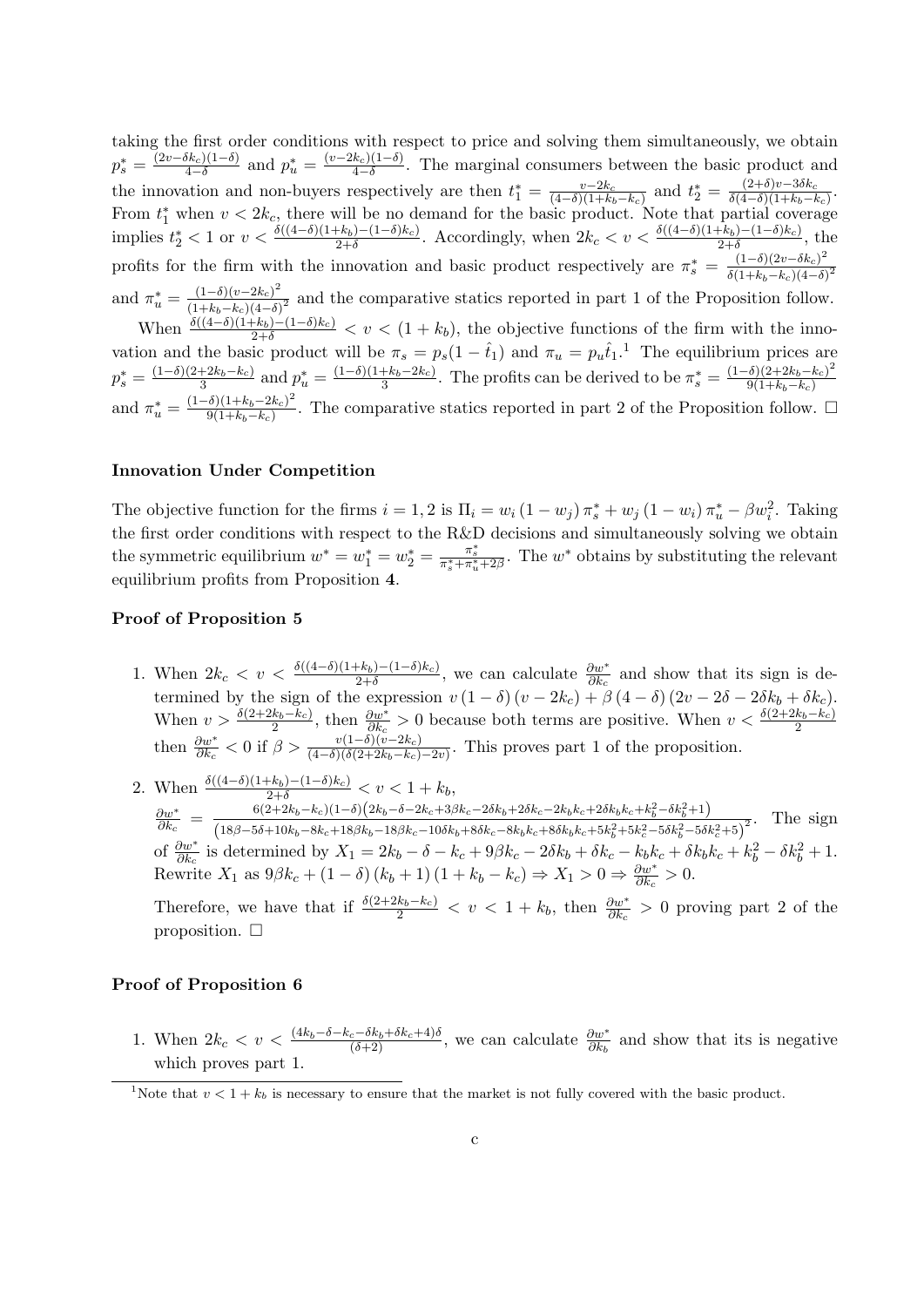2. When  $\frac{(4k_b-\delta-k_c-\delta k_b+\delta k_c+4)\delta}{(\delta+2)} < v < 1 + k_b$ ,

∂w<sup>∗</sup>  $\frac{\partial w^*}{\partial k_b} = -\frac{6(2+2k_b-k_c)(1-\delta)\left(k_c-6\beta-\beta\beta k_b+9\beta k_c-\delta k_c+k_bk_c-\delta k_bk_c-2k_c^2+2\delta k_c^2\right)}{(5\delta-18\beta-10k_b+8k_c-18\beta k_b+18\beta k_c+10\delta k_b-8\delta k_c+8k_bk_c-8\delta k_kk_c-5k_c^2-5k_c^2+5\delta k_c^2)}$  $\frac{6(2+2\kappa_b-\kappa_c)(1-\sigma)(\kappa_c-\sigma_b-\sigma_b\kappa_b+\sigma_b\kappa_c-\sigma_c+\kappa_b\kappa_c-\sigma_c\kappa_c+\sigma_c\kappa_c-\sigma_c\kappa_c+\sigma_c\kappa_c)}{5\delta-18\beta-10\kappa_b+8\kappa_c-18\beta k_b+18\beta k_c+10\delta k_b-8\delta k_c+8k_bk_c-8\delta k_bk_c-5k_b^2-5k_c^2+5\delta k_b^2+5\delta k_c^2-5)^2}$ . The sign of  $\frac{\partial w^*}{\partial k_b}$  is the opposite of  $X_2 = k_c - 6\beta - 6\beta k_b + 9\beta k_c - \delta k_c + k_bk_c - \delta k_bk_c - 2k_c^2 + 2\delta k_c^2$ . Rewrite  $X_2$  as  $k_c (1 - \delta) (1 + k_b - 2k_c) - \beta (9k_c - 6k_b - 6)$ . The coefficient of  $\beta$  is  $(9k_c - 6k_b - 6)$  and the term that does not depend on  $\beta$  is  $k_c (1 - \delta) (1 + k_b - 2k_c)$ . The sign of the coefficient of  $\beta$  is negative if  $k_c < \frac{2}{3}$  $\frac{2}{3}k_b + \frac{2}{3}$  which is always true as  $k_c < \frac{1}{2}$  $\frac{1}{2}k_b + \frac{1}{2}$  $\frac{1}{2}$  for  $p_u > 0$ . As a result, ∂w<sup>∗</sup>  $\frac{\partial w^*}{\partial k_b} > 0$  when  $\beta > \frac{k_c(1-\delta)(1+k_b-2k_c)}{9k_c-6k_b-6}$  and this proves part 2 of the proposition.  $\Box$ 

#### Competitive Fringe Solution

The profit function of the innovator is  $\pi_s = p_s(\hat{t}_2 - \hat{t}_1)$ . Note that  $p_u = 0$  in the case of the competitive fringe where  $\hat{t}_1 = \frac{p_s - k_c(1-\delta)}{(1-\delta)(1+k_b-k_b)}$  $\frac{p_s - k_c(1-\delta)}{(1-\delta)(1+k_b-k_c)}$  and  $\hat{t}_2 = \frac{(v-\delta k_c-p_s)}{\delta(1+k_b-k_c)}$  $\frac{(v - \delta \kappa_c - p_s)}{\delta (1 + k_b - k_c)}$ . The equilibrium price can be calculated to be  $p_s^* = \frac{1-\delta}{2}$  $\frac{-\delta}{2}v$ . Thus the equilibrium marginal consumers are  $t_1^* = \frac{v - 2k_c}{2 + 2k_b - 2}$  $\frac{v-2k_c}{2+2k_b-2k_c}$  and  $t_2^* = \frac{v+\delta(v-2k_c)}{\delta(2+2k_b-2k_c)}$  $\frac{v+o(v-2k_c)}{\delta(2+2k_b-2k_c)}$ The expression for  $t_1^*$  implies that  $v > 2k_c$ , is needed for the fringe product to have positive demand. Similarly, the expression for  $t_2^*$  implies that when  $v > \frac{2(k_b+1)\delta}{1+\delta}$ , all consumers in the market buy. Accordingly, when  $2k_c < v < \frac{2(k_b+1)\delta}{1+\delta}$ , profits for the monopoly innovator are  $\pi_s = \frac{v^2(1-\delta)}{4\delta(1+k_b-i)}$  $\frac{v^-(1-o)}{4\delta(1+k_b-k_c)}$ . When  $\frac{2(k_b+1)\delta}{1+\delta} < v < 1+k_b$ , and there is full coverage, the objective function of the innovator is  $\pi_s = p_s(1 - \hat{t}_1)$  and from the first order conditions on price we obtain  $p_s^* = \frac{(1-\delta)(1+k_b)}{2}$  $\frac{(1+k_b)}{2}$ . The profit then obtains by substituting the equilibrium price.  $\Box$ 

## Proof of Proposition 7

The objective function for the innovator is  $\pi_i = w\pi_s - \beta w^2$  (when the innovator is unsuccessful profits are zero when she competes with a competitive fringe). By using the relevant values of  $\pi_s$ we obtain that when  $2k_c < v < \frac{2(k_b+1)\delta}{1+\delta}$ ,  $w^* = \frac{(1-\delta)v^2}{8\delta\beta(1+k_b-1)}$  $\frac{(1-\delta)v^2}{8\delta\beta(1+k_b-k_c)}$  and when  $\frac{2(k_b+1)\delta}{1+\delta} < v < 1+k_b$ ,  $w^* = \frac{(1-\delta)(1+k_b)^2}{8\beta(1+k_b-k_b)}$  $\frac{(1-\delta)(1+k_b)^2}{8\beta(1+k_b-k_c)}$ . When  $2k_c < v < \frac{2(k_b+1)\delta}{1+\delta}$ ,  $w_{cf}^* = \frac{(1-\delta)v^2}{8\delta\beta(1+k_b-k_c)}$  $\frac{(1-\delta)v^2}{8\delta\beta(1+k_b-k_c)}$  and  $w_m^* = \frac{(1-\delta)(v^2-\delta k_c^2)}{8\delta\beta(1+k_b-k_c)}$  $\frac{(1-\sigma)(v-\sigma\kappa_c)}{8\delta\beta(1+k_b-k_c)},$  denote respectively the innovation investments under the competitive fringe and the pure monopoly. Therefore,  $w_{cf}^* - w_m^* = \left(\frac{1}{8(1+k_b)^2}\right)$  $\overline{8(1+k_b-k_c)}\beta$  $(1 - \delta) k_c^2 > 0$ . When  $\frac{2(k_b+1)\delta}{1+\delta} < v < 1 + k_b$ , the monopolist facing a competitive fringe is in a situation of full market coverage which implies that  $w_{cf}^* = \frac{(1-\delta)(1+k_b)^2}{8\beta(1+k_b-k_c)}$  $\frac{(1 - o)(1 + \kappa_b)^{-}}{8\beta(1 + k_b - k_c)}$ When  $v > \delta (2 + 2k_b - k_c)$ , the pure monopoly innovator is also in a situation of full market coverage. Note that  $\delta(2+2k_b-k_c) > \frac{2(k_b+1)\delta}{1+\delta}$  $\frac{k_b+1}{1+\delta}$  unless  $\delta < \frac{k_c}{2+2k_b-k_c}$ . Assume that the situation is one of full coverage independent of whether the monopolist faces a competitive fringe or not. Then  $w_m^* = \frac{(v+k_c)^2 + 4(1+k_b)(v+\delta(1+k_b-k_c))}{8\beta(1+k_b-k_c)}$  $\frac{k(1+k_b)(v+o(1+k_b-k_c))}{8\beta(1+k_b-k_c)}$  and

 $w_{cf}^* - w_m^* = \frac{3\delta - 4v + 2k_b - 4vk_b + 2vk_c + 6\delta k_b - 4\delta k_c - 4\delta k_bk_c + v^2 + k_b^2 + k_c^2 + 3\delta k_b^2 + 1}{8(1 + k_b - k_c)\beta}$  $\frac{80k_b-40k_c-40k_bk_c+v}{8(1+k_b-k_c)\beta}$ . The numerator has two roots in v but only the first root is less than the upper limit of the relevant zone. From this, when  $v < L =$  $2(1+k_b)-k_c-\sqrt{(1-\delta)(k_b+1)(3(1+k_b)-4k_c)}$ ,  $w_{cf}^* - w_m^* > 0$  and when not,  $w_{cf}^* - w_m^* < 0$ . The limit  $L > \delta(2 + 2k_b - k_c)$  for all  $\delta < 1$  (when  $\delta = 1$  both sides of the inequality are equal).